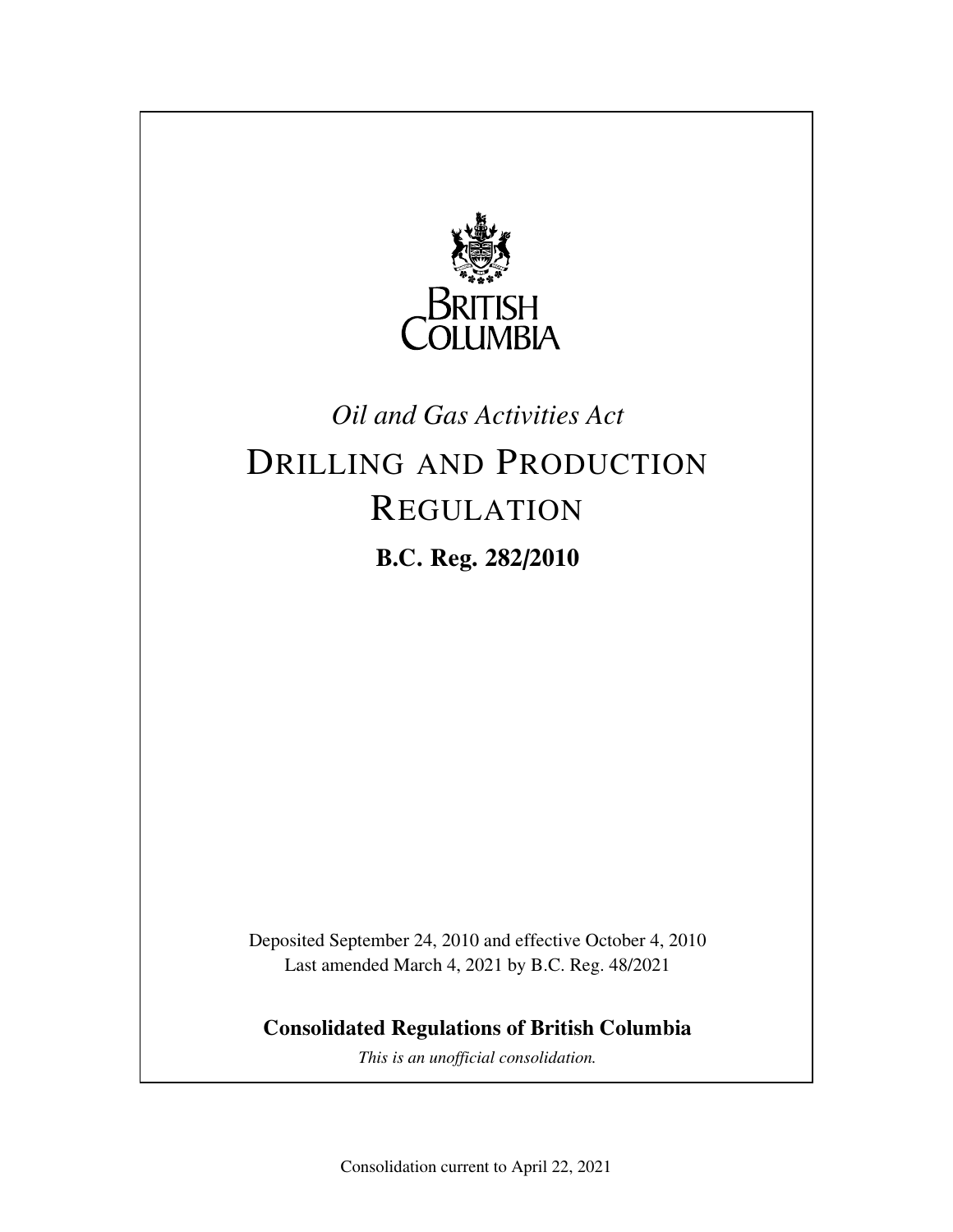B.C. Reg. 282/2010 (Oil and Gas Commission), deposited September 24, 2010 and effective October 4, 2010, is made under the *Oil and Gas Activities Act*, S.B.C. 2008, c. 36, ss. 106, 111 and 112.

This is an unofficial consolidation provided for convenience only. This is not a copy prepared for the purposes of the *Evidence Act*.

This consolidation includes any amendments deposited and in force as of the currency date at the bottom of each page. See the end of this regulation for any amendments deposited but not in force as of the currency date. Any amendments deposited after the currency date are listed in the B.C. Regulations Bulletins. All amendments to this regulation are listed in the *Index of B.C. Regulations*. Regulations Bulletins and the Index are available online at www.bclaws.ca.

See the User Guide for more information about the *Consolidated Regulations of British Columbia*. The User Guide and the *Consolidated Regulations of British Columbia* are available online at www.bclaws.ca.

Prepared by: Office of Legislative Counsel Ministry of Attorney General Victoria, B.C.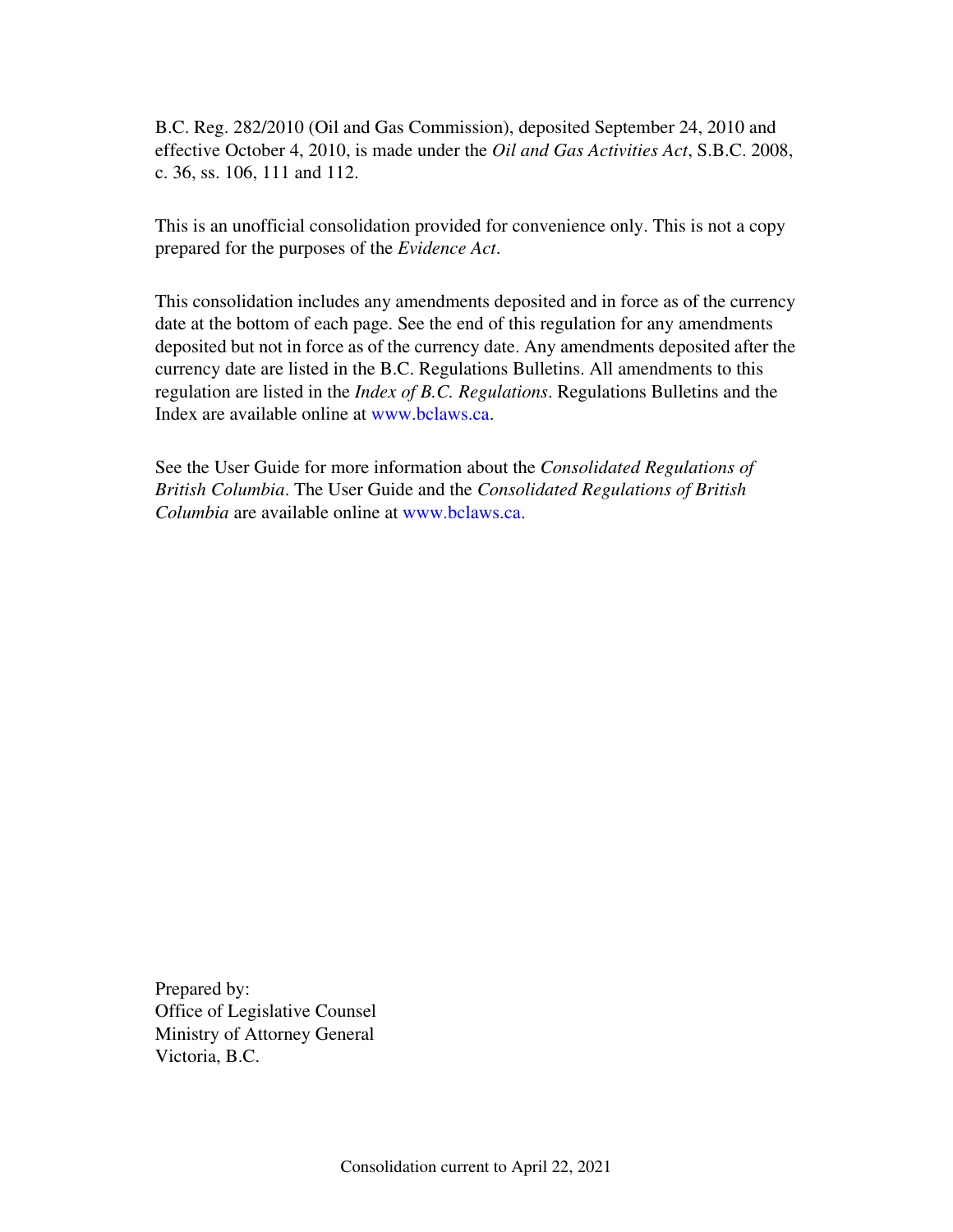### *Oil and Gas Activities Act*

### **DRILLING AND PRODUCTION REGULATION B.C. Reg. 282/2010**

### *Contents*

| <b>PART 1 - DEFINITIONS</b>                       |                                                                             |                  |  |  |  |  |
|---------------------------------------------------|-----------------------------------------------------------------------------|------------------|--|--|--|--|
| $\mathbf{1}$                                      | <b>Definitions</b>                                                          | 1                |  |  |  |  |
| <b>PART 2 - WELL PERMITS AND EXEMPTIONS</b>       |                                                                             |                  |  |  |  |  |
| $\overline{2}$                                    | Well classifications                                                        | 4                |  |  |  |  |
| 3                                                 | Display of well permit                                                      | 5                |  |  |  |  |
| $\overline{4}$                                    | Exemptions for particular sites and installations from specified provisions | 6                |  |  |  |  |
| PART 3 - WELL POSITION, SPACING AND TARGET AREAS  |                                                                             |                  |  |  |  |  |
| 5                                                 | Position of wells                                                           | $\boldsymbol{7}$ |  |  |  |  |
| 6                                                 | Spacing and target areas for oil wells                                      | $\tau$           |  |  |  |  |
| 7                                                 | Spacing and target areas for gas wells                                      | 8                |  |  |  |  |
|                                                   | <b>PART 4 - WELL OPERATIONS</b>                                             |                  |  |  |  |  |
|                                                   | Division 1 – Notification                                                   |                  |  |  |  |  |
| 8                                                 | Notification of well construction and drilling operations                   | 9                |  |  |  |  |
|                                                   | <b>Division 2 – Blowout Prevention</b>                                      |                  |  |  |  |  |
| 9                                                 | Well control equipment                                                      | 10               |  |  |  |  |
| 10                                                | Testing of well control equipment                                           | 10               |  |  |  |  |
| 11                                                | Drilling fluid system                                                       | 10               |  |  |  |  |
| 12                                                | Well control                                                                | 11               |  |  |  |  |
| 13                                                | Personnel                                                                   | 11               |  |  |  |  |
| 14                                                | Records                                                                     | 12               |  |  |  |  |
|                                                   | Division 3 - General Well Equipment                                         |                  |  |  |  |  |
| 15                                                | Protection from hazards                                                     | 12               |  |  |  |  |
| 16                                                | Tools, casing, equipment and materials                                      | 12               |  |  |  |  |
| 17                                                | Wellhead requirements                                                       | 13               |  |  |  |  |
| 18                                                | Casing requirements                                                         | 13               |  |  |  |  |
| 19                                                | Surface and subsurface equipment                                            | 14               |  |  |  |  |
|                                                   | <b>Division 4 - Procedures</b>                                              |                  |  |  |  |  |
| 20                                                | Management of substances                                                    | 15               |  |  |  |  |
| 21                                                | Fracturing operations                                                       | 15               |  |  |  |  |
| 21.1                                              | Induced seismicity                                                          | 15               |  |  |  |  |
| 22                                                | Hydraulic isolation                                                         | 15               |  |  |  |  |
| 23                                                | Multi-zone or commingled wells                                              | 15               |  |  |  |  |
| 24                                                | Alterations of wells                                                        | 16               |  |  |  |  |
| 25                                                | Inactive or suspended wells                                                 | 16               |  |  |  |  |
| PART 5 - ABANDONING, PLUGGING AND RESTORING WELLS |                                                                             |                  |  |  |  |  |
| 26                                                | Plugging requirements for wells                                             | 17               |  |  |  |  |
| 27                                                | [Repealed]                                                                  | 18               |  |  |  |  |
| 28                                                | Surface restoration of wells and associated sites                           | 18               |  |  |  |  |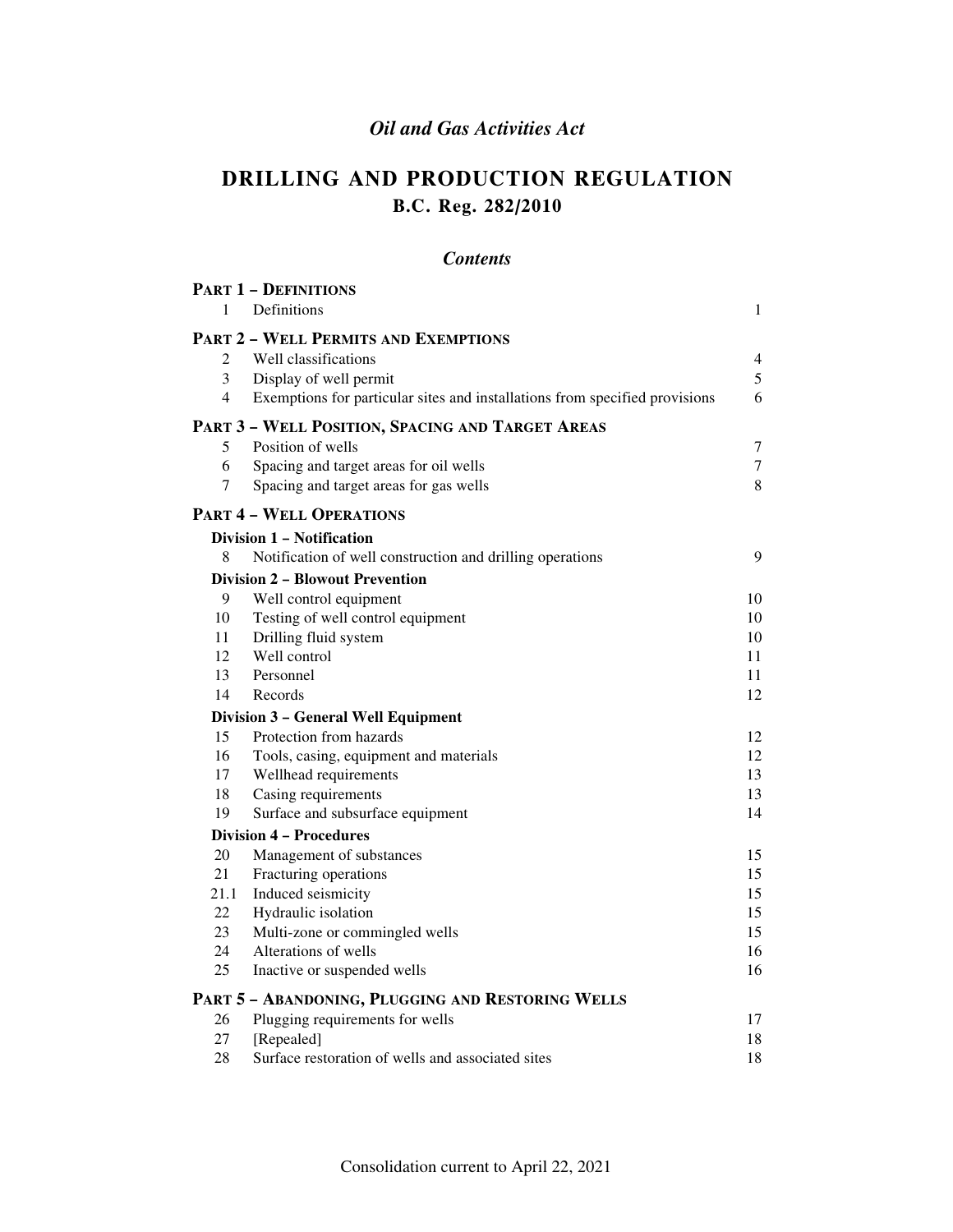### **PART 6 – WELL AND OTHER DATA**

| 29   | Well samples and cores                             | 18 |  |
|------|----------------------------------------------------|----|--|
| 30   | Submission of core analysis data                   |    |  |
| 31   | Examination of cores                               |    |  |
| 32   | Daily drilling reports                             |    |  |
| 33   | Deviation and directional surveys                  | 21 |  |
| 34   | Tests, analyses, surveys and logs                  | 21 |  |
| 35   | Wellsite geology reports                           | 22 |  |
| 36   | Completion and workover reports                    | 23 |  |
| 37   | Fracturing fluids records                          | 23 |  |
| 38   | Production data                                    | 23 |  |
|      | PART 7 - SAFETY, SECURITY AND POLLUTION PREVENTION |    |  |
|      | Division 1 - General                               |    |  |
| 39   | Safety and pollution prevention                    | 24 |  |
| 40   | Noise and light                                    | 26 |  |
| 41   | Venting and fugitive emissions                     | 26 |  |
| 41.1 | Leak detection and repair                          | 27 |  |
| 42   | <b>Flaring limits</b>                              | 29 |  |
| 43   | Flaring notification and reporting                 | 29 |  |
| 44   | Flaring performance requirements                   | 29 |  |
| 45   | Fire precautions                                   | 30 |  |
| 46   | [Repealed]                                         | 30 |  |
| 47   | Fire prevention                                    | 30 |  |
| 48   | Position of tanks and production equipment         | 31 |  |
| 49   | Emergency shutdown devices                         | 31 |  |
| 50   | Prevention of losses                               | 32 |  |
| 51   | Storage and disposal of wastes                     | 32 |  |
| 52   | Seals                                              | 34 |  |
|      | <b>Division 2 - Natural Gas Emissions</b>          |    |  |
|      | 52.01 Definition                                   | 34 |  |
|      | 52.02 Hydrocarbon gas conservation equipment       | 34 |  |
|      | 52.03 Tanks                                        | 35 |  |
|      | 52.04 Compressors                                  | 35 |  |
|      | 52.05 Pneumatic devices                            | 36 |  |
|      | 52.06 Pneumatic pumps                              | 38 |  |
|      | 52.07 Pneumatic compressor starters                | 38 |  |
|      | 52.08 Glycol dehydrators                           | 38 |  |
|      | 52.09 Pipes and hatches                            | 39 |  |
|      | 52.10 Sampling and pressure relief systems         | 39 |  |
|      | 52.11 Well surface casings                         | 39 |  |
|      | 52.12 Measurement equipment                        | 39 |  |
|      | <b>PART 8 - PRODUCTION OPERATIONS</b>              |    |  |
|      | <b>Division 1 - Measurements</b>                   |    |  |
| 53   | Measurements                                       | 39 |  |
|      | Division 2 - Oil                                   |    |  |
| 54   | Daily oil allowable                                | 41 |  |
| 55   | Restriction of oil production                      | 42 |  |
| 56   |                                                    | 42 |  |
|      | Test period allowable                              |    |  |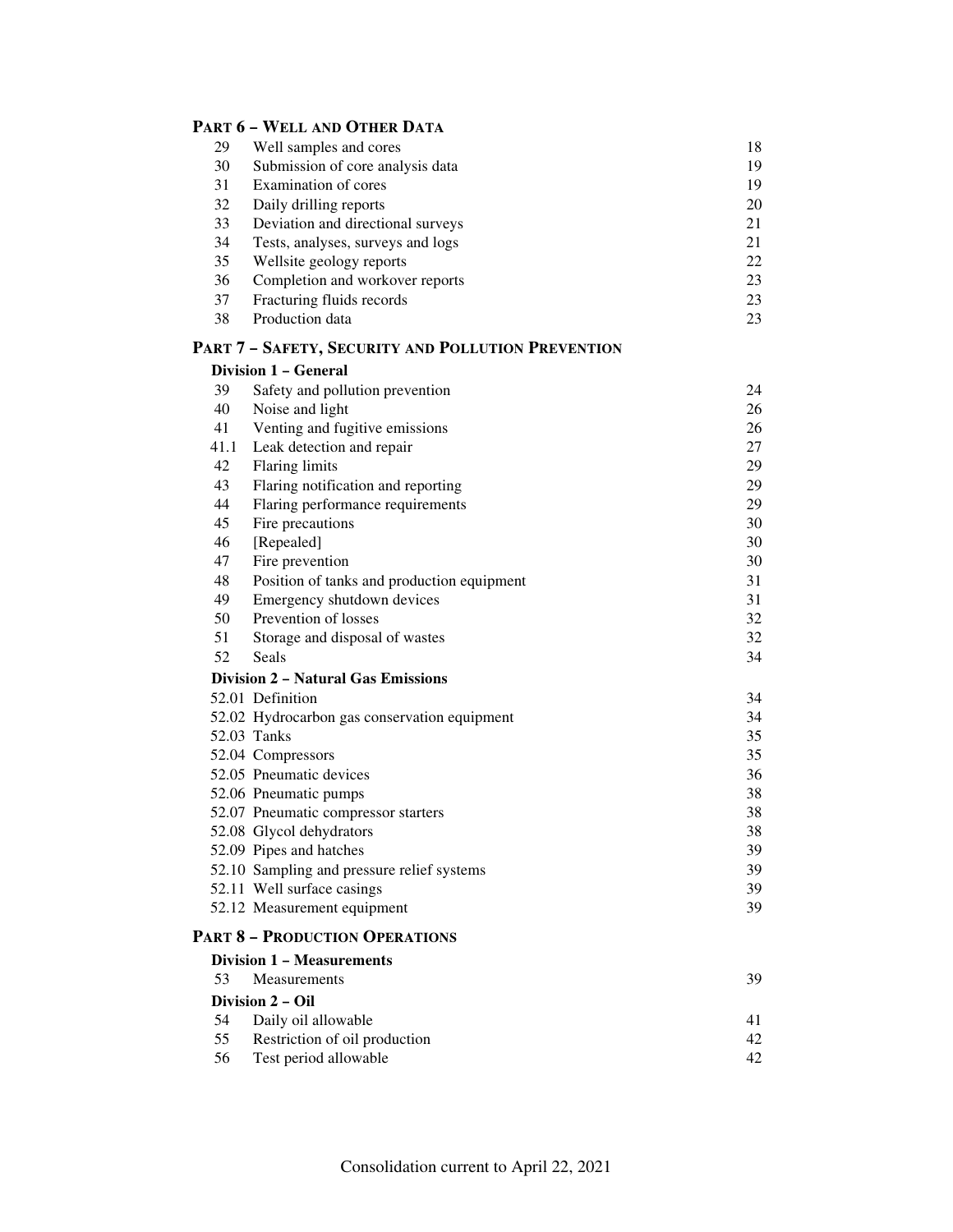| 56.1              | Report required                                           | 43 |
|-------------------|-----------------------------------------------------------|----|
| 57                | Measurement of total oil production                       |    |
| 58                | Production test of oil wells                              | 43 |
| 59                | Calculation of oil production                             | 44 |
| 60                | Underproduction of oil                                    | 44 |
| 61                | Overproduction of oil                                     | 44 |
| 62                | Analysis of oil and hydrocarbon liquid production         | 45 |
|                   | Division 3 - Gas                                          |    |
| 63                | Gas well tests                                            | 45 |
| 64                | Metering and measurement of gas                           | 45 |
| 65                | Restriction of gas production                             | 46 |
| 66                | Overproduction of gas                                     | 46 |
| 67                | Analysis of natural gas and hydrocarbon liquid production | 47 |
|                   | <b>Division 4 - Water</b>                                 |    |
| 68                | Measurement of water production                           | 47 |
| 69                | Water produced at oil wells                               | 47 |
| 70                | Water produced at gas wells                               | 48 |
| 71                | Water analysis                                            | 48 |
| 72                | Operation of a water source well                          | 48 |
|                   | <b>Division 5 - Pressure Measurement</b>                  |    |
| 73                | Reservoir pressure measurements                           | 48 |
|                   | Division 6 - Injection and Disposal                       |    |
| 74                | Measurement of fluids injected                            | 49 |
| 75                | Reporting of injection and disposal                       | 49 |
|                   | <b>Division 7 - Facilities</b>                            |    |
|                   | 76 Notification                                           | 50 |
| 77                | Signs for facilities                                      | 50 |
| 78                | Production facilities                                     | 51 |
| 78.1              | Integrity management program                              | 51 |
| 79                | Obligations on cancellation or cessation of operations    | 51 |
|                   | <b>Division 8 - Storage Reservoirs</b>                    |    |
| 80                | Storage reservoirs                                        | 52 |
| <b>SCHEDULE 1</b> |                                                           | 53 |
| <b>SCHEDULE 2</b> |                                                           | 54 |
|                   |                                                           |    |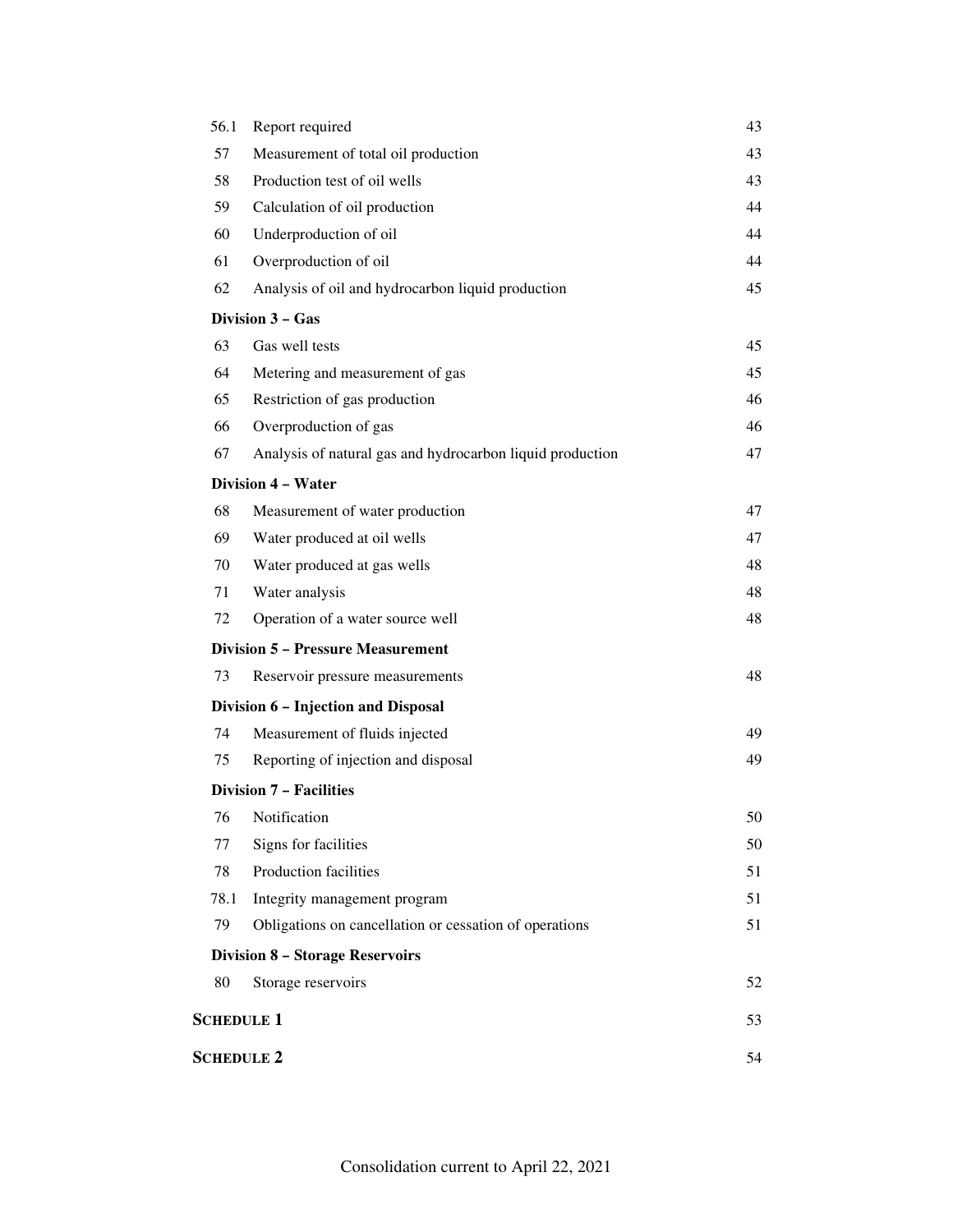Consolidation current to April 22, 2021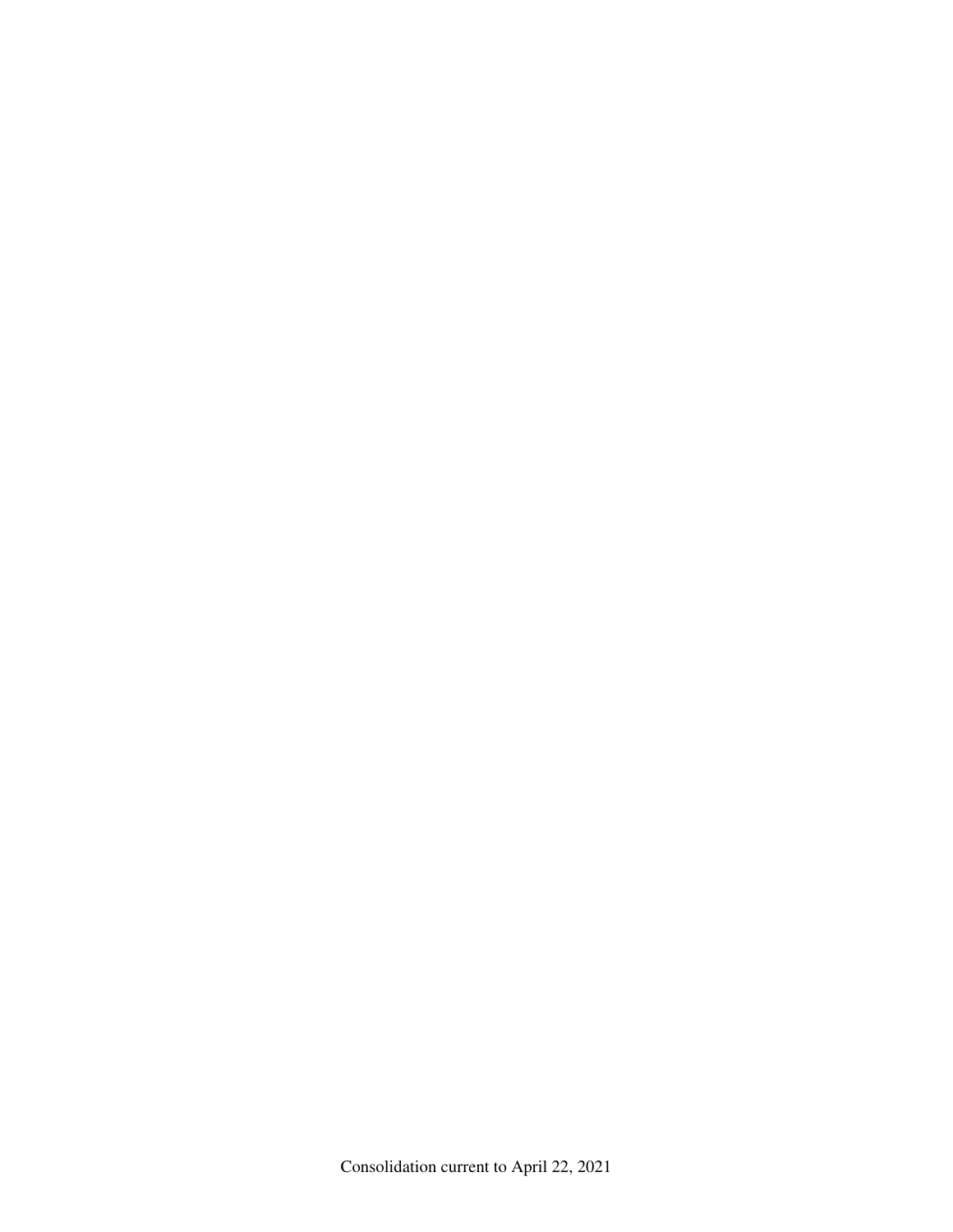### *Oil and Gas Activities Act*

### **DRILLING AND PRODUCTION REGULATION B.C. Reg. 282/2010**

### **PART 1 – DEFINITIONS**

### **Definitions**

- **1** In this regulation:
	- **"abandon"**, in relation to a well, means permanently to plug the well in accordance with Part 5:
	- **"accepted safety training organization"** means either of the following:
		- (a) the non-profit organization of Canadian petroleum industry trade associations known as Energy Safety Canada that provides certification, training and health and safety services to the oil and gas industry;
		- (b) an organization equivalent to that referred to in paragraph (a) that provides certification, training and health and safety services to the oil and gas industry that are satisfactory to an official;
	- **"Act"** means the *Oil and Gas Activities Act*;
	- **"annual gas allowable"** means, for any production period, the volume of natural gas determined by multiplying the daily gas allowable by either
		- (a) the number of days from November 1 to October 31 inclusive, or
		- (b) in the initial production year, the number of days from the date production began to October 31 inclusive;
	- **"ASME"** means the American Society of Mechanical Engineers;
	- **"ASME Standard B31.3"** means ASME Standard B31.3, Process Piping, as amended from time to time;
	- **"barrier"** means any fluid, plug or seal that prevents gas or oil or any other fluid from flowing unintentionally from a well or from a formation into another formation;
	- **"battery"** means a system or arrangement of tanks or other surface equipment receiving the effluents of one or more wells prior to delivery to market or other disposition, and may include equipment or devices for separating the effluents into petroleum, natural gas or water and for measurement;
	- **"completed"**, in relation to a well or zone, means a well or zone that is physically able to permit
		- (a) the production of fluids from the well or zone,
		- (b) the observation of the performance of a reservoir, or
		- (c) the injection or disposal of fluids into a zone;
	- **"concurrent production"** means the controlled, simultaneous production from a pool of petroleum and natural gas at a gas-oil ratio that exceeds the solution gasoil ratio;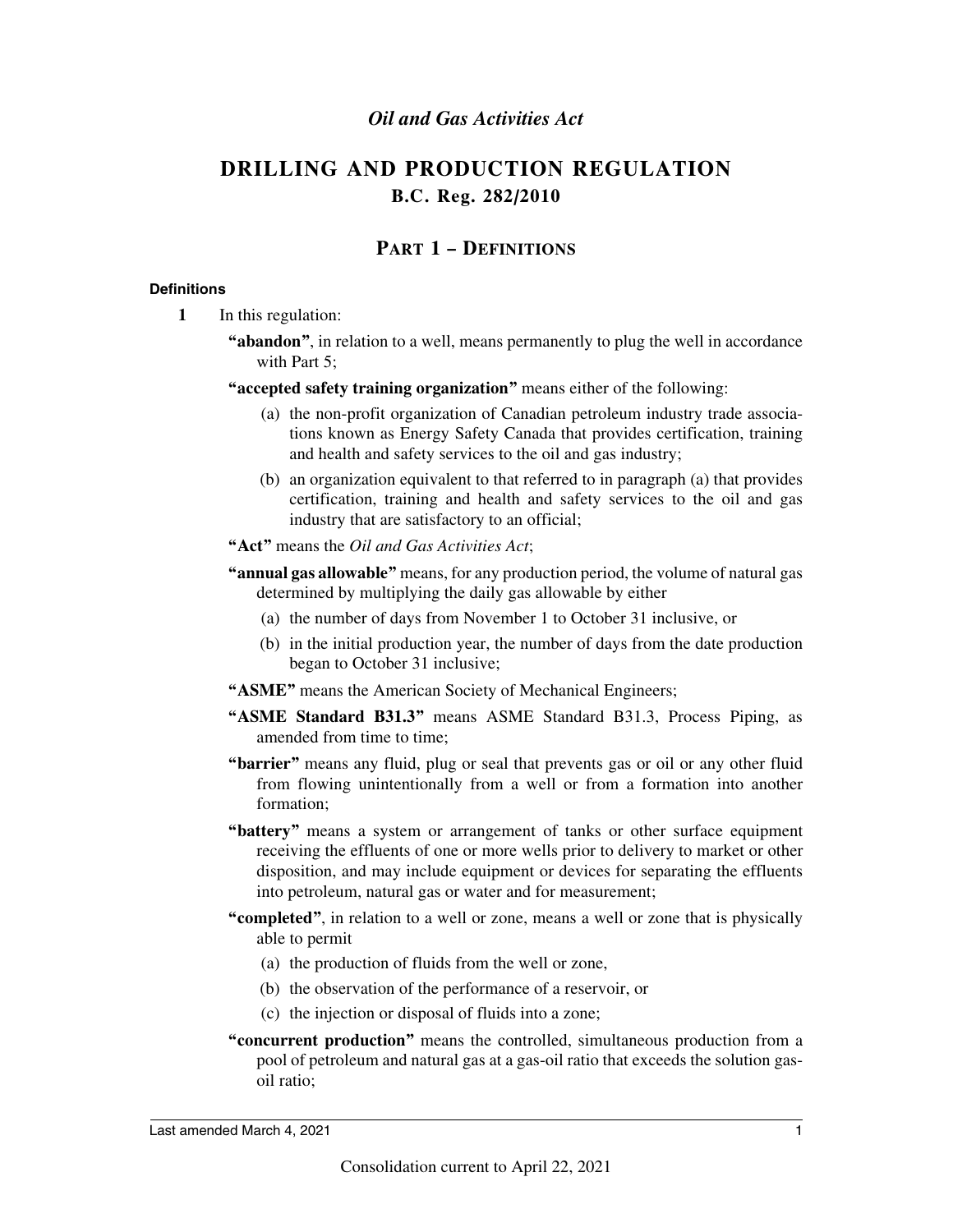- **"core lab"** means the facility for the storage and examination of well samples and cores;
- **"CSA"** means the Canadian Standards Association;
- **"CSA Standard Z341"** means CSA Standard Z341, Storage of hydrocarbons in underground formations, as amended from time to time;
- **"CSA Standard Z662"** means CSA Standard Z662, Oil and gas pipeline systems, as amended from time to time;
- **"CSA Standard Z741"** means CSA Standard Z741, Geological storage of carbon dioxide, as amended from time to time;
- **"daily gas allowable"** or **"DGA"** means the volume of natural gas determined by multiplying the unadjusted daily gas allowable by any applicable adjustment factors in accordance with section 7 (7) or as otherwise specified in writing in a permit or a designation;
- **"daily oil allowable"** or **"DOA"** means the volume of petroleum determined in accordance with section 54;
- **"daily production limit"** means a volume equal to 125% of the daily oil allowable or daily gas allowable;
- **"deep groundwater"** has the same meaning as in section 51 of the Water Sustainability Regulation;
- **"emergency planning zone"** has the same meaning as in section 1 of the Emergency Management Regulation;
- **"facility"** does not include the following:
	- (a) a processing facility within the meaning of the Oil and Gas Processing Facility Regulation;
	- (b) an LNG facility within the meaning of the Liquefied Natural Gas Facility Regulation;
- **"facility permit"** means a permit that includes permission to construct or operate a facility;
- **"facility permit holder"** means a permit holder of a facility permit;
- **"flare stack"** means a vertical pipe in which natural gas or gas derived from petroleum is combusted at the tip;
- **"flaring"** means the disposal by combustion of natural gas or gas derived from petroleum;
- **"groundwater"** has the same meaning as in the *Water Sustainability Act*;
- **"incinerator"** means a device designed to dispose of natural gas or gas derived from petroleum by combusting the gas inside a chamber of the device;
- **"initial oil production"** means the first production after the release of the drilling rig and after the recovery of a volume of petroleum equal to the volume of the completion petroleum;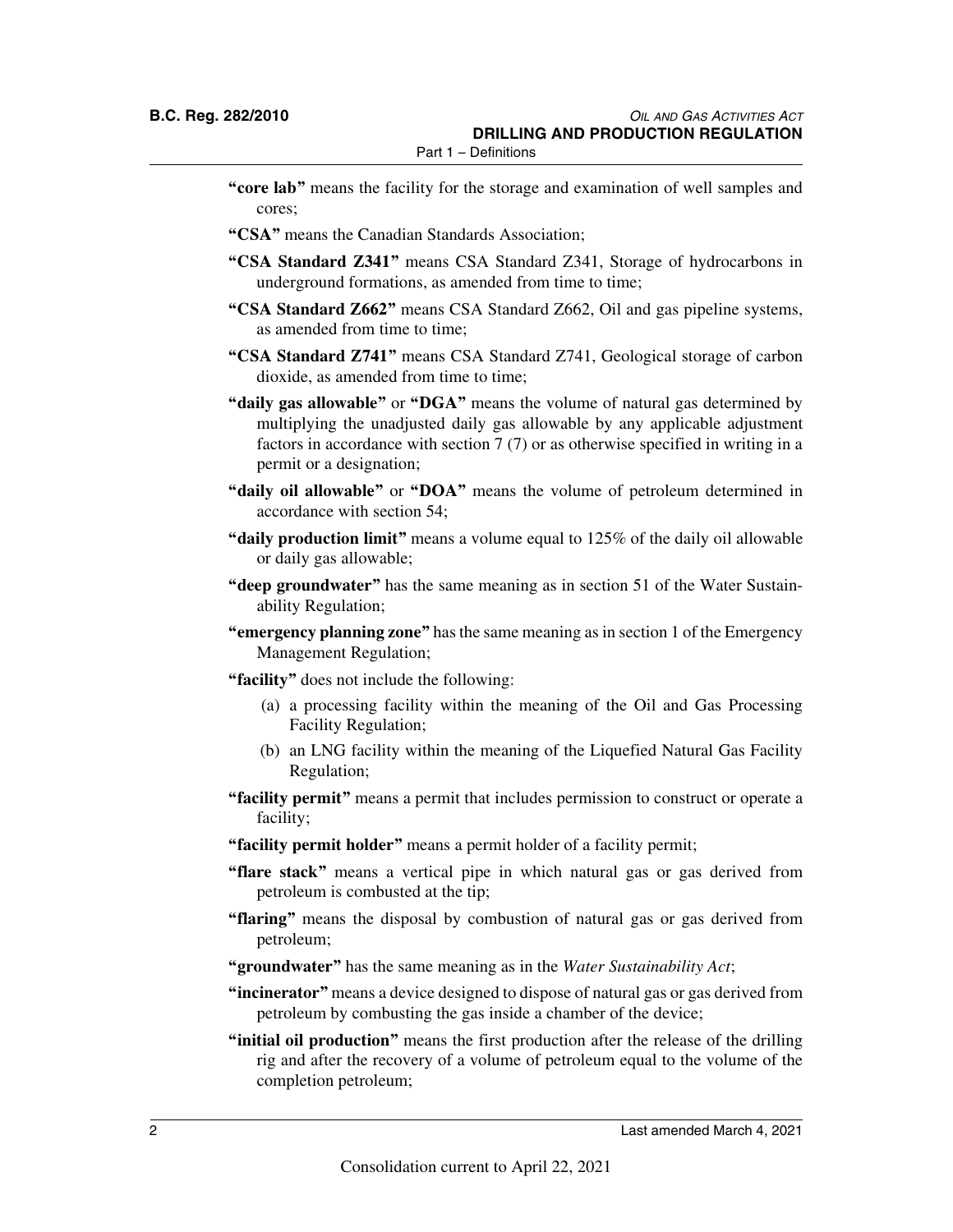Part 1 – Definitions

- **"integrity management program"**, in relation to a facility, means a documented program that specifies the practices used to ensure the safe, environmentally responsible and reliable operation of the facility;
- **"monthly oil allowable"** means, for any month, the volume of petroleum determined by multiplying the daily oil allowable by the number of days in the month;
- **"natural boundary"** has the same meaning as in section 1 of the *Land Act*;
- **"natural gas by-products"** means natural gas liquids, sulphur and substances other than marketable natural gas that are recovered from raw natural gas by processing or normal 2-phase field separation;
- **"observation well"** means a well or a portion of a well designated as an observation well under section 2 (7);
- **"oil and gas road"** has the same meaning as in the Oil and Gas Road Regulation;
- **"overproduction of oil"** means, at the end of the test period, the amount by which petroleum production during the test period exceeds the test period allowable, and on any succeeding day means the amount by which the actual production from the beginning of the production period exceeds the production target;
- **"producing well"** means a completed well that has been placed on regular production;
- **"production period"** means a period beginning on the day following the test period to the following October 31 and thereafter means a 12 month period ending on October 31 each year;
- **"production target"** means, at the end of any day, the sum of the daily oil allowables for each day from the beginning of the production period plus any underproduction or less any overproduction carried forward from the test period or a preceding production period;
- **"proration battery"** means a battery that gathers from more than one well and where the petroleum volume, water volume and natural gas volume produced from the wells are measured at the battery outlet and are then allocated to each well based on test results;
- **"qualified professional"** means a person who is licensed or registered as either a professional engineer or a professional geoscientist under the *Engineers and Geoscientists Act*;
- **"safety equipment"** means equipment that is required for the safe operation and shutdown of a producing well or facility;
- **"test period"** means, commencing with the day of initial oil production, the lesser of either 90 producing days or the time required to produce the test period allowable;
- **"turnaround"**, in relation to a facility, means a planned shutdown to allow for maintenance, cleaning, inspection, repairs or an overhaul;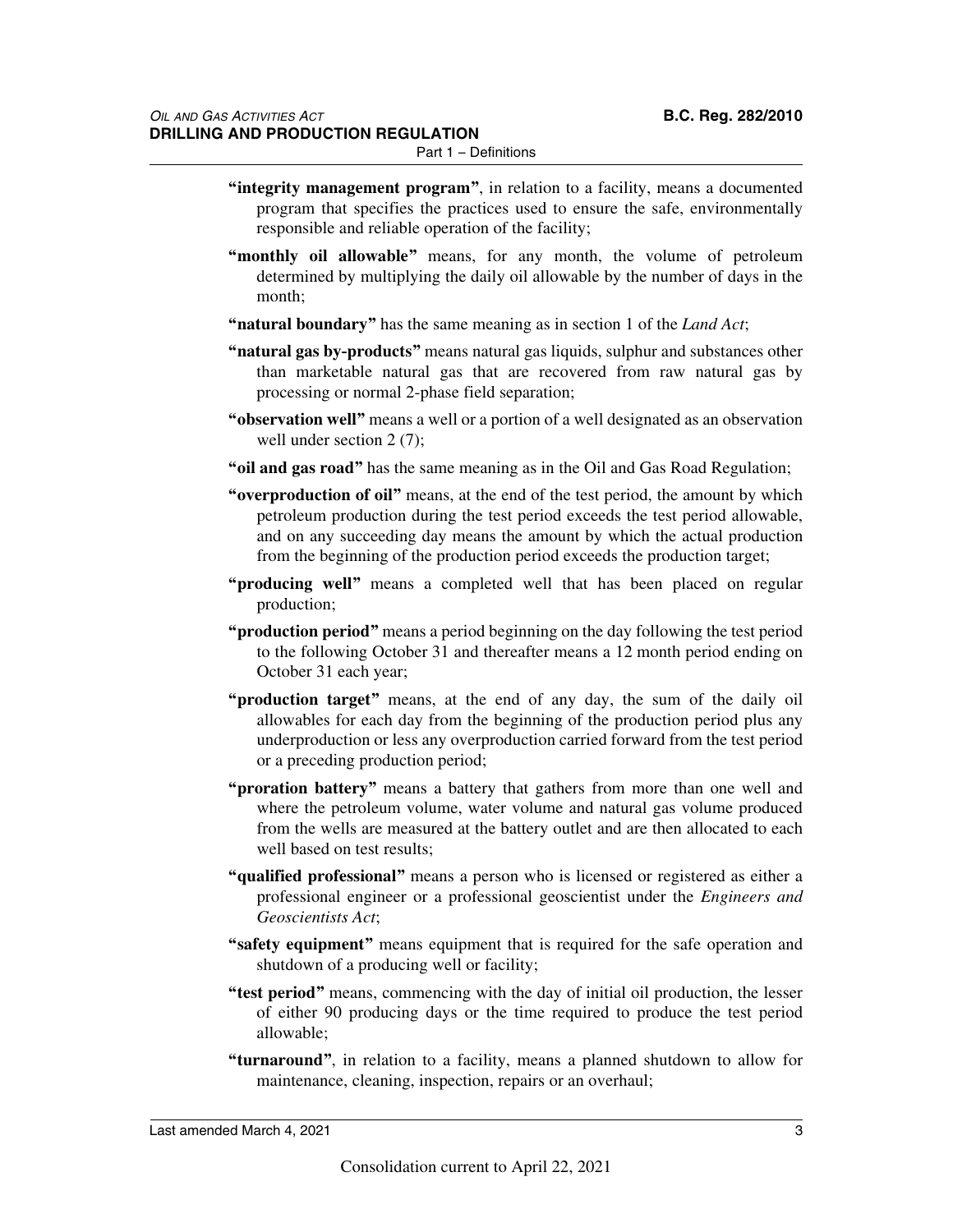Part 2 – Well Permits and Exemptions

- **"unadjusted daily gas allowable"** or **"UDGA"** means the greater of
	- (a)  $60\,000\,\mathrm{m}^3$ , and
	- (b) the volume of gas determined from reservoir parameters and approved by an official,

except in the case of concurrent producers, in which case paragraph (b) applies;

- **"unadjusted daily oil allowable"** or **"UDOA"** means the volume of oil determined in accordance with section 54 (2);
- **"underproduction of oil"** means, at the end of the test period, the amount by which petroleum production during the test period is less than the test period allowable and, at the end of any succeeding day, means the amount by which the actual production from the beginning of the production period is less than the production target;
- **"usable groundwater"** means groundwater that is not deep groundwater;
- **"water body"** means a natural water course or source of water supply, whether usually containing water or not, but does not include muskeg;
- **"water production"** means the flowing of water from a water source well;
- **"water supply well"** has the same meaning as in the Ground Water Protection Regulation, B.C. Reg. 299/2004;
- **"well control"** means control of the movement of fluids into or from a well;
- **"well operation"** means the operation of drilling, completing, recompleting, intervening, re-entering, carrying out a workover, suspending or abandoning a well;
- **"well permit"** means a permit that includes permission to drill or operate a well;

### **"wellhead"**

- (a) includes the flow control valves and all equipment installed on a well above the uppermost portion of the surface casing, and
- (b) does not include associated flow lines;

### **"workover"** means

- (a) any operation that changes the configuration or producing characteristics of a well or zone,
- (b) the installation or removal of equipment from a wellbore, and
- (c) stimulation operations.
- (d) Repealed. [B.C. Reg. 146/2017, App. 1, s. 1 (b).]

### **PART 2 – WELL PERMITS AND EXEMPTIONS**

#### **Well classifications**

**2** (1) A well is classified as a development well if, at the time the well permit is issued,

<sup>[</sup>am. B.C. Regs. 241/2012, s. 1; 204/2013, s. 3 (a); 147/2014, s. (a); 159/2015, s. 1; 146/2017, App. 1, s. 1; 103/2019, s. 1; 286/2018, s. 1; 48/2021, App. 2, s. 1.]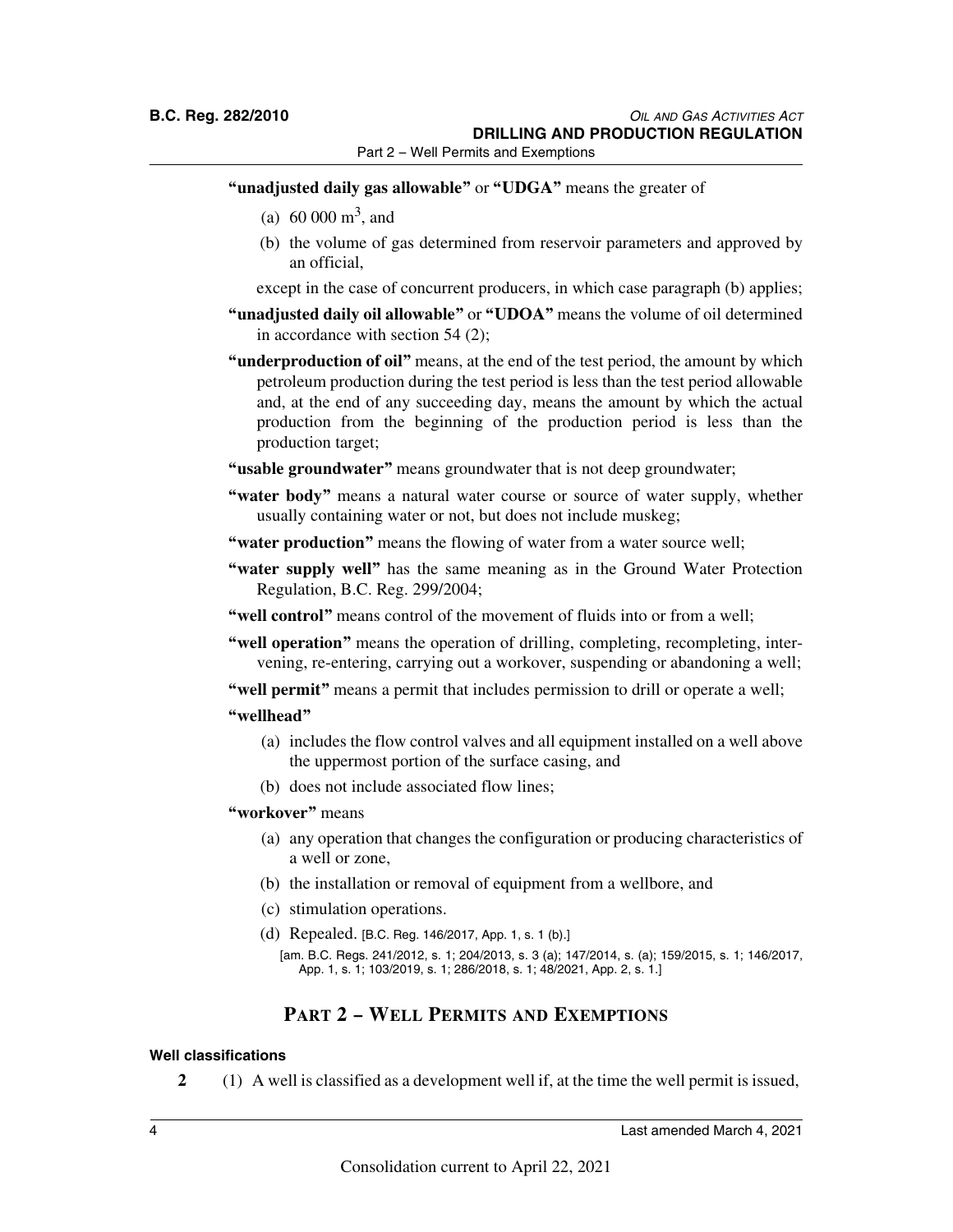- Part 2 Well Permits and Exemptions
- (a) it is to be located in a spacing area that is in or contiguous to an oil or gas pool designated under section 49.1 of the Act, and
- (b) if an objective formation is not in a deeper geological formation than the designated oil or gas pool.
- (2) A well is classified as an exploratory outpost well if, at the time the well permit is issued,
	- (a) it is to be located less than 7 km from an oil or gas pool designated under section 49.1 of the Act, and
	- (b) it is not a development well.
- (3) A well is classified as an exploratory wildcat well if,
	- (a) at the time the well permit is issued, it is to be located not nearer than 7 km to an oil or gas pool designated under section 49.1 of the Act, or
	- (b) the well has been designated as a discovery well.
- (4) If a well permit is amended to give permission to deepen a well, the new portion of the well is classified in accordance with subsections (1) to (3).
- (5) An official may designate a well or a portion of a well as a discovery well if a new oil or gas pool has been designated as a result of data obtained from the well.
- (6) An official may designate a well or a portion of a well as a special data well if the well permit holder submits to the commission
	- (a) a report respecting monitoring of hydraulic fracturing operations in the well, or
	- (b) both of the following:
		- (i) at least 9 metres of full diameter core from the well or 20 rotary sidewall cores from the well;
		- (ii) at least 3 specialty petro-physical logs, run over an interval of not less than 200 metres, that correspond to the interval from which the cores referred to in subparagraph (i) are collected.
- (7) An official may designate a well as an observation well if
	- (a) the well is being used to monitor reservoir pressures or to obtain other formation information, and
	- (b) the well is not used to produce from, or inject or dispose of fluids into, a formation being monitored.

[am. B.C. Reg. 241/2012, s. 2.]

### **Display of well permit**

**3** A well permit holder must keep a copy of the well permit at the well site during drilling operations.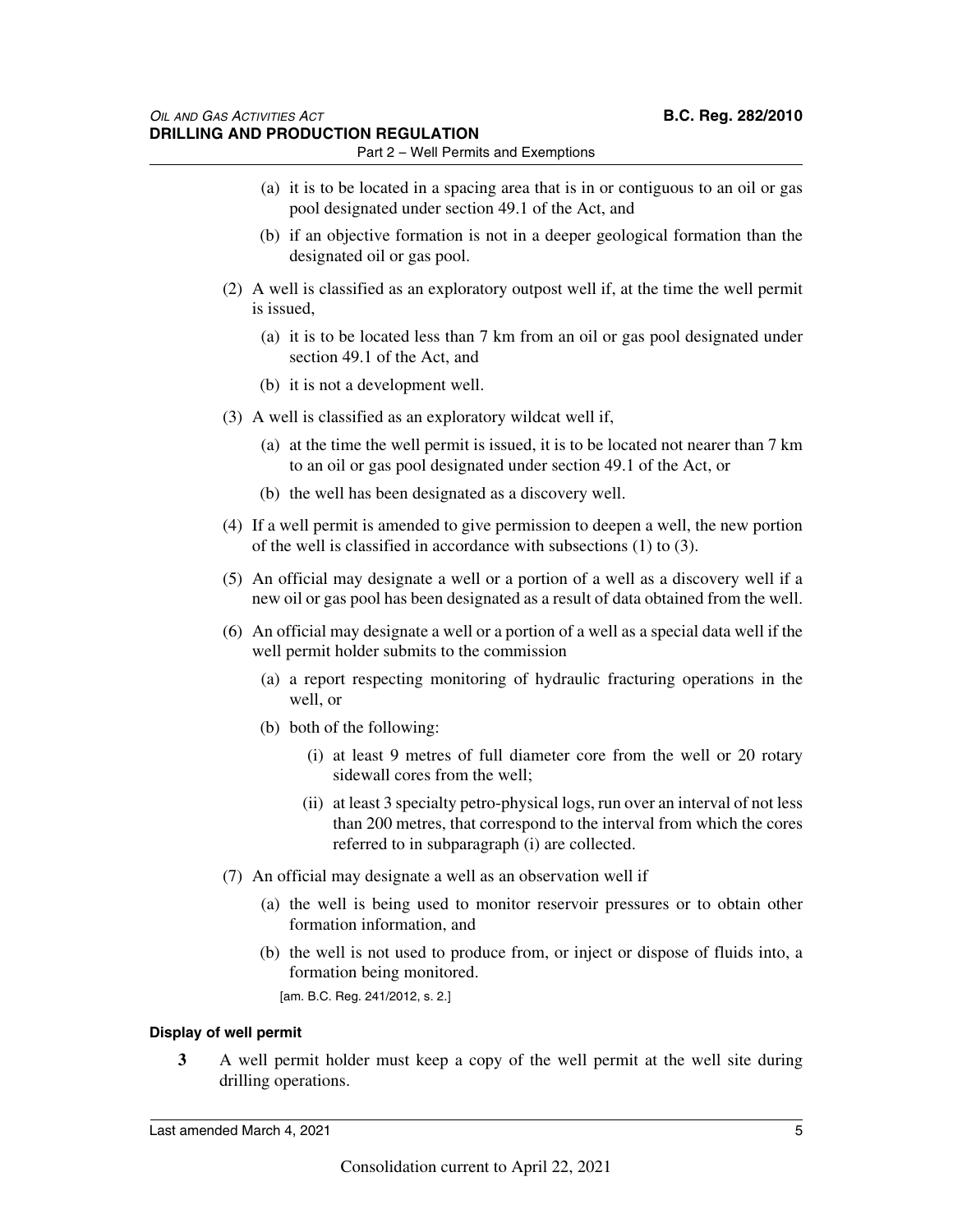Part 2 – Well Permits and Exemptions

### **Exemptions for particular sites and installations from specified provisions**

- **4** (1) An official may grant to a permit holder an exemption in writing from the application of any or all of the following:
	- (a) section  $5(2)(a)$ ;
	- (b) section  $6(4)$ ;
	- (c) section  $7(3)$ ;
	- (c.1) section 15 (3);
		- (d) section 16 (1) (b), (2) and (3);
		- (e) section 18;
		- (f) section 25 (5);
		- (g) section 26 (1) (a) and (d);
		- (h) section 29;
		- (i) section 31;
		- (i) section 33 (1), (2) and (4);
		- (k) section 34 (1), (2.1), (6.1) and (7);
		- (l) section 39;
	- (m) section 41 (4) and (6);
	- $(m.1)$  section 41.1 (2), (3), (5) and (6);
		- (n) section 45 (3) (b);
	- $(n.1)$  section 47 (c);
	- $(n.2)$  section 48;
		- (o) section 51 (3) and (6);
		- (p) section 54 (2) and (6);
		- (q) section 55;
		- $(r)$  section 58 (1);
		- (s) section 59 $(2)$ ;
		- (t) section 60 $(2)$ ;
		- (u) section  $62$  (1);
		- (v) section 63 (1);
		- (w) section 65 (4) and (5);
		- $(x)$  section 67 (1);
		- (y) section 71 (1);
		- (z) section 73 (1) and (2);
	- $(z.01)$  section 78 (2), (3), (4) and (6);
	- $(z.1)$  section 79 $(1)$  (b).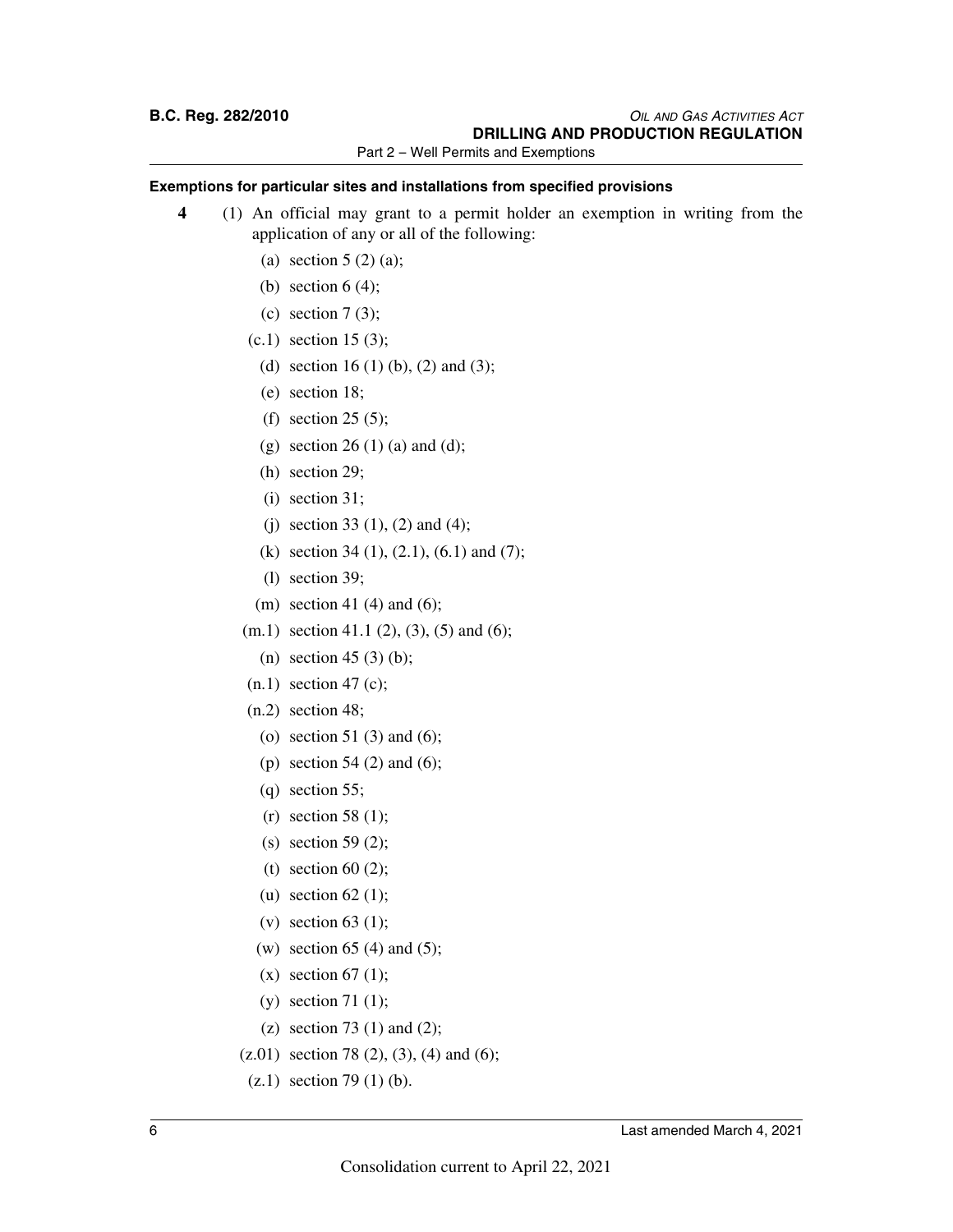Part 3 – Well Position, Spacing and Target Areas

(2) In granting an exemption under subsection (1), an official may impose any conditions on the exemption the official considers necessary.

### **PART 3 – WELL POSITION, SPACING AND TARGET AREAS**

### **Position of wells**

- **5** (1) If a well or facility is
	- (a) closer than 100 m to the natural boundary of a water body, or
	- (b) 100 m or more from the natural boundary of a water body, but situated so that, given the topography or other relevant factors, it is likely that an uncontrolled flow of oil, gas, brine or another fluid may reach the water body,

the permit holder must ensure surface-control features are in place, or surfacecontrol measures have been taken, to contain escaping fluids.

- (2) A permit holder must not drill a well within
	- (a) 40 m of the right of way or easement of any road allowance or public utility,
	- (b) 100 m of a permanent building, installation or works,
	- (c) 100 m of a place of public concourse, or
	- (d) 100 m of a reservation for national defence.

### **Spacing and target areas for oil wells**

- **6** (1) In each pool, the target area for an oil well in a normal spacing area at any depth is the area inside, but not nearer than 100 m to the sides of, the spacing area.
	- (2) If the boundary of a location does not coincide with the side of a normal oil well spacing area, the oil well target area must have sides not nearer than 100 m to the boundary.
	- (3) A permit holder may complete one oil well in each normal spacing area on a location that contains more than one normal spacing area if each well is located not nearer than 100 m to the boundary of the location.
	- (3.1) Subsections (2) and (3) do not apply to the completed portion of a well producing from an unconventional zone listed in Schedule 2.
		- (4) For the purposes of section 54, the off-target penalty factor for an oil well completed outside the oil well target area is:

$$
F_{\text{OTP}} = 12 \times \frac{d_1 d_2}{A}
$$

where

 $F_{\text{OTP}} = \text{off-target penalty factor};$ 

<sup>[</sup>am. B.C. Regs. 94/2011; 241/2012, s. 3; 159/2015, s. 2; 146/2017, App. 1, s. 2; 103/2019, s. 2; 286/2018, s. 2.]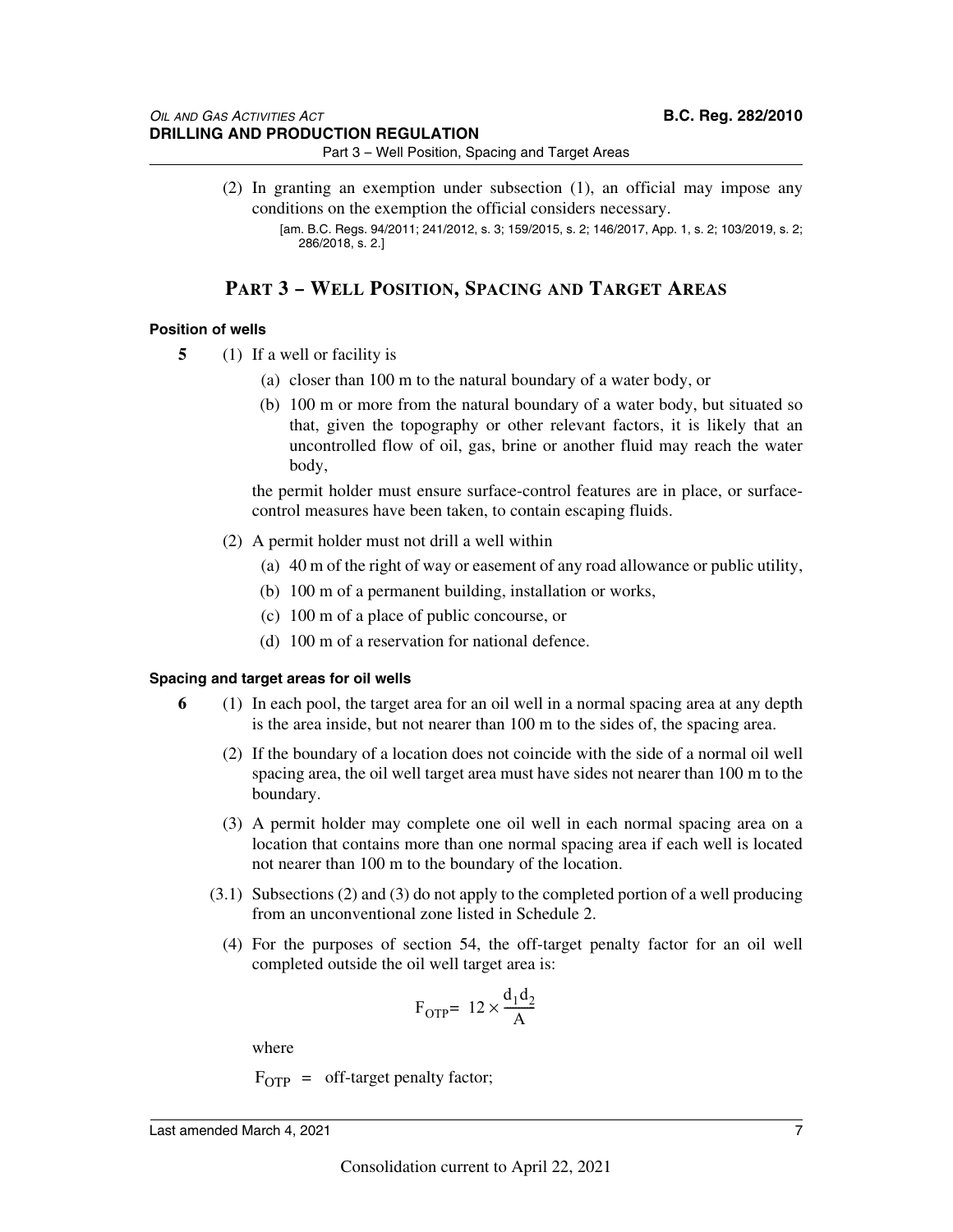**B.C. Reg. 282/2010** *OIL AND GAS ACTIVITIES ACT* **DRILLING AND PRODUCTION REGULATION**

Part 3 – Well Position, Spacing and Target Areas

- $d_1$  = the distance north or south, whichever is closer, from the closest point of the well bore within the productive zone to the side of the spacing area;
- $d<sub>2</sub>$  = the distance east or west, whichever is closer, from the closest point of the well bore within the productive zone to the side of the spacing area;
- $A =$  the area of the spacing area.
- (5) Subsection (4) does not apply to any of the following:
	- (a) the discovery well of an oil pool;
	- (b) a well drilled and completed before May 2, 1958;
	- (b.1) the completed portion of a well producing from an unconventional zone listed in Schedule 2;
		- (c) an off-target oil well located not nearer than 100 m to the boundary of the location.
- (6) A well permit holder may not produce from a well in an unconventional zone listed in Schedule 2 if a completed portion of the wellbore is located closer than the distance listed in Schedule 2 for that zone to land with respect to which the well permit holder
	- (a) is not the owner of the petroleum and natural gas rights or the holder of the location, or
	- (b) does not have an agreement with the owner or holder respecting the production.

[am. B.C. Regs. 146/2017, App. 1, s. 3; 103/2019, s. 3.]

### **Spacing and target areas for gas wells**

- **7** (1) In each pool, the target area for a gas well in a normal spacing area at any depth is the area inside, but not nearer than 250 m to the sides of, the spacing area.
	- (2) A permit holder may complete one gas well in each normal spacing area on a location that contains more than one normal spacing area if each well is located not nearer than 250 m to the boundary of the location.
	- (3) For the purposes of section 65, the off-target penalty factor for a gas well completed outside the gas well target area is:

$$
F_{\text{OTP}} = 8 \times \frac{d_1 d_2}{A}
$$

where

 $F_{\text{OTP}} = \text{off-target penalty factor};$ 

 $d_1$  = the distance north or south, whichever is closer, from the closest point of the well bore within the productive zone to the side of the spacing area;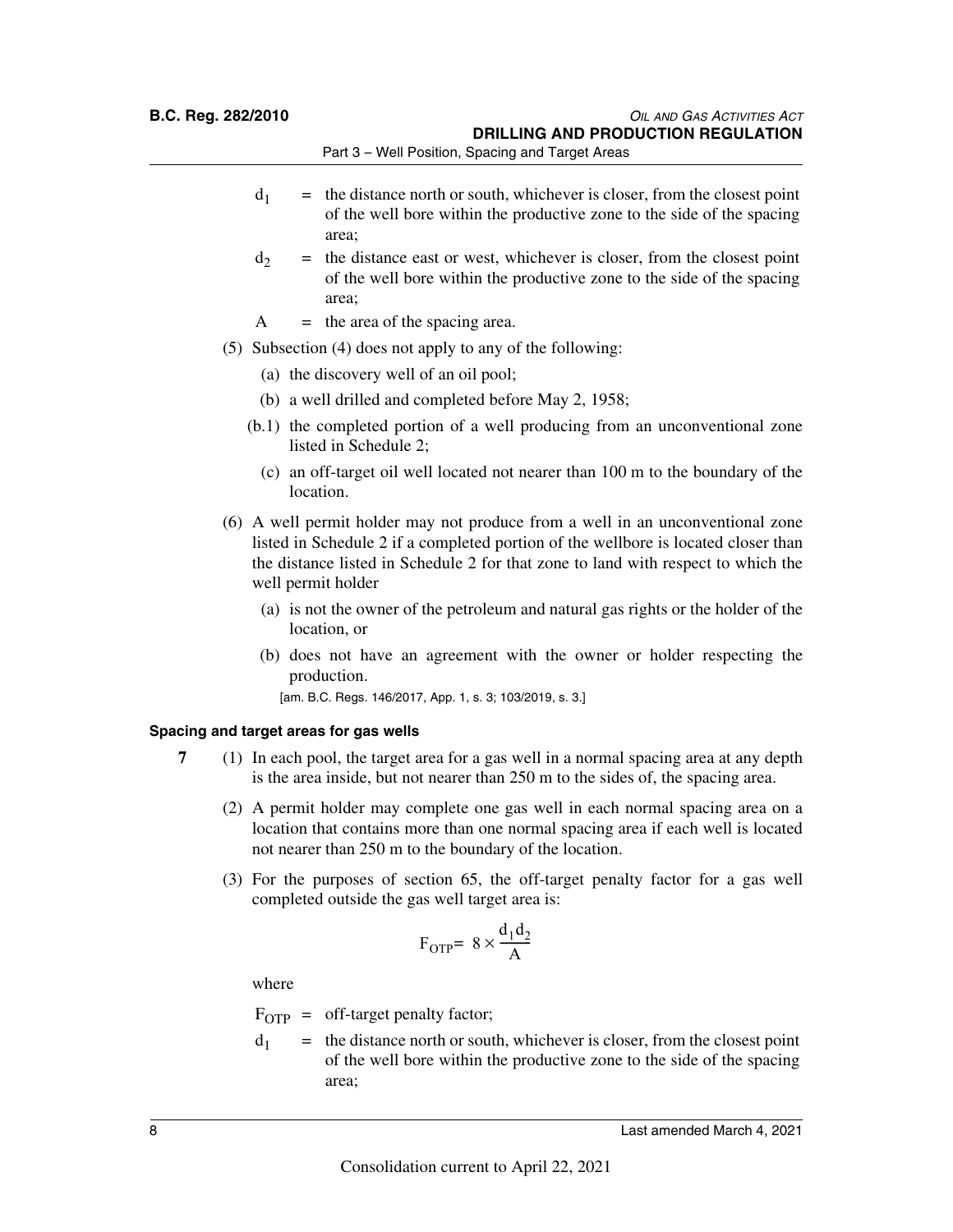- $d_2$  = the distance east or west, whichever is closer, from the closest point of the well bore within the productive zone to the side of the spacing area;
- $A =$  the area of the spacing area.
- (4) Subsection (3) does not apply to any of the following:
	- (a) the discovery well of a gas pool;
	- (b) a well drilled and completed before May 2, 1958;
	- (c) an off-target gas well located not nearer than 250 m to the boundary of the location.
- (5) Subsections (1) to (3) do not apply to the completed portion of a well producing from an unconventional zone listed in Schedule 2.
- (6) A well permit holder may not produce from a well in an unconventional zone listed in Schedule 2 if a completed portion of the wellbore is located closer than the distance listed in Schedule 2 for that zone to land with respect to which the well permit holder
	- (a) is not the owner of the petroleum and natural gas rights or the holder of the location, or
	- (b) does not have an agreement with the owner or holder respecting the production.
- (7) For the purposes of the definition of "daily gas allowable" in section 1, daily gas allowable is:

$$
\text{DGA} = \text{UDGA} \times \text{F}_{\text{OTP}}
$$

where

 $DGA = \text{daily gas allowable};$ 

 $UDGA =$  unadjusted daily gas allowable;

 $F_{\text{OTP}}$  = off-target penalty factor.

[am. B.C. Regs. 241/2012, s. 4; 159/2015, s. 3.]

### **PART 4 – WELL OPERATIONS**

### **Division 1 – Notification**

### **Notification of well construction and drilling operations**

- **8** (1) A well permit holder must notify the commission, in electronic form, of the following actions taken by the permit holder:
	- (a) beginning the construction of a well;
	- (b) beginning the drilling of a well;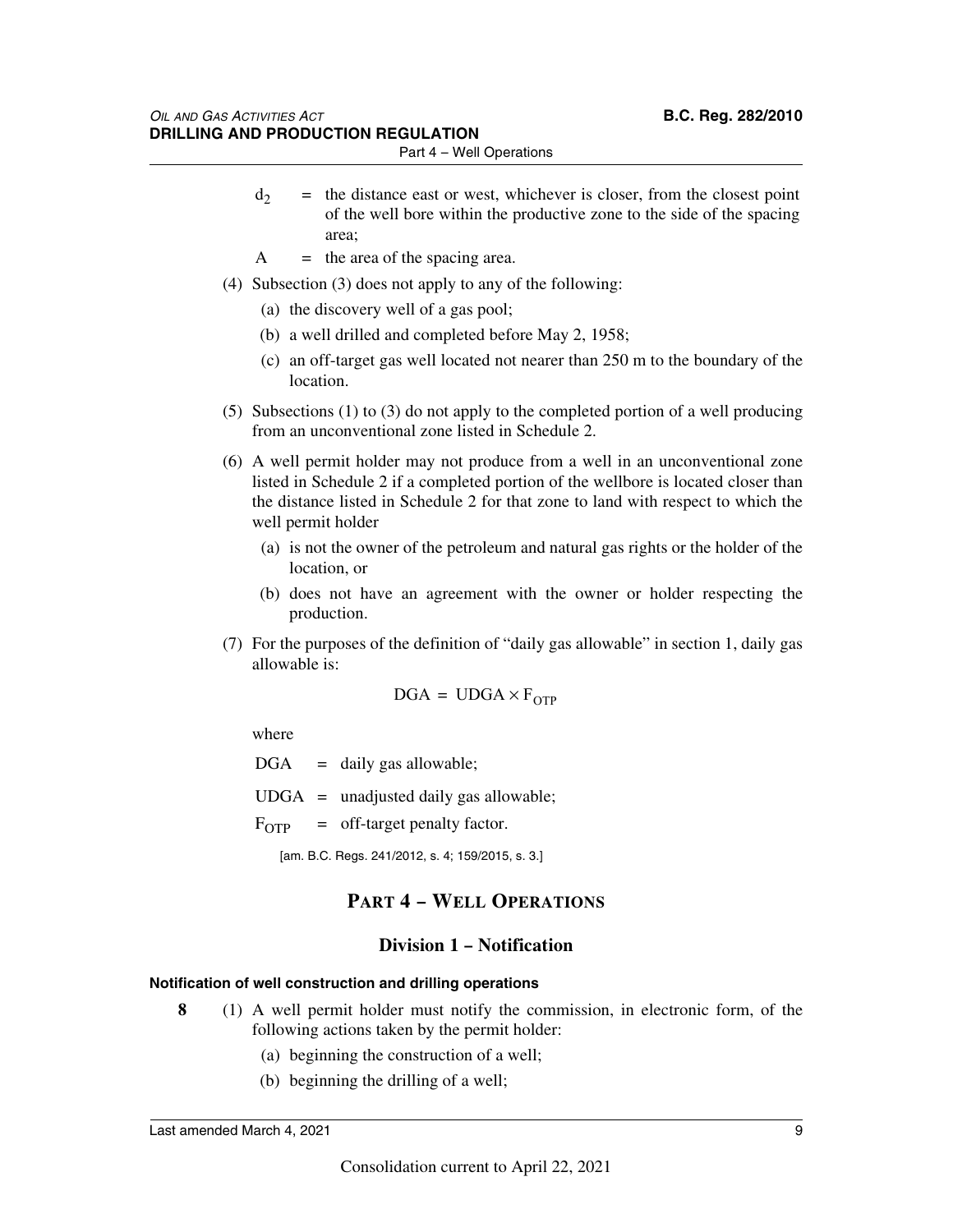- (c) releasing a rig, if drilling is completed or temporarily suspended;
- (d) resuming drilling operations after a temporary suspension.
- (2) The notice under subsection (1) (a) must be sent at least 2 days before construction is to begin, and a notice under subsection (1) (b), (c) or (d) must be sent within 24 hours of the action being taken.

### **Division 2 – Blowout Prevention**

### **Well control equipment**

- **9** (1) A well permit holder must ensure that, during all well operations, reliably operating well control equipment is installed to control kicks, prevent blow-outs and safely carry out all well operations.
	- (2) If a well barrier fails, the well permit holder must ensure that no other activities, other than those intended to restore or replace the barrier, take place in the well.

### **Testing of well control equipment**

- **10** (0.1) This section does not apply with respect to a well drilled to access usable groundwater.
	- (1) A well permit holder must ensure that
		- (a) pressure-control equipment associated with well operations is pressuretested on installation and as often as necessary during well operations to ensure the continued safe operation of the equipment, and
		- (b) the rig crew conducting the well operation has an adequate understanding of, and is able to operate, the blowout prevention equipment.
	- (2) At the request of an official, a well permit holder's contractor or rig crew, when it is safe to do so, must test the operation and effectiveness of the blowout prevention equipment installed on the permit holder's well in accordance with the Well Control Procedure placard issued by the Canadian Association of Oilwell Drilling Contractors or well control procedures approved by an accepted safety training organization.
	- (3) A well permit holder must maintain, for 60 days from the date of rig release, a record of the results of tests required under subsection (1) (a).

[am. B.C. Regs. 146/2017, App. 1, s. 4; 103/2019, s. 4.]

### **Drilling fluid system**

- **11** A well permit holder must ensure that
	- (a) the drilling fluid system and associated monitoring equipment is designed, installed, operated and maintained to allow for proper well evaluation, to ensure safe drilling operations and, except when drilling underbalanced, to provide an effective barrier against formation pressure, and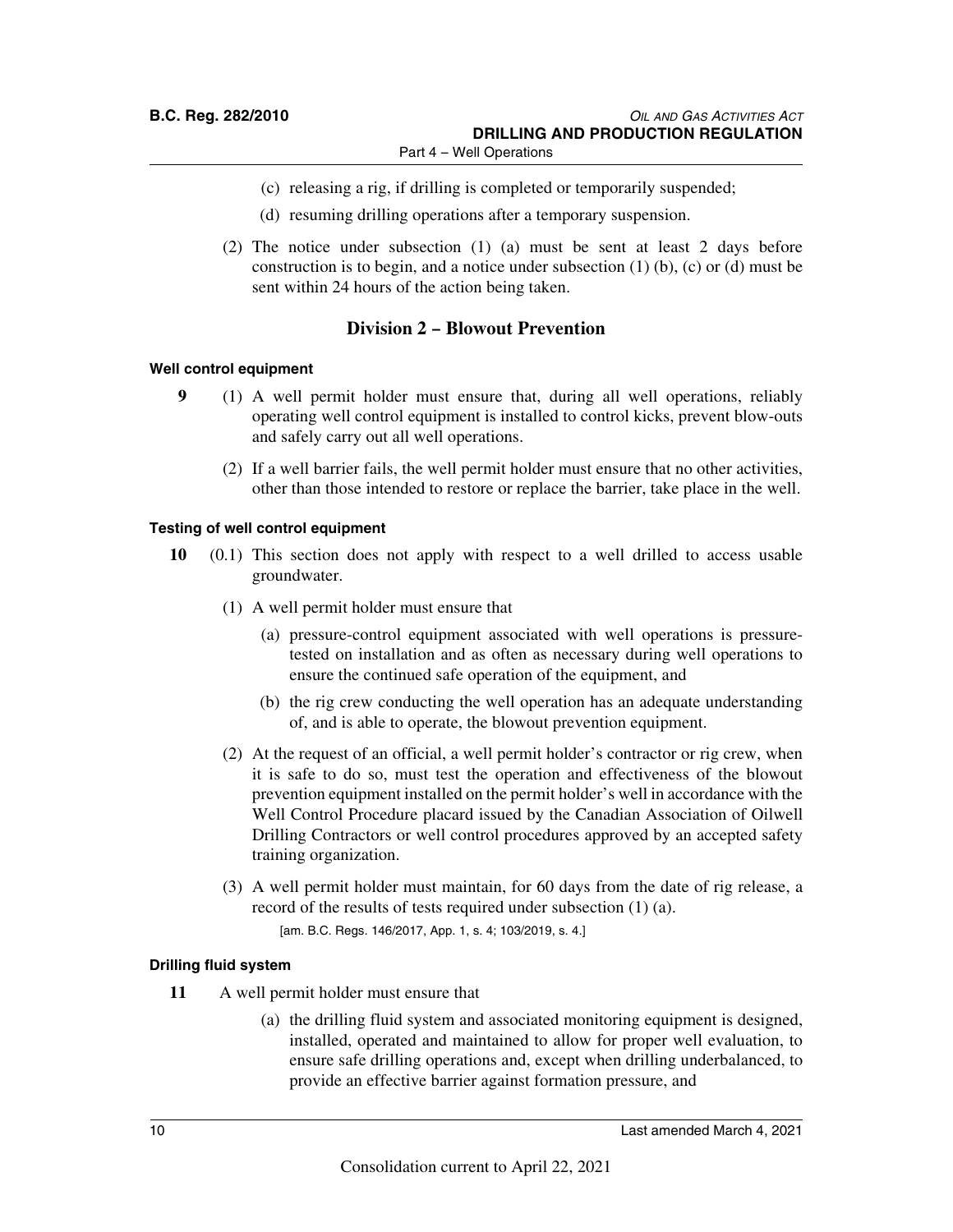(b) the indicators and alarms associated with the monitoring equipment are located at appropriate locations on the drilling rig to alert onsite personnel of well conditions that could lead to a loss of well control.

### **Well control**

- **12** (1) A well permit holder must take all reasonable measures to minimize the risk of loss of well control.
	- (2) If well control is lost or compromised, the well permit holder must ensure that all actions necessary to rectify the situation are taken without delay.

### **Personnel**

- **13** (1) A well permit holder must ensure that
	- (a) there is a sufficient number of trained and competent individuals carrying out well operations for those operations to be carried out safely and without causing pollution, and
	- (b) any operational procedure that is a hazard to safety or the environment is corrected and all affected persons are informed of the alteration.
	- (2) A driller of a well being drilled or tested during drilling operations, other than a well that is drilled to access usable groundwater, must
		- (a) be trained in blowout prevention,
		- (b) have a valid first line supervisor's blowout certificate or a valid second-line supervisor's well control certificate issued by an accepted safety training organization, and
		- (c) provide evidence of his or her qualifications to an official on the official's request.
	- (3) A rig manager and the permit holder's representative at the well site where a well, other than a well that is used to access usable groundwater, is being drilled or tested during drilling operations must
		- (a) be trained in blowout prevention,
		- (b) have a valid second-line supervisor's certificate issued by an accepted safety training organization, and
		- (c) provide evidence of his or her qualifications to an official on the official's request.
	- (4) The following people must possess, during servicing operations on a well other than a well that is drilled to access usable groundwater, a valid well service blowout prevention certificate issued by an accepted safety training organization and provide evidence of their qualifications to an official on the official's request:
		- (a) the driller on tour;
		- (b) the rig manager;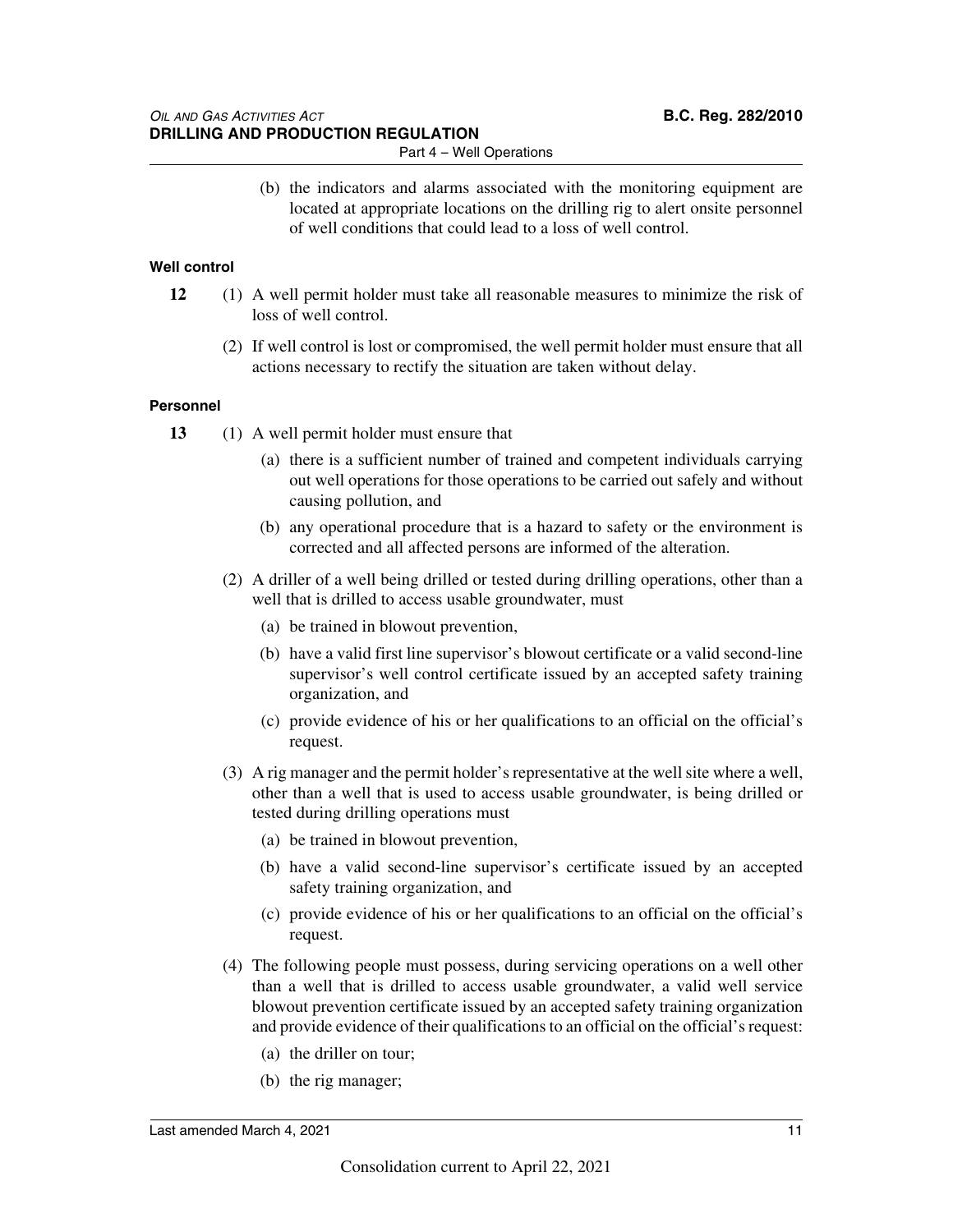(c) the well permit holder's representative. [am. B.C. Regs. 146/2017, App. 1, s. 5; 103/2019, s. 5.]

### **Records**

- **14** (1) For each well operation, a well permit holder must maintain a record of the well control equipment and an assessment of the adequacy of the well control equipment for 6 months following the completion of the well operation.
	- (2) A well permit holder must maintain records of the policies and procedures used to ensure the safe conduct of well operations.

### **Division 3 – General Well Equipment**

### **Protection from hazards**

- **15** (1) Until the well is abandoned, a well permit holder must ensure that a permanently legible and conspicuous sign is displayed and maintained at each well, and that sign must show all of the following:
	- (a) the name of the well permit holder;
	- (b) current emergency notification information, including a telephone number;
	- (c) the location of the surface site of the well as specified in the well permit;
	- (d) if the well may produce flammable gas, a flammable gas symbol from Schedule 1;
	- (e) if the well may produce gas containing 100 ppm or greater of hydrogen sulphide, a poisonous gas symbol from Schedule 1;
	- (f) after March 1, 2011, if the well may produce gas containing 10 ppm or greater of hydrogen sulphide, a poisonous gas symbol from Schedule 1.
	- (2) A well permit holder must not post warning symbols where no hazard exists.
	- (3) A well permit holder must ensure both of the following:
		- (a) that the well site is maintained in a condition so as to minimize hazards, including but not limited to hazards associated with pits, holes, storage of materials and equipment;
		- (b) that the well site is free of garbage, debris and derelict equipment. [am. B.C. Regs. 241/2012, s. 5; 146/2017, App. 1, s. 6; 103/2019, s. 6.]

### **Tools, casing, equipment and materials**

- **16** (1) A well permit holder must ensure
	- (a) that all tools and equipment used in well operations, production, injection or disposal are installed and operated in accordance with the manufacturer's specifications or sound engineering practices,
	- (b) that all production from or injection into a well is through tubing, except during a well operation, the production of fluids containing less than 5 mole percent of hydrogen sulphide or the injection of fresh water, and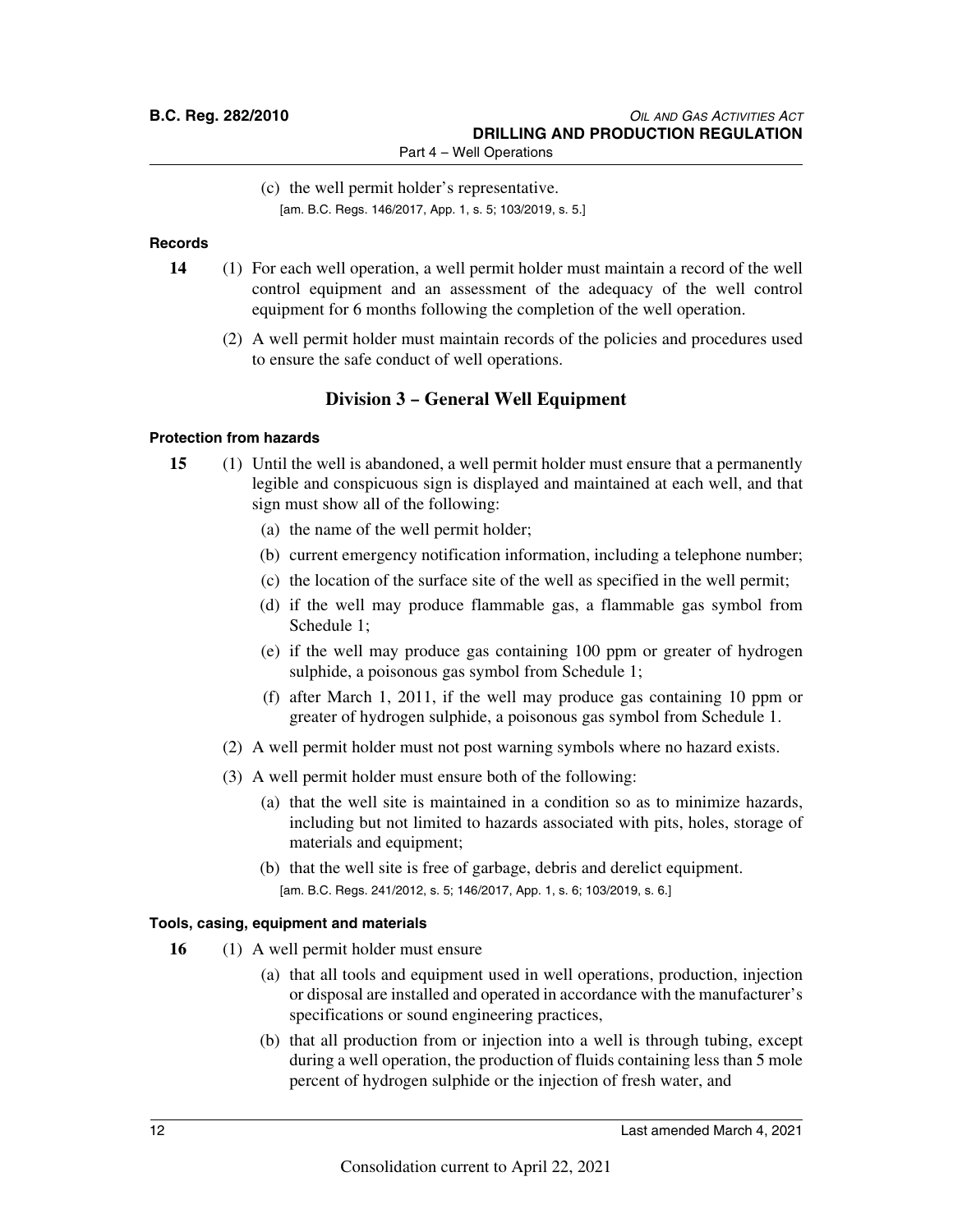- (c) that any packer set in a well is set as near as is practical above the completed interval.
- (2) Except during a well operation, before injecting a fluid other than fresh water or gas containing less than 5 mole percent of hydrogen sulphide into an injection or disposal well, a well permit holder must
	- (a) set a production packer in the well as near as is practical above the injection interval, and
	- (b) ensure that the space between tubing and the outer steel casing is filled with a corrosion and frost inhibiting fluid.
- (3) If a production packer is set in accordance with subsection (2), a well permit holder must
	- (a) conduct an annual segregation test of any of the holder's wells with a production packer, and, if the test fails, complete repairs without unreasonable delay, and
	- (b) submit a report of the annual segregation test and any repairs completed under paragraph (a) to the commission within 30 days of completing the test.

[am. B.C. Regs. 159/2015, s. 4; 146/2017, App. 1, s. 7; 103/2019, s. 7.]

### **Wellhead requirements**

**17** A well permit holder must ensure that the wellhead is designed and maintained to operate safely under the conditions anticipated during the life of the well and that the wellhead is not subjected to excessive force.

[am. B.C. Regs. 146/2017, App. 1, s. 8; 103/2019, s. 8.]

### **Casing requirements**

- **18** (1) A well permit holder must ensure that casing is designed so that it will not fail if subjected to the maximum loads and service conditions that can reasonably be anticipated during the expected service life of the well.
	- (2) A well permit holder must use non-toxic drilling fluids during the drilling of a well until, in the opinion of a qualified professional, all usable groundwater has been isolated from the drilling fluid.
	- (3) A well permit holder must ensure that surface casing for a well conforms to the following requirements:
		- (a) surface casing must be set in a competent formation at a depth sufficient to provide a competent anchor for blowout prevention equipment and to ensure control of anticipated well pressures;
		- (b) the annulus must be filled with cement to the surface.
	- (4) A well permit holder, with respect to a well drilled after this regulation came into force, must ensure that the next casing string is cemented full length if surface casing for the well is not set below usable groundwater.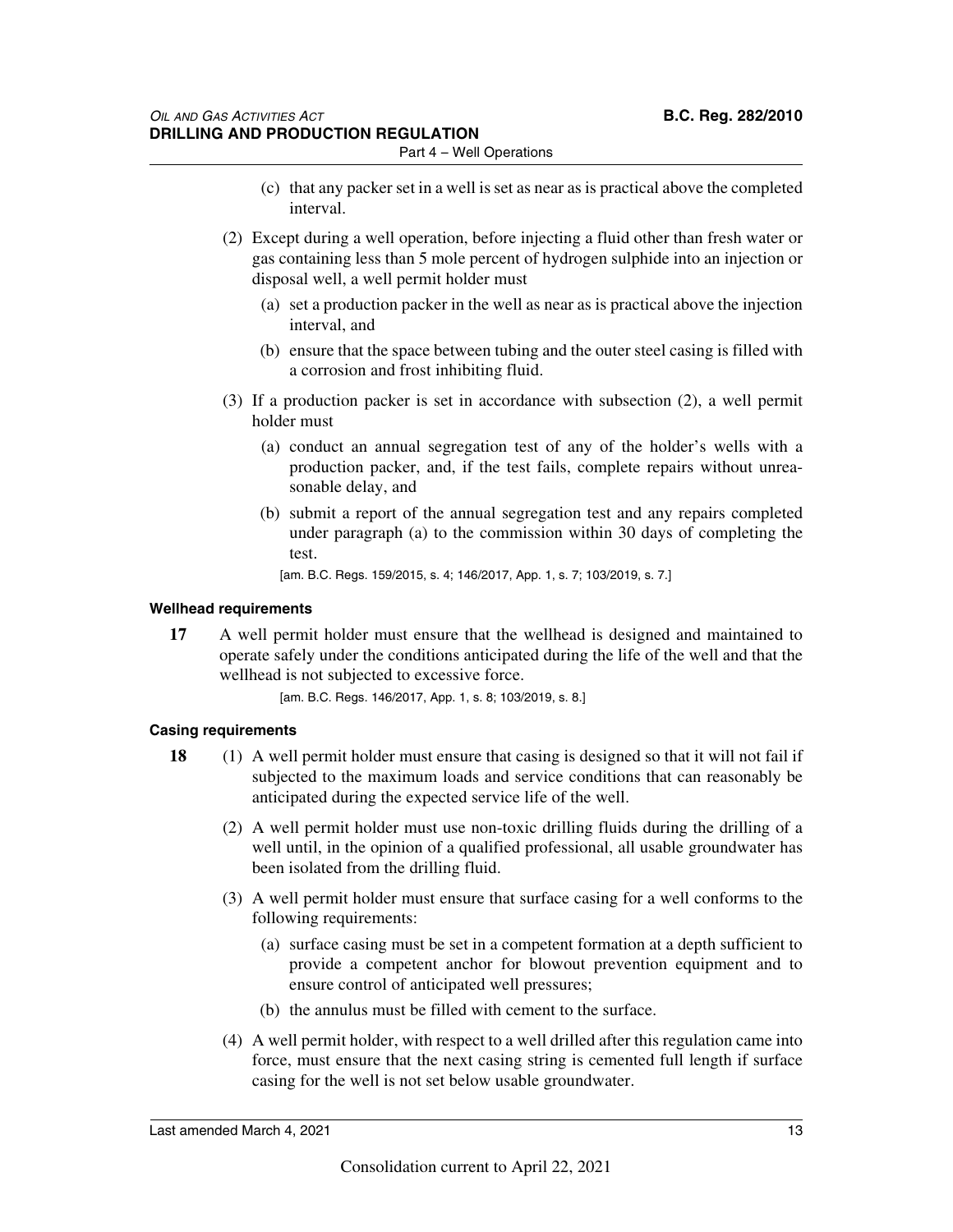- (5) A well permit holder must ensure that surface casing cement is not drilled out until sufficient compressive strength has been reached to allow the safe conduct of drilling operations.
- (6) A well permit holder must ensure that
	- (a) all reasonable measures are taken to cement all intermediate and production casing to the surface or a minimum of 200 m above the shoe of the previous casing string, and
	- (b) the cement is not drilled out until sufficient compressive strength has been reached to allow the safe conduct of drilling operations.
- (7) If there is any reason to doubt the effectiveness of casing cementation, a well permit holder must evaluate the cement integrity and ensure that remedial measures are taken if necessary.
- (8) On detection of a casing leak or failure, a well permit holder must
	- (a) notify the commission about the leak or failure without delay, and
	- (b) repair the leak without unreasonable delay.
- (9) A well permit holder must ensure that a well is configured such that
	- (a) the surface casing annulus can freely vent,
	- (b) excessive pressure cannot occur at the surface casing shoe, and
	- (c) the surface casing is equipped with an open valve. [am. B.C. Reg. 146/2017, App. 1, s. 9.]

### **Surface and subsurface equipment**

- **19** (1) The well permit holder of a completed oil or gas well must ensure that the surface and subsurface equipment of the well is arranged to permit the ready measurement of the tubing pressure, production casing pressure and surface casing pressure.
	- (2) The well permit holder of a completed well must ensure that the surface equipment at the well site includes
		- (a) the valve connections necessary to sample the oil, gas or water produced, and
		- (b) in the case of a gas well, facilities for determining the wellhead fluid temperature.
	- (2.1) The well permit holder of a cased well must ensure that the well is equipped with a wellhead, or a capping assembly, that permits access to the wellbore for pressure measurement.
		- (3) The well permit holder of a well must keep a detailed record of all subsurface equipment in the well at all times prior to abandonment. [am. B.C. Reg. 103/2019, s. 9.]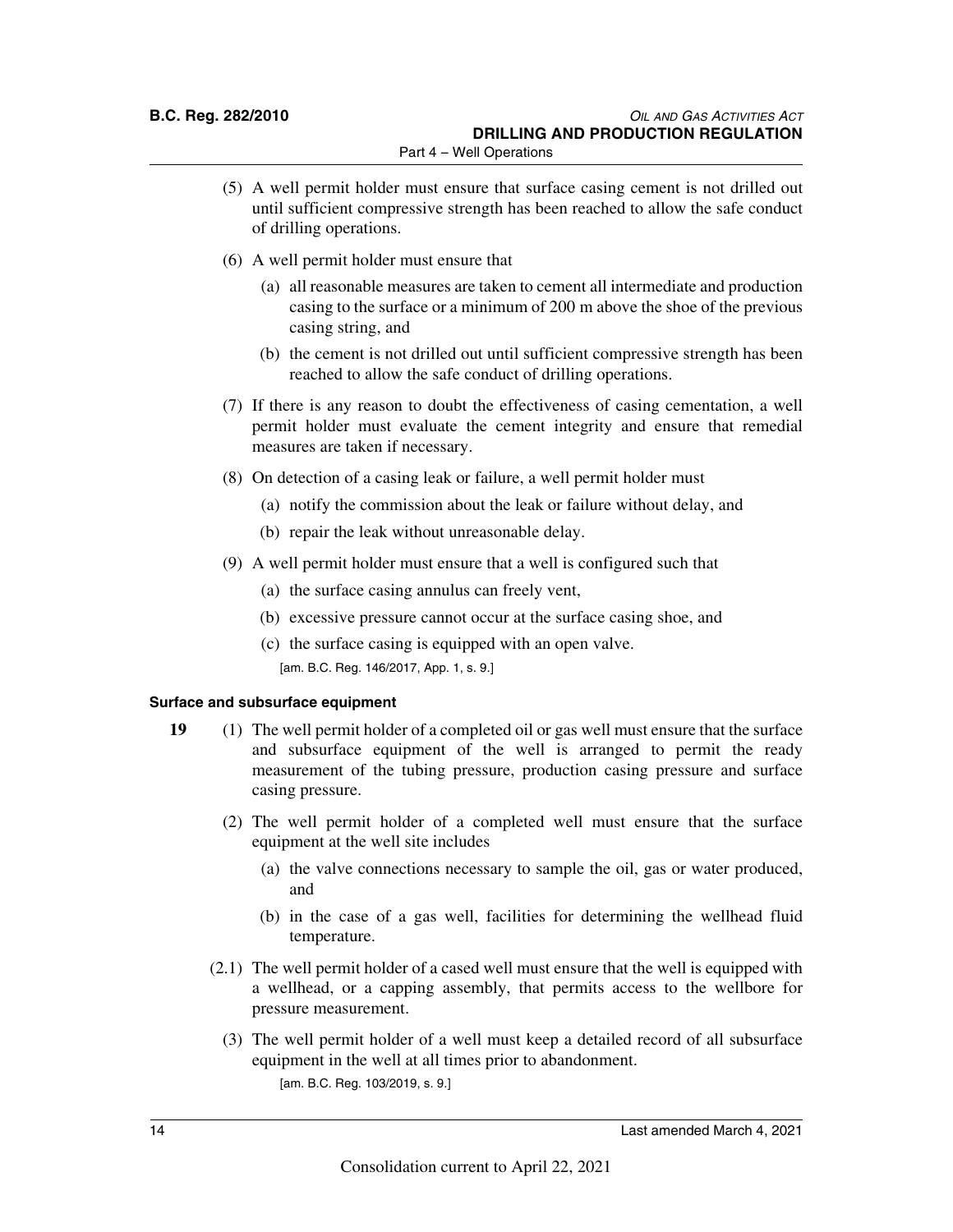### **Division 4 – Procedures**

### **Management of substances**

**20** Before a well permit holder drills, completes, plugs or begins production from a well, the well permit holder must ensure that adequate provision is made for the management of any oil, gas, formation water, drilling fluid, completion fluid, chemical substances, and waste.

### **Fracturing operations**

**21** A well permit holder must not conduct a fracturing operation at a depth less than 600 m below ground level unless the operations are permitted by the well permit.

### **Induced seismicity**

- **21.1** (1) During fracturing, injection or disposal operations on a well, the well permit holder must immediately report to the commission any seismic event within a 3 km radius of the drilling pad that is recorded by the well permit holder or reported to the well permit holder by any source available, if
	- (a) the seismic event has a magnitude of 4.0 or greater, or
	- (b) a ground motion is felt on the surface by any individual within the 3 km radius.
	- (2) If a well is identified by the well permit holder or the commission as being responsible for a seismic event that has a magnitude of 4.0 or greater, the well permit holder must suspend fracturing, injection and disposal operations on the well immediately.
	- (3) Fracturing, injection and disposal operations suspended under subsection (2) may continue once the well permit holder has implemented operational changes satisfactory to the commission to reduce or eliminate the initiation of additional induced seismic events.

[en. B.C. Reg. 159/2015, s. 5; am. B.C. Regs. 165/2015; 146/2017, App. 1, s. 10.]

#### **Hydraulic isolation**

**22** A well permit holder must establish and maintain hydraulic isolation between all porous zones in a well, except during production from or disposal into zones in which commingled production or disposal is permitted or authorized as described in section 23.

[am. B.C. Reg. 103/2019, s. 10.]

#### **Multi-zone or commingled wells**

- **23** (1) A well permit holder must not commingle production or disposal from a well unless commingling is permitted under the well permit or authorized under section 75 of the Act.
	- (2) A well permit holder respecting a multi-zone well who has permission or authorization for commingled production must, within 30 days of beginning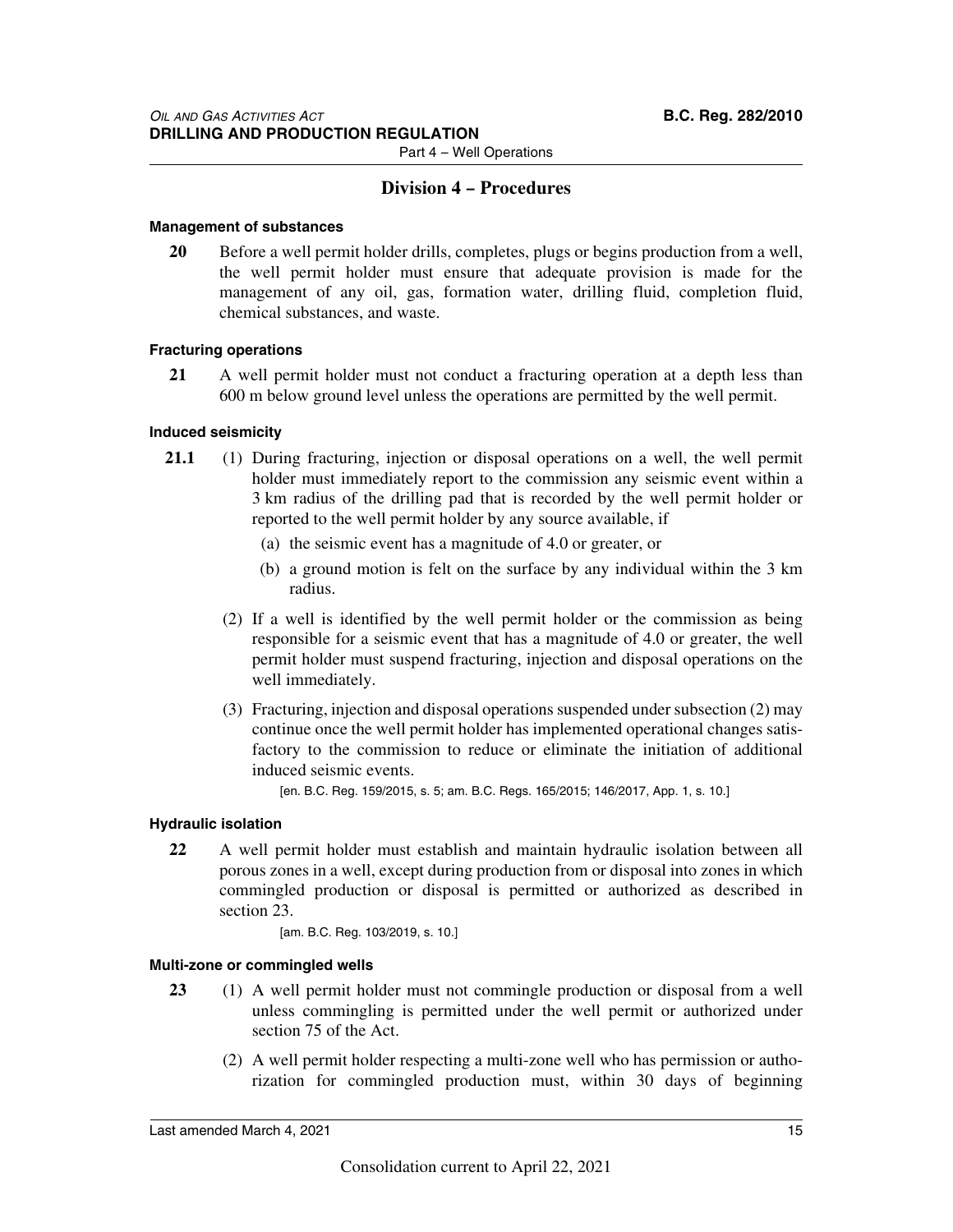production from a commingled well, submit to the commission a notification of the commingled well production.

- (3) A well permit holder respecting a multi-zone well, who does not have permission for commingled production for more than one pool or zone, must
	- (a) once every calendar year and immediately after a change of subsurface equipment or the completion of any operation that may have disturbed or exerted an abnormal differential pressure on equipment, conduct segregation tests,
	- (b) if the tests referred to in paragraph (a) fail, complete repairs without unreasonable delay, and
	- (c) maintain records of the tests and repairs referred to in paragraphs (a) and (b).
		- [am. B.C. Reg. 103/2019, s. 11.]

### **Alterations of wells**

- **24** A well permit holder must submit a notice of operations to the commission at least one business day before beginning work to do any of the following:
	- (a) complete or recomplete a well;
	- (b) perform a workover on a well;
	- (c) perform remedial work on a well;
	- (d) install, remove or repair wellbore equipment, including plugs, packers, tubing, casing, artificial lift or subsurface safety valves;
	- (e) plug a portion of a well;
	- (f) perform maintenance operations on a wellbore. [am. B.C. Reg. 146/2017, App. 1, s. 11.]

#### **Inactive or suspended wells**

- **25** (1) In this section:
	- **"active"** means
		- (a) production, injection or disposal of fluids,
		- (b) drilling or completion operations, and
		- (c) with respect to a well designated under section 2 (7), monitoring reservoir pressure or obtaining other formation information;
	- **"inactive"**, in relation to a well, means a well that has not been abandoned but
		- (a) has not been active for 12 consecutive months, or
		- (b) if the well is classified as a special sour well, has not been active for 6 consecutive months.
	- (2) The well permit holder of an inactive well must submit a report to the commission within 30 days of the suspension of a well.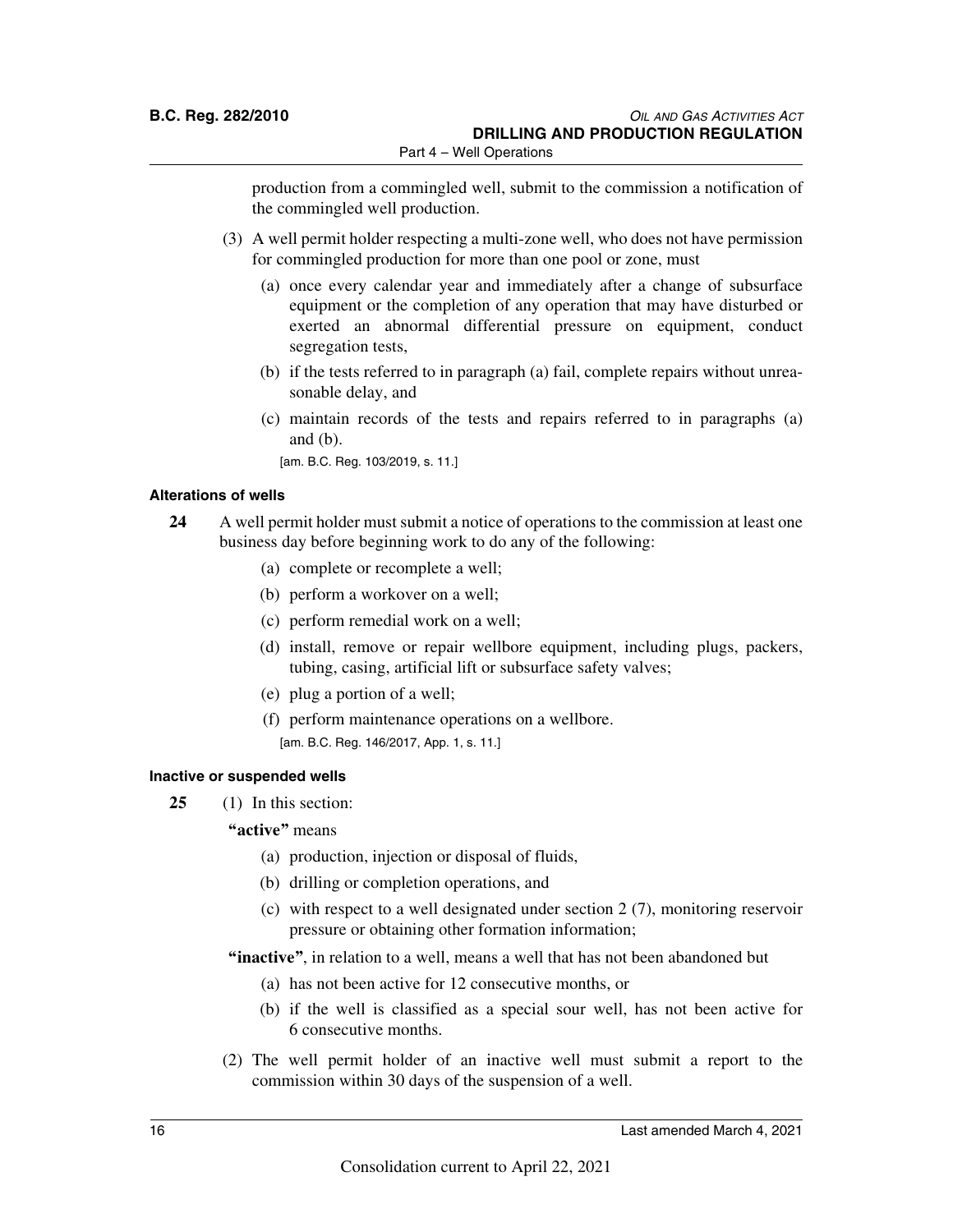Part 5 – Abandoning, Plugging and Restoring Wells

- (3) The well permit holder of a suspended well must establish a program of inspections sufficient to ensure the ongoing integrity of the well.
- (4) The well permit holder of a suspended well must maintain records of the inspections referred to in subsection (3).
- (5) The well permit holder of an inactive well, within 60 days of the well becoming inactive, must do both of the following:
	- (a) suspend the well in a manner that ensures the ongoing integrity of the well;
	- (b) ensure positive isolation between the well and the flowline by disconnecting the well from the flowline or by other means. [am. B.C. Regs. 241/2012, s. 6; 146/2017, App. 1, s. 12; 103/2019, s. 12.]

### **PART 5 – ABANDONING, PLUGGING AND RESTORING WELLS**

### **Plugging requirements for wells**

- **26** (0.1) The following persons must comply with the requirements set out in subsection (1):
	- (a) for the purposes of section 40 (e) of the Act, a permit holder, former permit holder, authorization holder or former authorization holder with respect to a well permit under which a well has been drilled;
	- (b) for the purposes of plugging a well, a well permit holder.
	- (1) The requirements for the purposes of subsection (0.1) are as follows:
		- (a) for cased wells, a notice of operations and a plugging program must be submitted to the commission at least 7 days before commencement of operations;
		- (b) the permit holder must plug the well in a manner that ensures
			- (i) adequate hydraulic isolation is established between porous zones,
			- (ii) fluids will not leak from the well,
			- (iii) excessive pressure will not build up within any portion of the well, and
			- (iv) the long-term integrity of the wellbore is maintained;
		- (c) an abandonment report, in chronological format, detailing all significant operations, treatments, tests and resulting well behaviour, and including a downhole schematic diagram, must be submitted to the commission within 30 days of the completion of abandonment operations;
		- (d) Repealed. [B.C. Reg. 48/2021, App. 2, s. 2.]
	- (2) For wells drilled to access usable groundwater, an official may exempt, on conditions the official considers advisable, the permit holder from a requirement under subsection (1).

<sup>[</sup>am. B.C. Regs. 241/2012, s. 7; 159/2015, s. 6; 146/2017, App. 1, s. 13; 103/2019, s. 13; 48/2021, App. 2, s. 2.]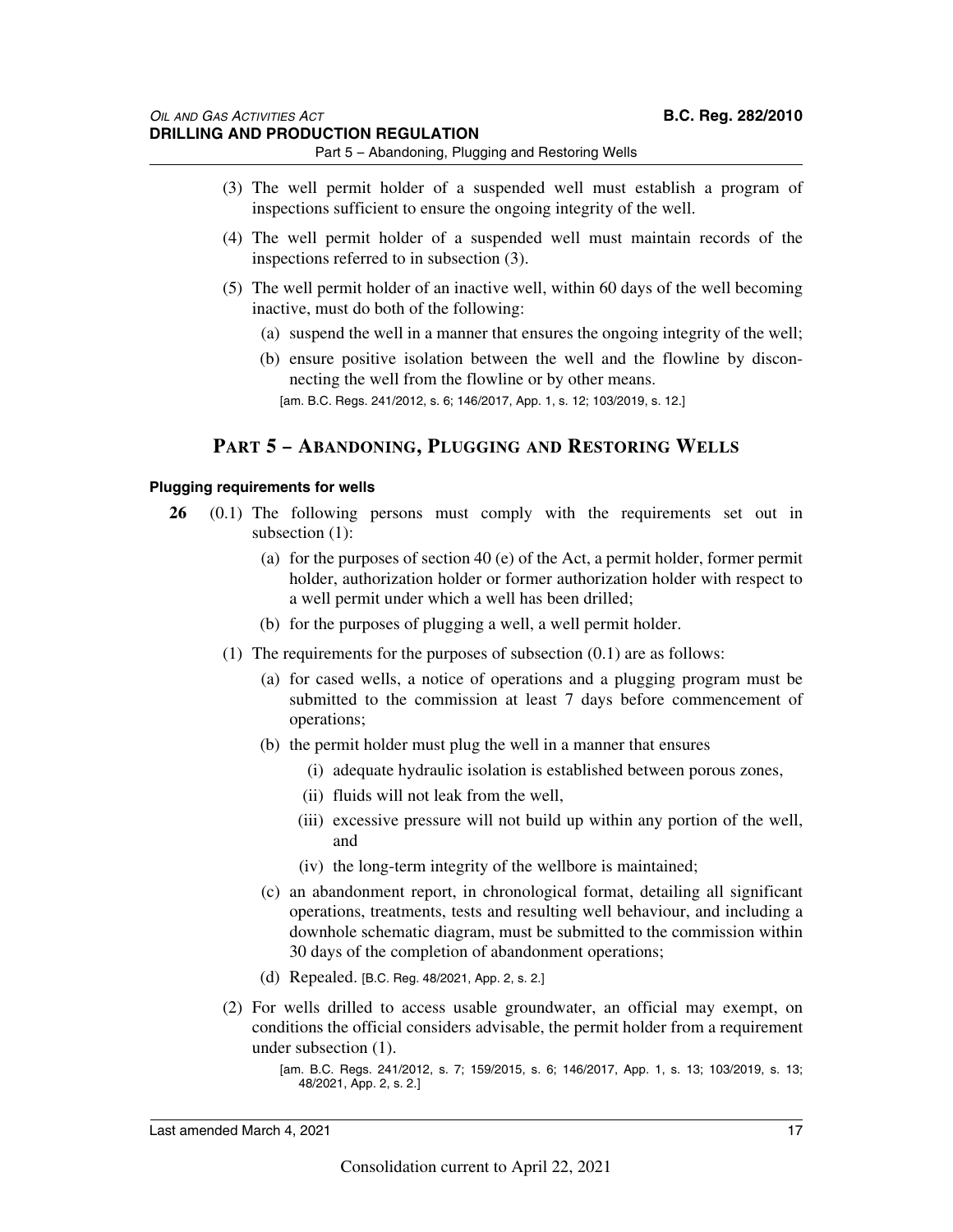**27** Repealed. [B.C. Reg. 103/2019, s. 14.]

### **Surface restoration of wells and associated sites**

**28** Immediately after ceasing drilling or workover operations, or as soon after cessation as weather and ground conditions permit, a well permit holder must restore the ground surface of those areas of the well site and associated remote sumps and camp sites that will not be required for future operations to a state that eliminates hazards, enables control of weeds and runoff and prevents erosion.

### **PART 6 – WELL AND OTHER DATA**

### **Well samples and cores**

- **29** (1) A well permit holder must
	- (a) unless paragraph (a.1) applies, take a series of drill cuttings samples at depth intervals of 5 m beginning at a point determined by the permit holder to be 50 m measured depth above the shallowest potential reservoir zone expected in the well and continuing to the total depth of the well,
	- (a.1) for horizontal wells drilled from a common drilling pad location and to be completed in a zone listed in Schedule 2, take drilling cutting samples as follows:
		- (i) for a minimum of one horizontal well on the pad location, at 5 m intervals beginning at a point determined by the permit holder to be 50 m measured depth above the shallowest potential reservoir zone expected in the well and continuing to the point at which the drilling of the horizontal portion of the well is begun;
		- (ii) for a minimum of one well on the pad location in each dominant direction of the horizontal portion of the well for each zone listed in Schedule 2, at 10 m intervals beginning at the point at which the drilling of the horizontal portion of the well is begun and continuing to the total depth of the well,
		- (b) collect, wash, dry, sort and preserve 2 complete sets of drill cuttings samples in vials, arranged in trays of adequate construction,
		- (c) clearly and accurately label the vials and trays with the name and location of the well and the sample depths represented and, if the well is a multi-leg well, identify the leg from which the cuttings originated, and
		- (d) deliver 2 sets of the drill cuttings samples, carriage prepaid, to the commission not later than 14 days after the date of rig release.
	- (2) A well permit holder must
		- (a) as soon as practicable after collecting a core sample, remove the core sample from the core barrel and store it in book fashion in one or more core boxes,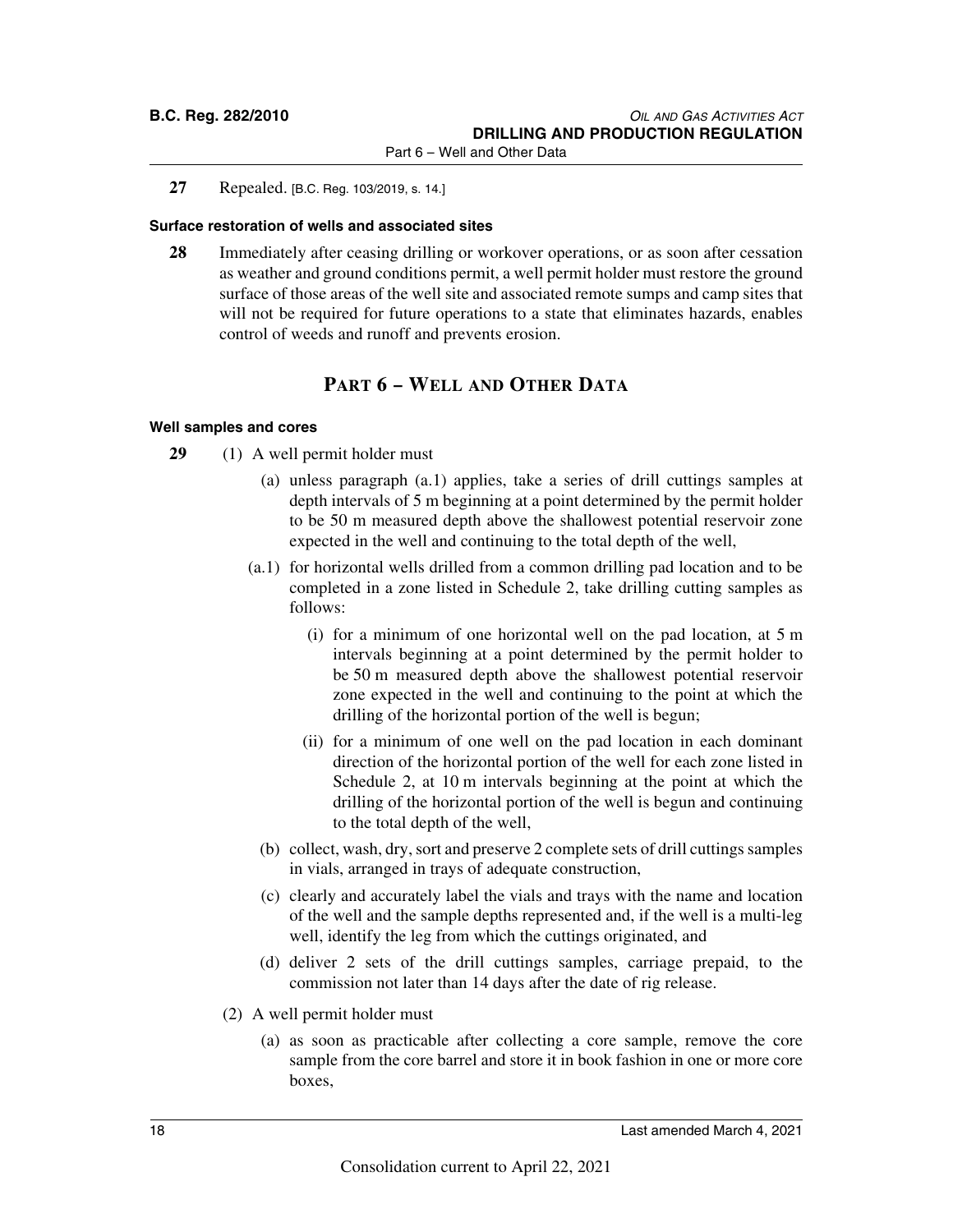- Part 6 Well and Other Data
- (b) accurately label on the end of the box body, but not the box lid, the well permit number, the well name, the surface location of the well, the core number and interval and the length of the core recovered, and identify the top and bottom of the core on the core box,
- (c) protect boxes containing the cores from theft, misplacement or exposure to the weather, and
- (d) forward the core to the commission, carriage prepaid, not later than 14 days after the date of rig release.
- (3) A well permit holder must ensure that core boxes are of adequate construction, the sides of the boxes project above the level of the contained cores, lids are securely fixed to ensure safe transit and the boxes have an inside length of 80 cm.
- (4) When submitting a core that has been slabbed, a well permit holder must ensure that the 1/3 slab is either placed in the core box with the corresponding 2/3 slab, or, with the approval of an official, preserved as a viewing slab and submitted in cardboard boxes of adequate construction.

[am. B.C. Regs. 241/2012, s. 8; 146/2017, App. 1, s. 14.]

### **Submission of core analysis data**

- **30** (1) If a well permit holder has submitted core from a well under section 2 (6) and the well has been designated as a special data well, the well permit holder must complete core analysis of the core without unreasonable delay.
	- (2) Within 30 days after completion of a core analysis, a well permit holder must submit to the commission a report of the result of the core analysis, including digital core analysis data and photographs, if any. [am. B.C. Reg. 241/2012, s. 9.]

### **Examination of cores**

- **31** (1) A person must ensure that core declared by an official as being representative of a type section is not broken or chipped.
	- (2) A person must ensure that breakage of core during examination at the core lab is minimized and that core is not destroyed, broken or sampled without approval of an official.
	- (3) With the approval of an official and subject to subsection (4), a person, on payment of the fees set out in section 19 of the Fee, Levy and Security Regulation, may examine and remove a well core from the core lab for the purpose of laboratory investigations and analysis that cannot be performed at the core lab.
	- (4) A person who removes a well core from the core lab must
		- (a) return the core within 90 days,
		- (b) take every reasonable precaution to prevent damage to or mixing of the core in core boxes,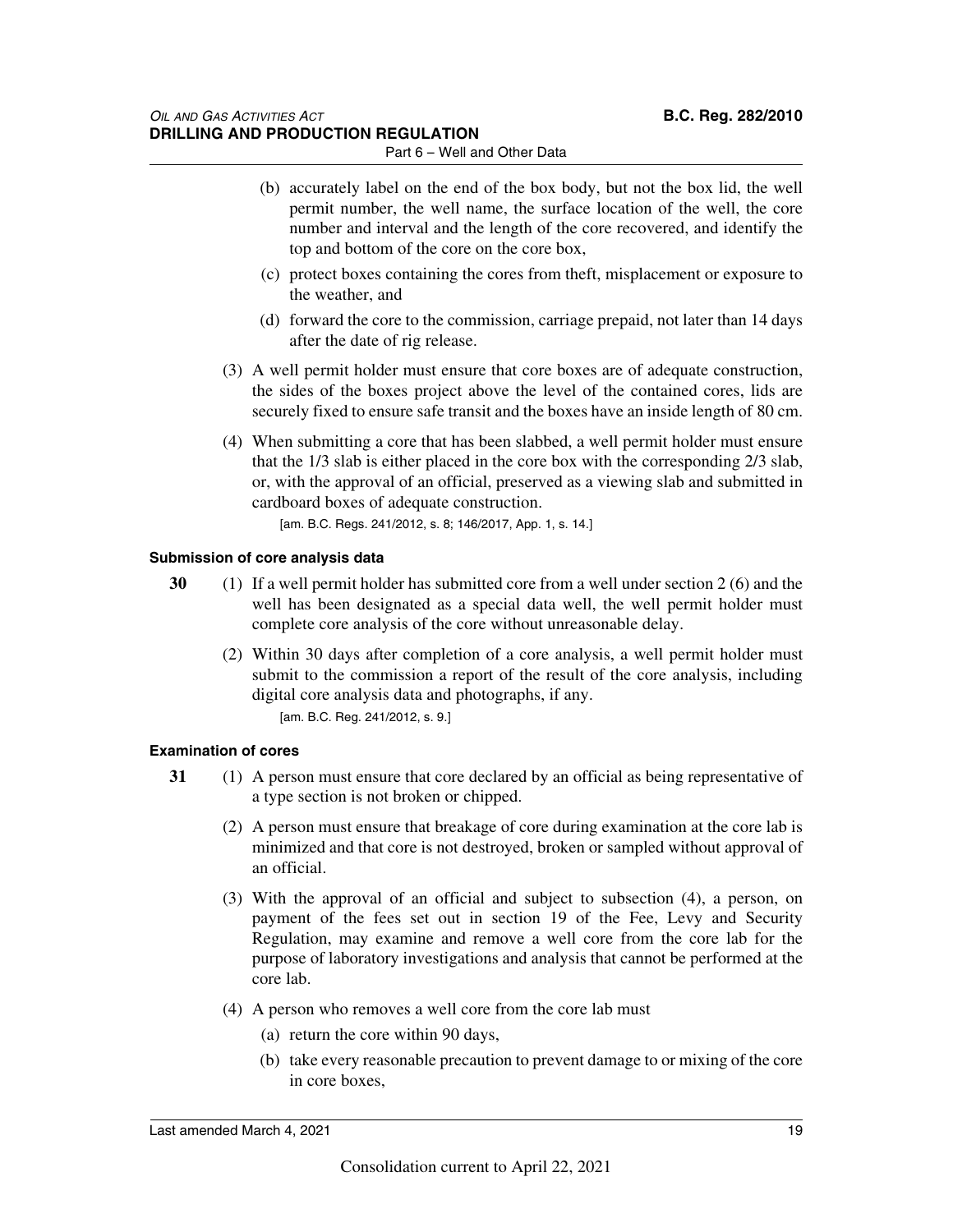Part 6 – Well and Other Data

- (c) submit a report, including photographs, if any, of any laboratory analysis conducted on the core to the commission within 30 days of completing the analysis,
- (d) submit any thin sections cut from core to the commission in adequate boxes labelled with the unique well identifier, well permit number and well name,
- (e) label individual thin sections with the well permit number and depth,
- (f) test cores in a manner acceptable to an official, and
- (g) return the core immediately on the request of an official.
- (5) Repealed. [B.C. Reg. 8/2014, s. 1 (b).] [am. B.C. Regs. 241/2012, s. 10; 8/2014, s. 1; 146/2017, App. 1, s. 15.]

### **Daily drilling reports**

- **32** (1) A well permit holder of well being drilled or otherwise worked on must
	- (a) ensure that a daily drilling report (tour sheet) is kept at the well site,
	- (b) if a kick occurs during drilling operations, notify the commission immediately and submit a written kick report to the commission within one day of the incident,
	- (c) submit a copy of the daily drilling report (tour sheet) to the commission within 30 days of rig release,
	- (d) submit a summary report of drilling operations to the commission within 4 days of the following:
		- (i) the rig is released;
		- (ii) drilling operations have ceased with the intention of resuming drilling at a later date, and
	- (e) maintain all data recorded by the electronic drilling recorder for at least 30 days from the date of rig release.
	- (2) A daily drilling report (tour sheet) under subsection (1) (a) must set out complete data on all operations performed during the day, including but not limited to the following:
		- (a) the depth at the beginning and end of each tour;
		- (b) all casing data, including size, type, grade, weight, whether new or used and the depth at which the casing is set;
		- (c) particulars of cementing;
		- (d) a report of any tests made, including blowout prevention system function tests;
		- (e) full details of all formation tests, unless the details are submitted on a confidential report form provided by the commission;
		- (f) details of any loss of drilling fluid into the formation;
		- (g) the allocation of time to each operation;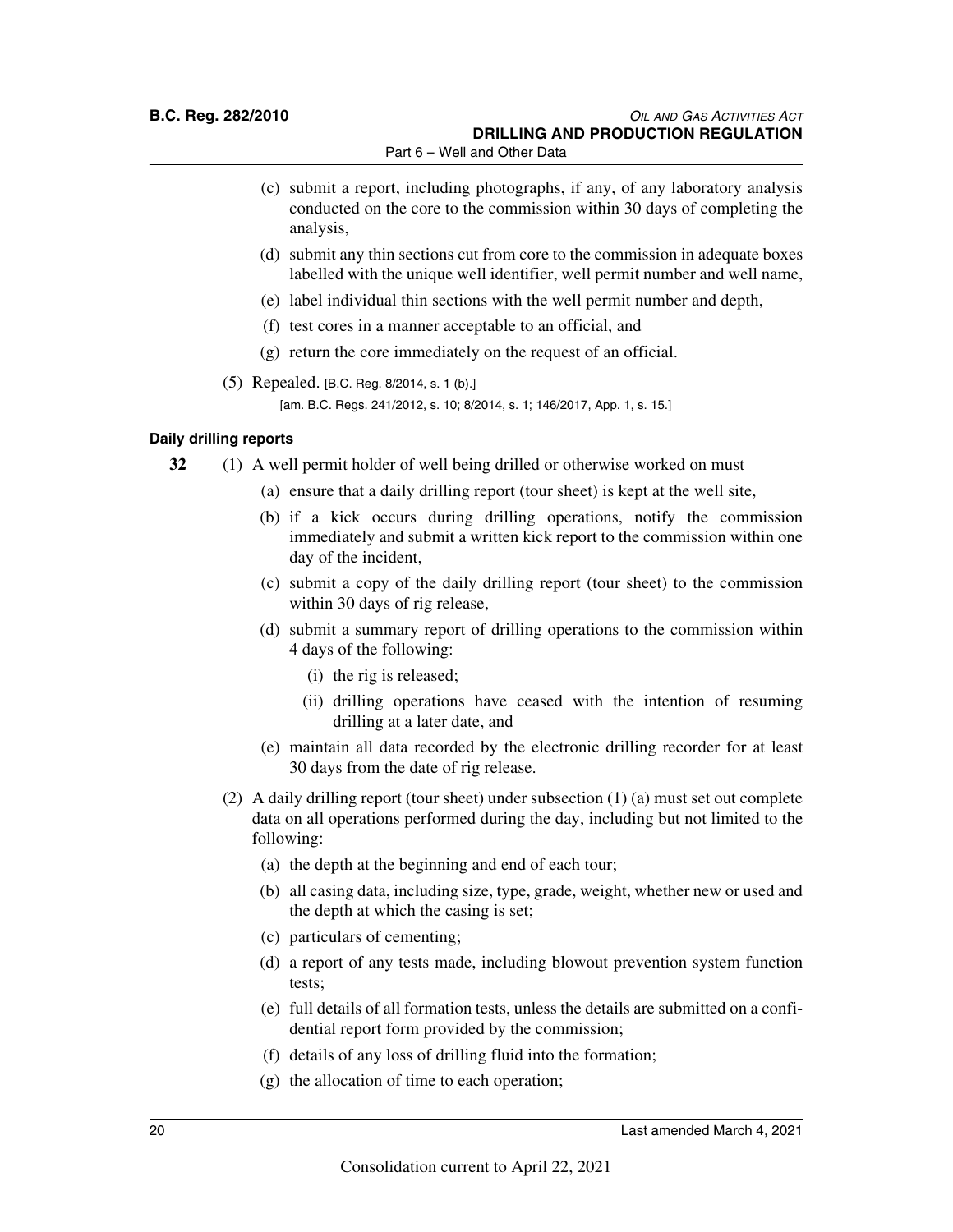- Part 6 Well and Other Data
- (h) the name of the drilling contractor or service company and rig number;
	- (i) the spud and rig release dates;
- (j) details of any casing bowl welding;
- (k) the results of all deviation surveys.

### **Deviation and directional surveys**

- **33** (1) A well permit holder must ensure that deviation surveys are made during drilling at intervals not exceeding 150 m in depth, unless there are significant wellbore stability problems, in which case a survey may be omitted.
	- (2) A well permit holder must ensure that a directional survey of a well to total depth is made if
		- (a) the surface position of the well is nearer to the boundary of its target area than 2% of the measured depth of the well,
		- (b) the surface position of the well is outside its target area, or
		- (c) the well is directionally drilled.
	- (3) A well permit holder must submit to the commission within 14 days of rig release the results of the directional survey under subsection (2).
	- (4) A permit holder must not drill a well, other than a relief well, so that it intersects with an existing well.

### **Tests, analyses, surveys and logs**

- **34** (1) Subject to subsections (2) and (2.1), before a well is completed, suspended or abandoned, a well permit holder must ensure that
	- (a) a gamma ray log is taken from ground level of the well to total depth,
	- (b) a neutron log is taken from 25 m below ground level to the base of the surface casing, and
	- (c) a resistivity and porosity log is taken from the base of the surface casing to
		- (i) the total depth of the well of a vertical pilot hole, if one exists, or
		- (ii) the lowest point in the vertical portion of one horizontal well beyond which the logging tool cannot be lowered by gravity.
	- (2) Subsection (1) (b) applies only to wells the drilling of which begins after the date this regulation came into force.
	- (2.1) If more than one well has been drilled or has been permitted to be drilled from a common drilling pad location in an unconventional zone listed in Schedule 2, the logs referred to in subsection (1) must be taken in at least one of the wells and, in the case of the other well or wells,
		- (a) subsection (1) does not apply, and
		- (b) a gamma ray log must be taken from the base of the surface casing of each well to the total depth of each well.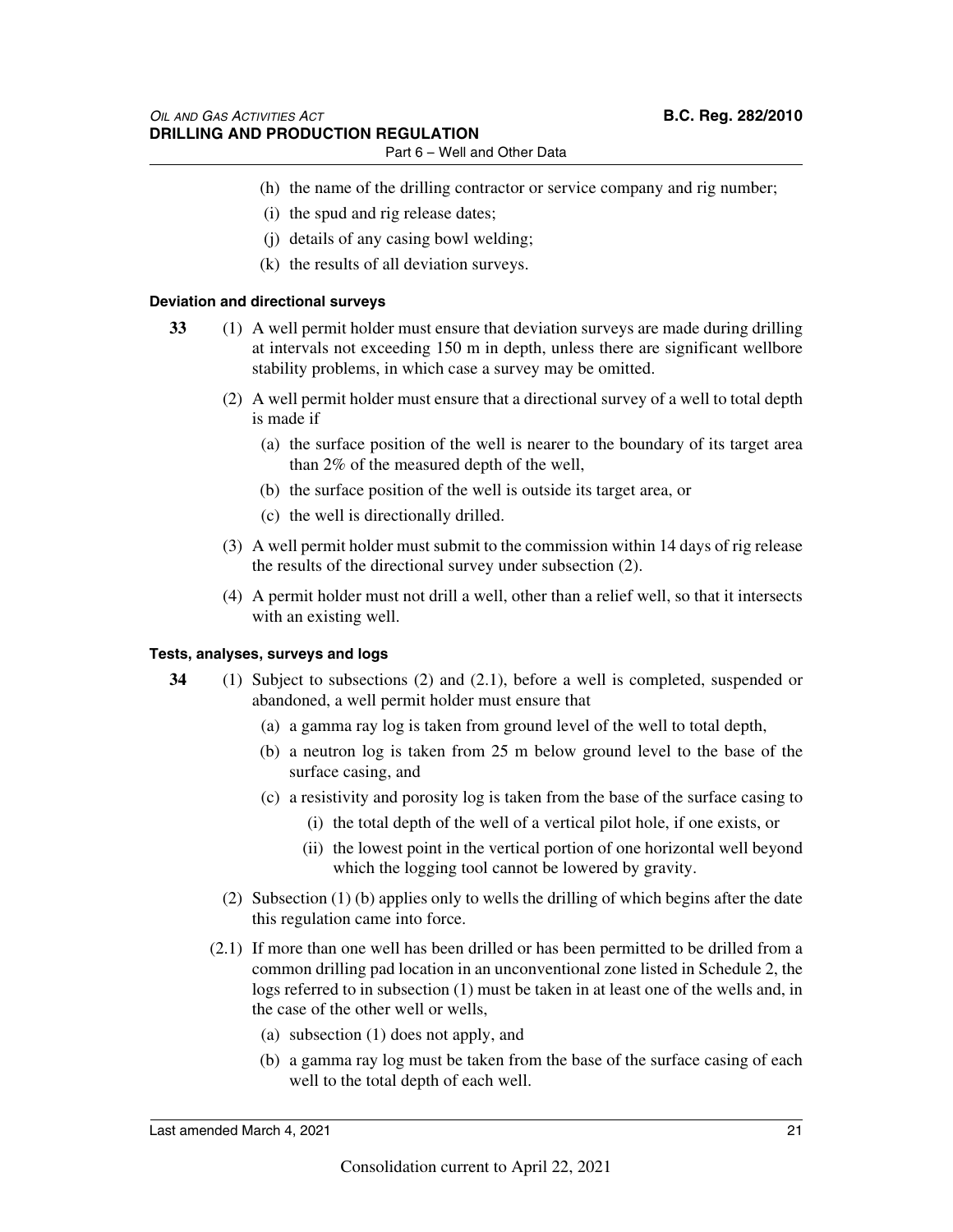Part 6 – Well and Other Data

- (3) Within 30 days after the date on which a log was run, the well permit holder must submit a copy of the log to the commission.
- (4) A well permit holder must submit to the commission
	- (a) a pressure chart, and
	- (b) a report containing complete details on fluid recoveries for each drill stem test or wire line test taken on a well

within 30 days of the date on which the test was made.

- (5) A well permit holder must submit the following to the commission within 30 days of analysis completion:
	- (a) if tests from a well allow good sampling, a report of all analyses made of any oil, gas, hydrocarbon liquid or formation water recovered from each formation;
	- (b) if performed, a report of all isotopic analyses of mud gas, headspace gas, produced gas, surface casing flow gas, or any other gas associated with a well.
- (6) On obtaining the data and results of a bottom hole sample analysis or other pressure-volume-temperature analysis, the well permit holder must submit the data and results to the commission within 30 days of analysis completion.
- (6.1) A well permit holder of an exploratory outpost well or an exploratory wildcat well must
	- (a) capture a minimum of 15 mud gas isotope data samples per 1 000 m interval between the base of the surface casing and either
		- (i) the total depth in a vertical well, or
		- (ii) the point where deviation exceeds 80° from the vertical in a horizontal well, and
	- (b) submit an analysis of the isotope data samples captured under paragraph (a) to the commission within 30 days of analysis completion.
	- (7) Repealed. [B.C. Reg. 48/2021, App. 2, s. 2.]
		- [am. B.C. Regs. 241/2012, s. 11; 159/2015, s. 7; 174/2018, s. 1; 48/2021, App. 2, s. 2.]

### **Wellsite geology reports**

- **35** (1) Within 14 days after the date of rig release of the drilling rig, a well permit holder must submit to the commission the final as-drilled survey plan, showing the surface location and bottom hole location of the well and including the following for each:
	- (a) northing and easting coordinates, determined using the North American Datum of 1983, also known as NAD 83;
	- (b) north and east offsets to the nearest corner of the spacing unit in which each is located, and identifying the reference corner.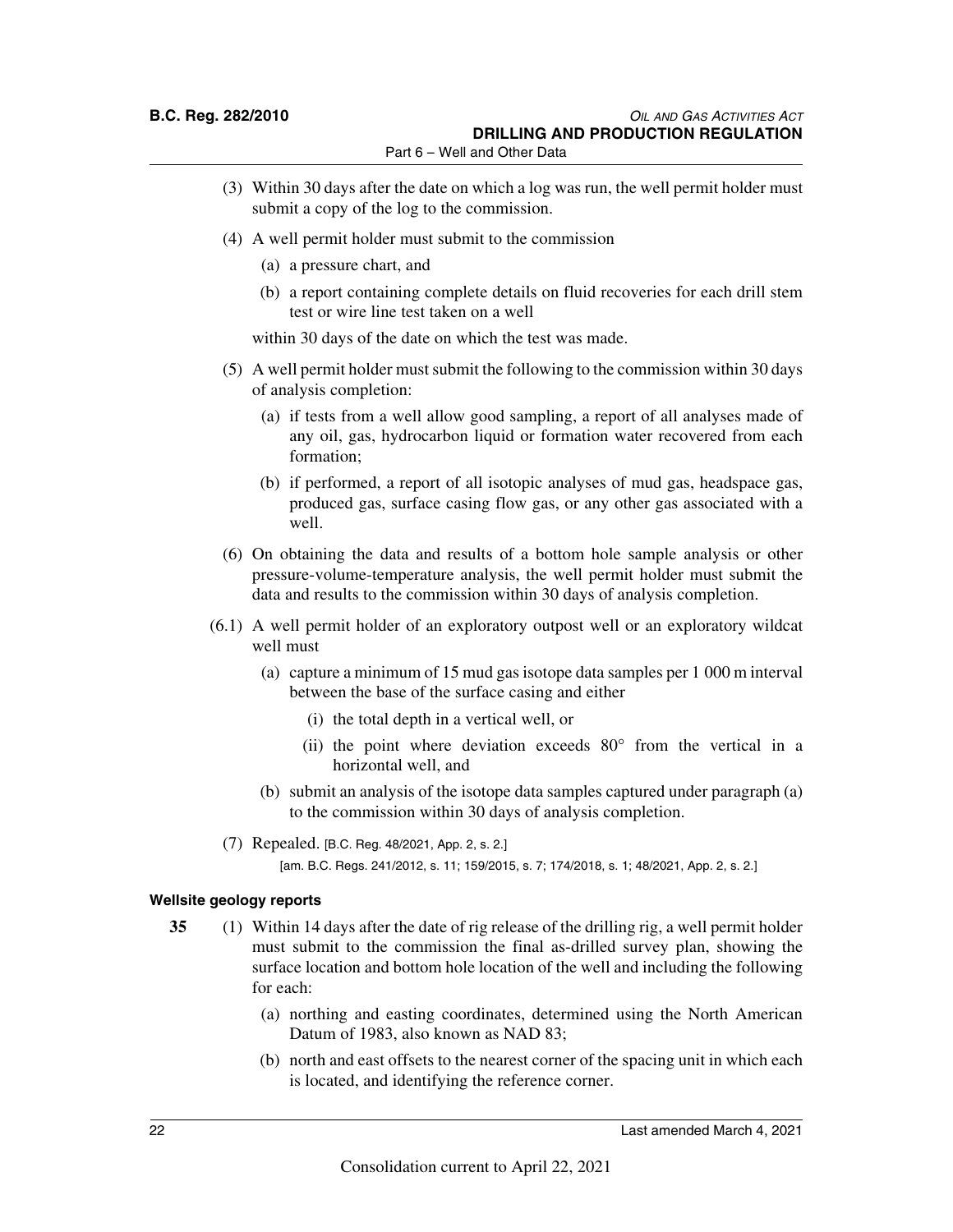- (2) Within 60 days after the date of rig release of the drilling rig, a well permit holder must submit to the commission a wellsite geology report
	- (a) for a well or portion of a well classified exploratory outpost or exploratory wildcat, or
	- (b) regardless of the well classification, if a wellsite geological report has been compiled.

[am. B.C. Reg. 103/2019, s. 15.]

### **Completion and workover reports**

- **36** (1) For each separate completion or workover operation on a well, a well permit holder must submit to the commission, within 30 days of the end of each completion or workover operation, a report, in chronological format, detailing all significant operations, treatments and resulting well behaviour, and including a downhole schematic diagram.
	- (2) A report under subsection (1) is not required for maintenance operations, including injection of corrosion inhibitors, scale removal or pressure testing operations.
		- [am. B.C. Regs. 241/2012, s. 12; 146/2017, App. 1, s. 16.]

### **Fracturing fluids records**

- **37** (1) A well permit holder must maintain detailed records of the composition of all fracturing fluids that are used in a well for which the well permit holder is responsible, including, but not limited to
	- (a) the well authorization number,
	- (b) the fracture date,
	- (c) an identification of the fluid ingredients and a description of the purpose of each,
	- (d) an identification of the ingredient concentration in the additive and in the hydraulic fracturing fluid,
	- (e) the chemical abstract service number of each ingredient,
	- (f) an identification of the total volume of water injected with the ingredients, and
	- (g) the trade name and supplier of each ingredient.
	- (2) A well permit holder must submit to the commission the records referred to in subsection (1) within 30 days after the completion of the well. [en. B.C. Reg. 249/2011.]

### **Production data**

**38** (1) A permit holder must keep, for not less than 72 months, complete, correct and accurate records of quantities of petroleum, natural gas, hydrocarbon liquids or natural gas liquids that are produced, sold, purchased, acquired, stored, transported, refined, processed or marketed by the permit holder.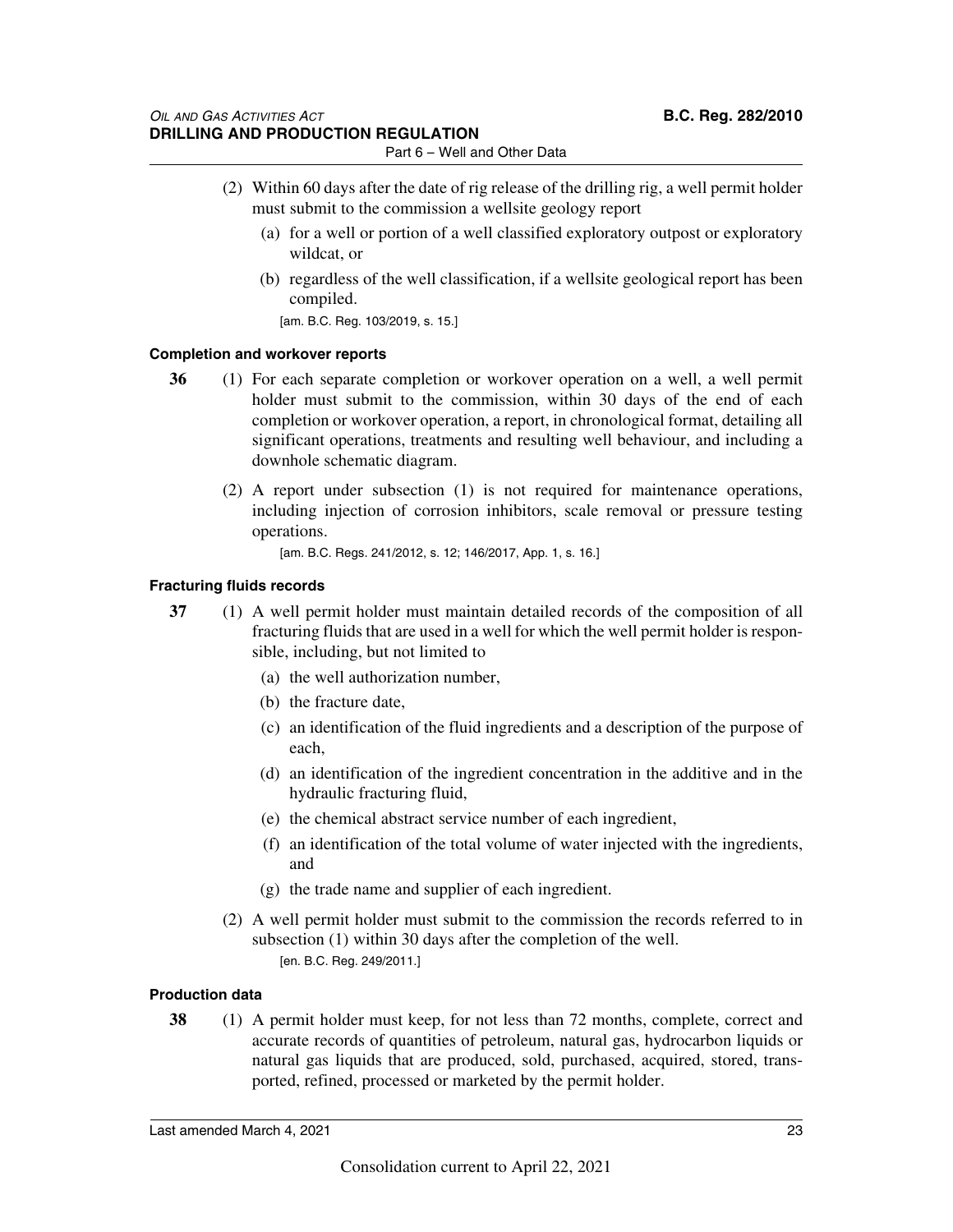- (2) A permit holder must keep, for not less than 72 months, records of supporting information, methodologies and data associated with the records referred to in subsection  $(1)$ .
- (3) The permit holder's accounting methods, practices and record keeping as well as the measurement methods and practices associated with records referred to in subsection (1) must be sufficient to ensure that records of quantities are correct, accurate and complete.
- (4) The records referred to in subsection (1) must be adequate for production accounting purposes and the assessment of royalties under the Petroleum and Natural Gas Royalty and Freehold Production Tax Regulation. [am. B.C. Reg. 174/2018, s. 2.]

### **PART 7 – SAFETY, SECURITY AND POLLUTION PREVENTION**

### **Division 1 – General**

### **Safety and pollution prevention**

- **39** (1) In this section, **"populated area"** means an occupied dwelling, school, picnic ground or other place of public concourse.
	- (2) A permit holder of a completed well or facility must establish and maintain a system to detect and control leaks as quickly as practicable.
	- (3) A permit holder of a completed well or facility must install and maintain fencing or take other access control measures to prevent unauthorized access to the well or facility if
		- (a) the boundary of the well or facility is located within 800 m of a populated area, or
		- (b) a populated area is within the emergency planning zone for the well or facility.
	- (4) If an uncontrolled flow of oil or gas from a completed well, other than a well suspended in accordance with section 25, could produce a hydrogen sulphide concentration greater than 100 ppm in atmosphere within 50 metres of the well, the permit holder of the well must install and maintain
		- (a) an automated system to isolate the well in the event of an uncontrolled flow of oil or gas, and
		- (b) if the well is located within 1 600 m of a populated area, a hydrogen sulphide detection and alarm system that is continuously monitored and is capable of activating the automated system referred to in paragraph (a).
	- (5) If an uncontrolled flow of oil or gas from a facility could produce a hydrogen sulphide concentration greater than 100 ppm in atmosphere at the facility boundary, the permit holder of the facility must install and maintain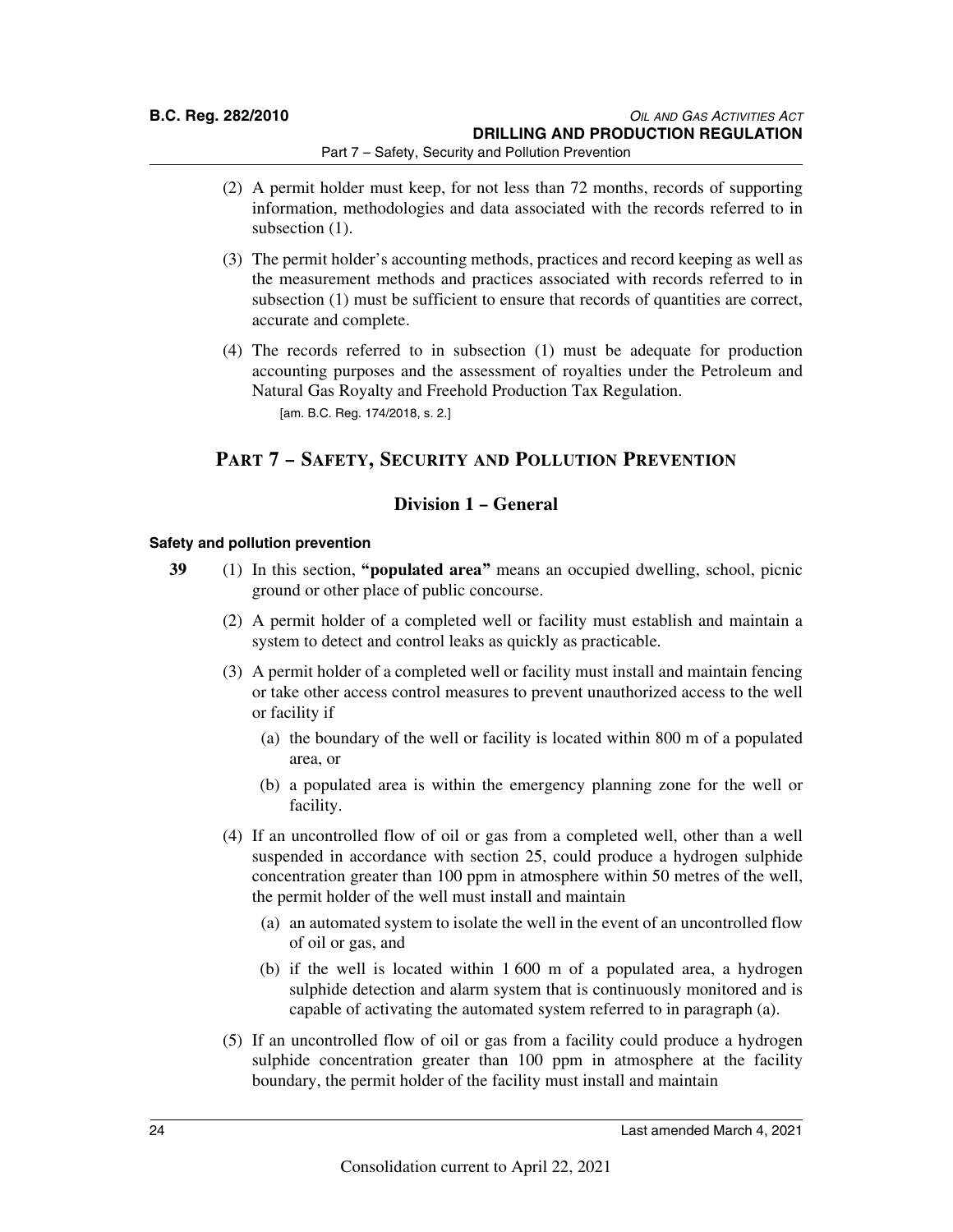- (a) an automated system to isolate the facility in the event of an uncontrolled flow of oil or gas, and
- (b) if the facility is located within 1 600 m of a populated area, a hydrogen sulphide detection and alarm system which is continuously monitored and is capable of activating the automated system referred to in paragraph (a).
- (6) The permit holder of a completed well must do all of the following if the hydrogen sulphide content of the gas exceeds 5 mole percent or a populated area or a numbered highway is within the emergency planning zone for the well:
	- (a) for a completed well not produced by artificial lift,
		- (i) equip the well with 2 master valves,
		- (ii) install a production packer set as closely above the producing formation as is practicable and fill the annular space between the tubing and production casing with a suitable corrosion inhibiting liquid,
		- (iii) install wellhead equipment for which the working pressure rating is not less than the bottom hole pressure of the producing formation, but with a minimum rating of 14 000 kPa,
		- (iv) if a hot oil circulating string is used inside the production casing of a well, install a check valve in the injection line and automatic shutoff valve on the return line,
		- (v) if a well is equipped with a production packer as required under subparagraph (ii), conduct annual segregation tests and, if the test fails, complete repairs without unreasonable delay, and
		- (vi) submit within 30 days of completion a record of the tests and repairs referred to in subparagraph (v);
	- (b) for a flowing well that is located within 800 m of a populated area or within 8 km of a city, town or village and that has the potential to produce more than 30 000  $\text{m}^3$  of gas per day, install at least 30 m below the surface a downhole safety valve in the tubing that closes automatically in the event of an uncontrolled flow of oil or gas or a failure in the system which operates the valve;
	- (c) for an acid gas injection or disposal well, install a downhole safety valve in the tubing that
		- (i) is at least 30 m below the surface, and
		- (ii) closes automatically in the event of an uncontrolled flow of oil or gas or a failure in the system that operates the valve.
- (7) If a well is equipped with an artificial lift after October 4, 2010, and the hydrogen sulphide content of the gas exceeds 100 ppm, the permit holder must,
	- (a) if a pumpjack is the method of artificial lift,
		- (i) install on the stuffing box a device that will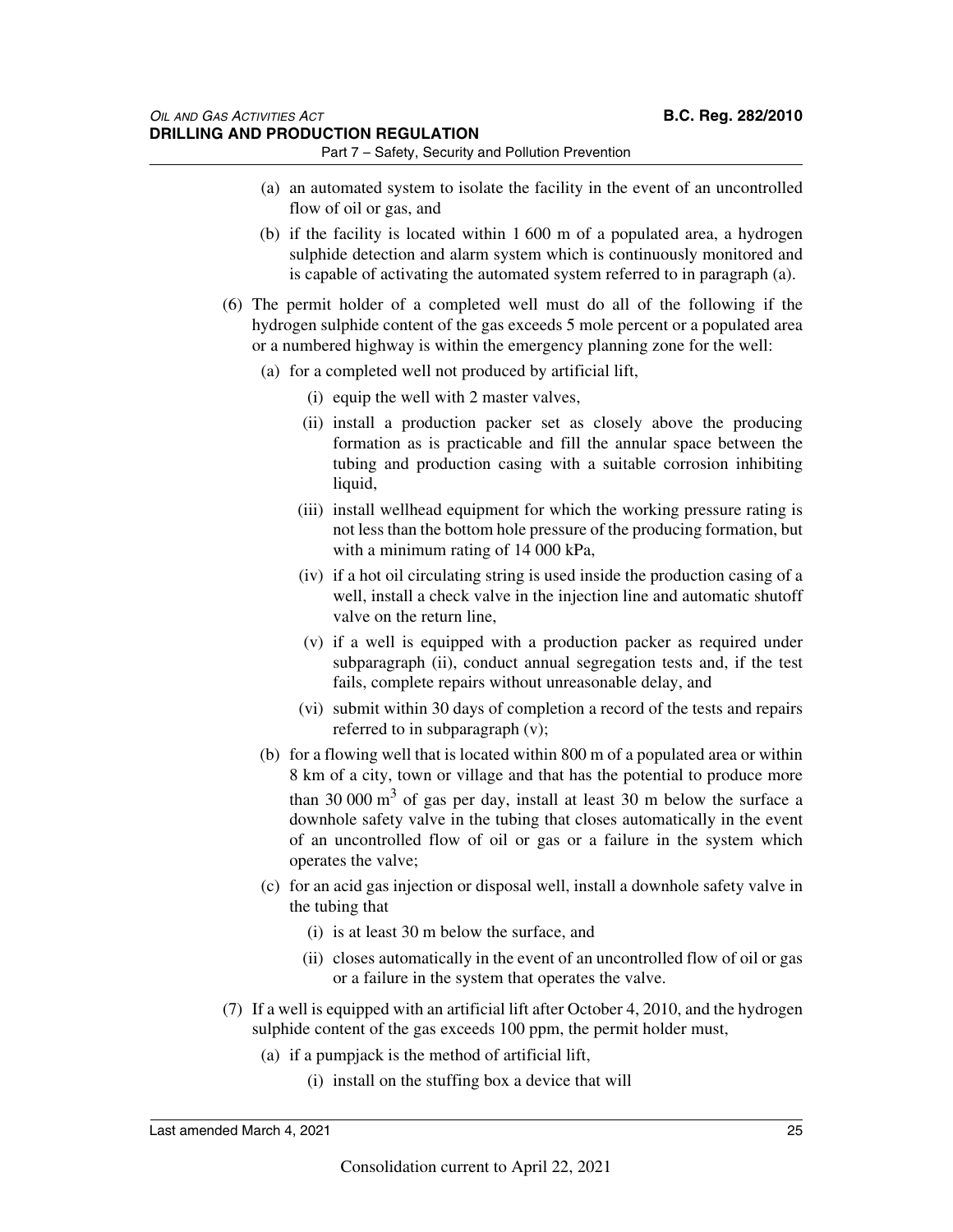- (A) shut down the pumping unit in the event of a stuffing box failure, and
- (B) seal off the well in the event of a polish rod failure, and
- (ii) install an automatic vibration shutdown system that will safely shut down the pumpjack, or
- (b) if paragraph (a) does not apply, maintain a system that will shut down the artificial lift if a leak is detected.
- (8) Repealed. [B.C. Reg. 103/2019, s. 16 (d).]
- (9) Repealed. [B.C. Reg. 204/2013, s. 3 (b).]
- (10) Repealed. [B.C. Reg. 282/2010, s. 39 (11).]
- (11) Spent.

### **Noise and light**

**40** A permit holder must ensure that operations at a well or facility for which the permit holder is responsible do not cause excessive noise or excessive emanation of light. [am. B.C. Reg. 146/2017, App. 1, s. 18.]

### **Venting and fugitive emissions**

- **41** (1) A permit holder must not vent gas unless the gas heating value, volume or flow rate is insufficient to support stable combustion and
	- (a) the venting is conducted in a manner that does not constitute a safety hazard,
	- (b) the venting does not cause off-site odours,
	- (c) the quantity of vented gas is minimized, and
	- (d) the duration of venting is minimized.
	- (2) A well permit holder must check each well for evidence of a surface casing vent flow, and submit the results of the check to the commission,
		- (a) immediately after initial completion or any recompletion of the well,
		- (b) within one year of rig release,
		- (c) as routine maintenance throughout the life of the well,
		- (d) before suspension of the well,
		- (e) before abandoning the well, and
		- (f) before applying for a transfer of the well permit.
	- (3) On discovery of a surface casing vent flow that presents an immediate safety or environmental hazard, a well permit holder must
		- (a) immediately take steps to eliminate the hazard,
		- (b) immediately notify the commission of the surface casing vent flow, and

<sup>[</sup>am. B.C. Regs. 241/2012, s. 13; 204/2013, s. 3 (b); 159/2015, s. 8; 146/2017, App. 1, s. 17; 174/2018, s. 3; 103/2019, s. 16.]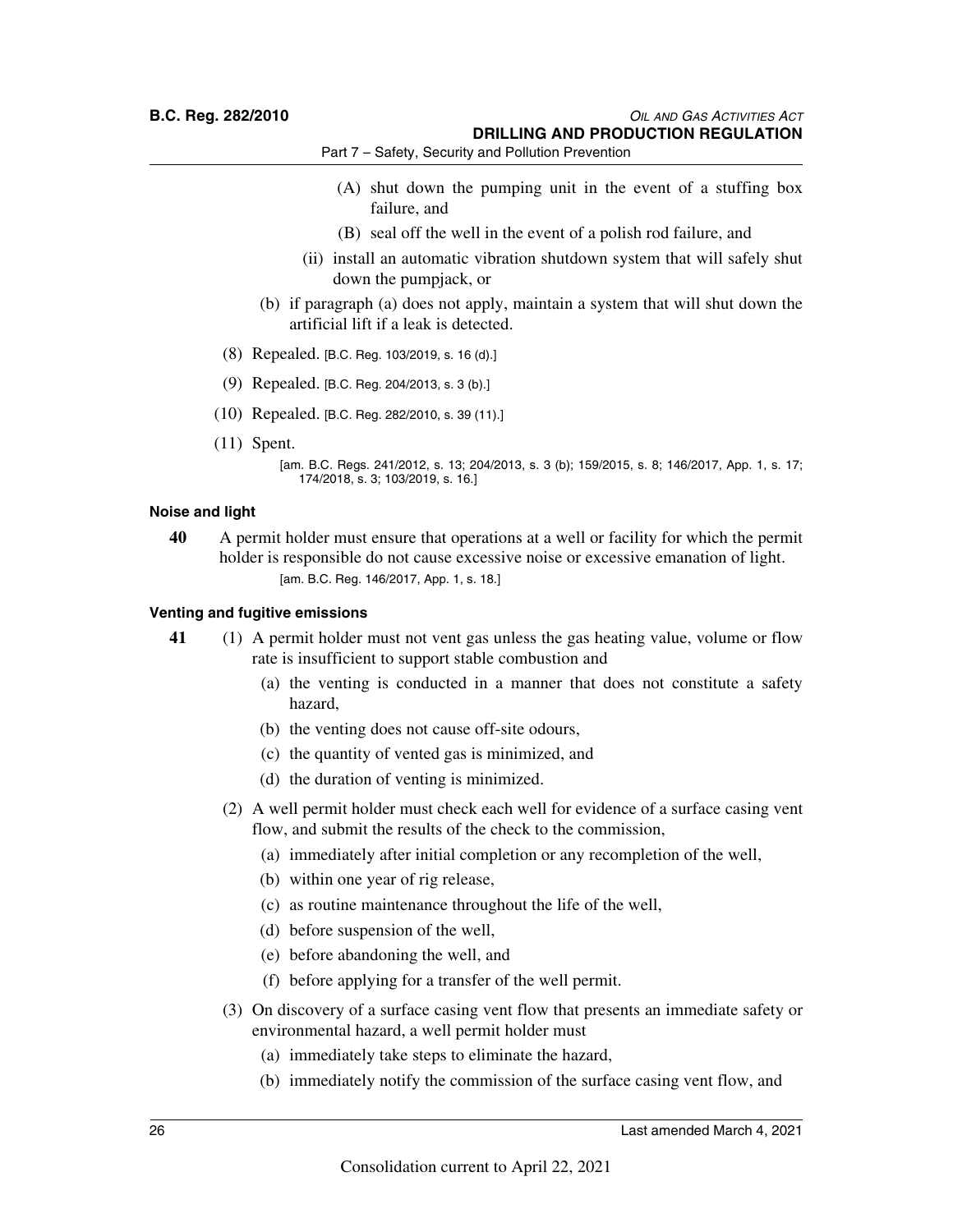- (c) submit to the commission without delay a report respecting the surface casing vent flow and the steps taken under paragraph (a).
- (4) On discovery of a surface casing vent flow other than one referred to in subsection (3), a well permit holder must
	- (a) test the flow rate and buildup pressure of the surface casing vent flow, and
	- (b) submit a surface casing vent flow report to the commission within 30 days of the discovery of the surface casing vent flow.
- (4.1) On discovery of an occurrence of gas migration, a permit holder must
	- (a) immediately notify the commission of the gas migration,
	- (b) evaluate the cause and source of the gas migration and complete a risk assessment of the gas migration, and
	- (c) submit to the commission without delay a report respecting the evaluation and risk assessment completed under paragraph (b).
	- (5) Repealed. [B.C. Reg. 286/2018, s. 3.]
	- (6) A permit holder of a well drilled or facility constructed after the date this regulation came into force may use gas containing hydrogen sulphide for pneumatic instrumentation or to provide motive force to pumps only if the gas contains no more than 20 parts per million of hydrogen sulphide.
		- [am. B.C. Regs. 241/2012, s. 14; 242/2012; 159/2015, s. 9; 146/2017, App. 1, s. 19; 103/2019, s. 17; 286/2018, s. 3.]

#### **Leak detection and repair**

- **41.1** (1) In this section:
	- **"comprehensive survey"** means a survey to detect leaks using one or both of the following methods:
		- (a) an organic vapour analyzer that is
			- (i) capable of detecting natural gas concentrations of 500 parts per million, and
			- (ii) operated in accordance with United States Environmental Protection Agency Method 21 – Determination of Volatile Organic Compound Leaks;
		- (b) a gas imaging camera that is
			- (i) capable under laboratory conditions of detecting, at a distance of 3 metres, pure methane emitted at a rate of 1 gram per hour, and
			- (ii) operated by individuals who are competent in the operation of the camera;
	- **"screening survey"** means a survey to detect leaks using one or both of the following methods:
		- (a) a soap solution bubble test;
		- (b) the senses of hearing, sight and smell.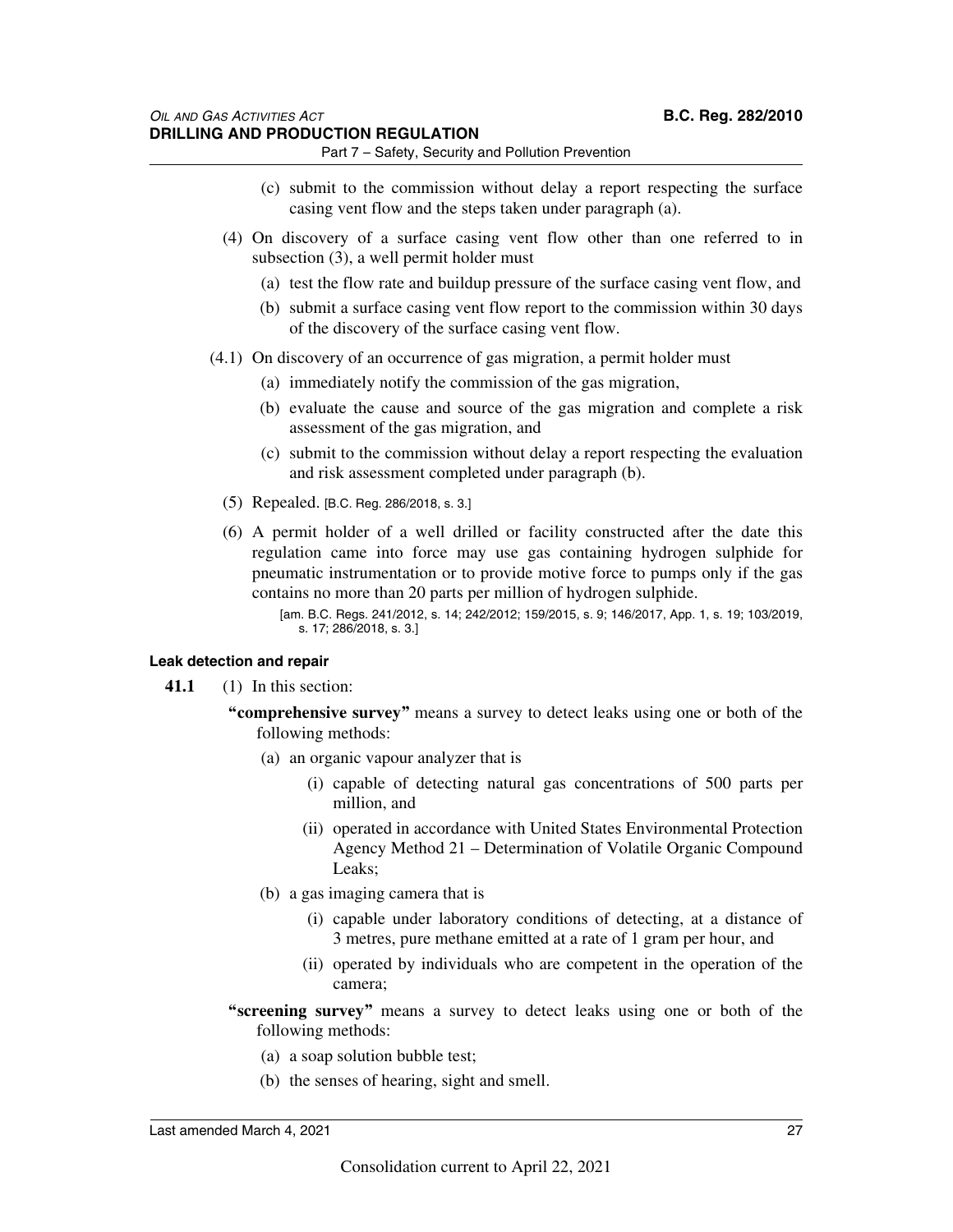### **B.C. Reg. 282/2010** *OIL AND GAS ACTIVITIES ACT* **DRILLING AND PRODUCTION REGULATION**

Part 7 – Safety, Security and Pollution Prevention

- (2) A facility permit holder who operates a facility must, in accordance with subsection (4), carry out at least the following surveys of the facility, including, without limitation, any pneumatic devices at the facility:
	- (a) three comprehensive surveys per year, if the facility is
		- (i) a gas processing plant,
		- (ii) a compressor station,
		- (iii) a multi-well battery, or
		- (iv) a single-well battery that includes a controlled storage tank;
	- (b) one comprehensive survey per year, if the facility is
		- (i) a custom treating facility,
		- (ii) an injection and disposal facility,
		- (iii) a single-well battery not described in paragraph (a) (iv), or
		- (iv) a facility that includes a storage tank, other than a facility described in paragraph (a);
	- (c) in any other case, one screening survey per year.
- (3) A well permit holder who operates a well must, in accordance with subsection (4), carry out at least the following surveys of the well:
	- (a) one comprehensive survey per year, if the well
		- (i) has a storage tank, or
		- (ii) is producing from an unconventional zone listed in Schedule 2;
	- (b) in any other case, one screening survey per year.
- (4) A survey required under this section must be carried out at least the following interval after the previous required survey:
	- (a) in the case of a facility described in subsection (2) (a), 60 days;
	- (b) in the case of a facility described in subsection (2) (b) or (c) or a well described in subsection (3) (a) or (b), 9 months.
- (5) If a leak is detected at a facility during a survey required under this section, the facility permit holder who operates the facility must repair the leak
	- (a) within 30 days of detection, or
	- (b) if the repair requires the facility to be shut down, at the next turnaround for the facility.
- (6) If a leak is detected at a well during a survey required under this section, the well permit holder who operates the well must repair the leak within 30 days of detection.
- (7) A permit holder who operates a facility or well must maintain a record of the surveys of the facility or well that are carried out to meet a requirement under this section that includes the following information for each survey:
	- (a) the date of the survey and the method used;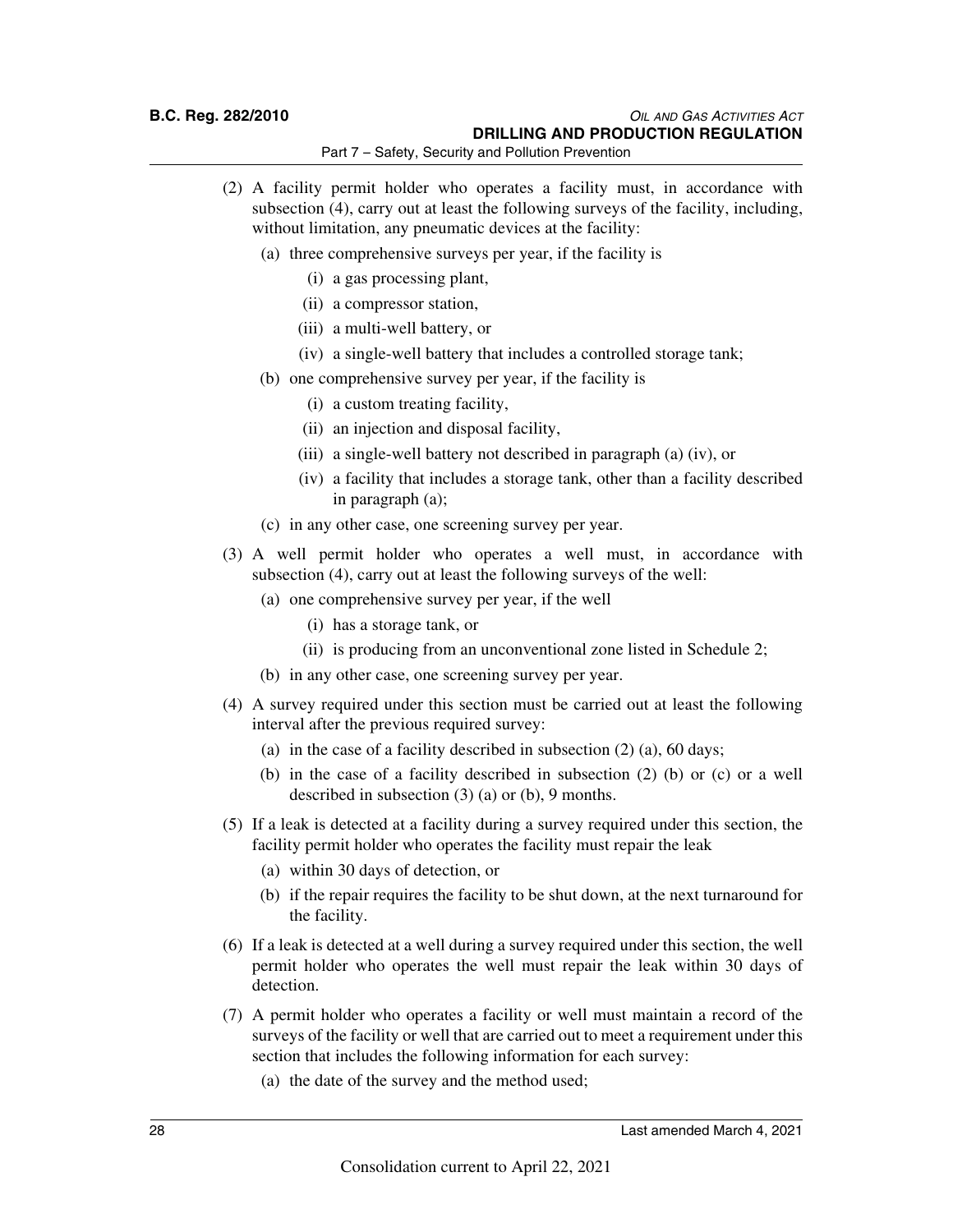- (b) any leaks that are detected and, for each leak detected,
	- (i) the rate of the leak, and
	- (ii) if the leak is repaired, the date of the repair.
	- [en. B.C. Reg. 286/2018, s. 4.]

### **Flaring limits**

- **42** (1) A permit holder must ensure that the duration of flaring and the quantity of gas that is flared is minimized.
	- (2) Subject to subsections (3) and (5), a permit holder must not flare gas unless flaring is required for emergency purposes or for drilling operations.
	- (3) A well permit holder may flare gas at a well if
		- (a) flaring is required for a workover or maintenance and the cumulative quantity of gas flared does not exceed 50 000  $\text{m}^3$  in one year, or
		- (b) permission to flare is included in the well permit.
	- (4) Repealed. [B.C. Reg. 159/2015, s. 10 (b).]
	- (5) A facility permit holder may flare gas at a facility if
		- (a) flaring is required for maintenance purposes, or
		- (b) permission to flare is included in the facility permit. [am. B.C. Regs. 241/2012, s. 15; 159/2015, s. 10.]

### **Flaring notification and reporting**

- **43** (1) A permit holder must notify the commission at least 24 hours before a planned flaring event if the quantity of gas to be flared exceeds  $10\,000\,\mathrm{m}^3$ .
	- (2) If an unplanned flaring event occurs and the quantity of flared gas exceeds  $10\,000\,\mathrm{m}^3$ , the permit holder must notify the commission within 24 hours of the flaring event.
	- (3) A permit holder must maintain a log of all flaring that occurs at each facility.
	- (4) When gas is flared at a well, the permit holder with respect to the well must report the quantity of gas flared to the commission no later than 20 days after the end of the month in which the flaring occurred. [am. B.C. Reg. 174/2018, s. 4.]

### **Flaring performance requirements**

- **44** A permit holder of a well or facility must ensure all of the following:
	- (a) that flare stacks are adequately anchored;
	- (b) that unsupervised flare stacks where flaring may occur are equipped with an adequate auto-ignition system;
	- (c) if the hydrogen sulphide content of the gas to be flared exceeds one mole percent, that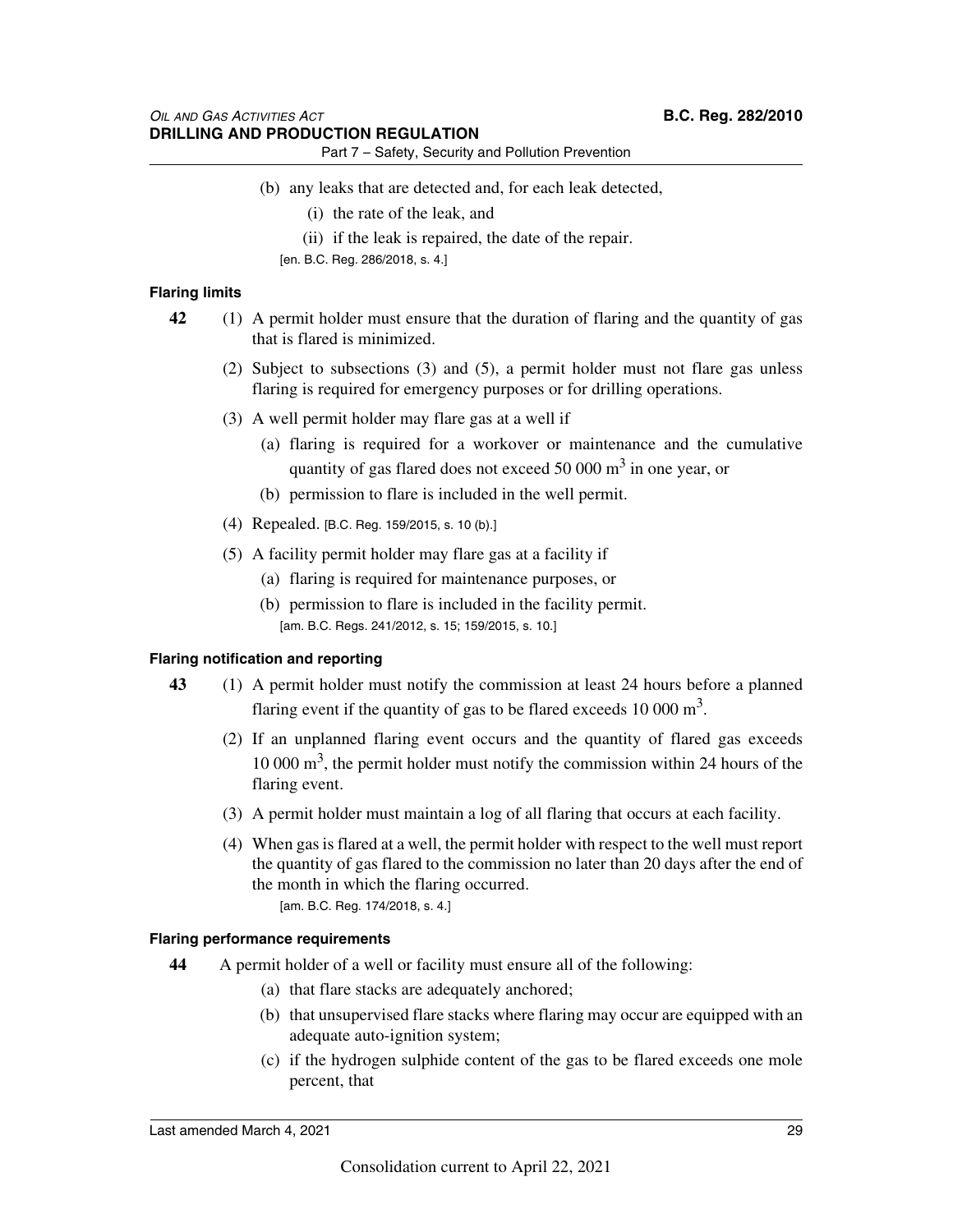- (i) unsupervised flare stacks where continuous flaring will occur are equipped with a flame-out detection device with operation shut down capability that provides an immediate alarm to the permit holder, and
- (ii) the minimum height of flare stacks is 12 m;
- (c.1) that a flare pit is constructed only if the construction is specifically authorized in the well or facility permit;
	- (d) flare and incinerator systems installed after the date this regulation came into force are designed by and operated within the limits specified by a professional engineer licensed or registered under the *Engineers and Geoscientists Act*;
	- (e) flaring does not result in the emission of black smoke.

[am. B.C. Regs. 159/2015, s. 11; 103/2019, s. 18.]

### **Fire precautions**

- **45** (1) A well permit holder must ensure that, if engines are located at a wellsite, suitable safeguards are in place and tested to prevent a fire or explosion in the event of a release of flammable liquids or ignitable vapours.
	- (2) Except where gasoline or liquid fuel is held in fuel tanks actually connected to operating equipment, a well permit holder must not store gasoline or liquid fuel within 25 m of a well, and must ensure that drainage of gasoline or liquid fuel from the places where it is stored is in a direction away from a well location.
	- (3) If a pressure relieving device is installed on a pressure vessel at a facility, the permit holder must ensure
		- (a) that the device is connected by suitable piping to a tank if production is in the liquid phase,
		- (b) that the device is connected to a flare system, if a flare system exists at the facility, or
		- (c) that a system of controls is installed to ensure safe operation and minimize venting.
	- (4) A person carrying out an oil and gas activity must not smoke within 25 m of any well or facility.

[am. B.C. Reg. 103/2019, s. 19.]

**46** Repealed. [B.C. Reg. 103/2019, s. 20.]

### **Fire prevention**

**47** A permit holder must ensure all of the following:

(a) fires and fired equipment are located a safe distance from flammable liquids or potential sources of ignitable vapours so that there is no undue risk of fire or explosion;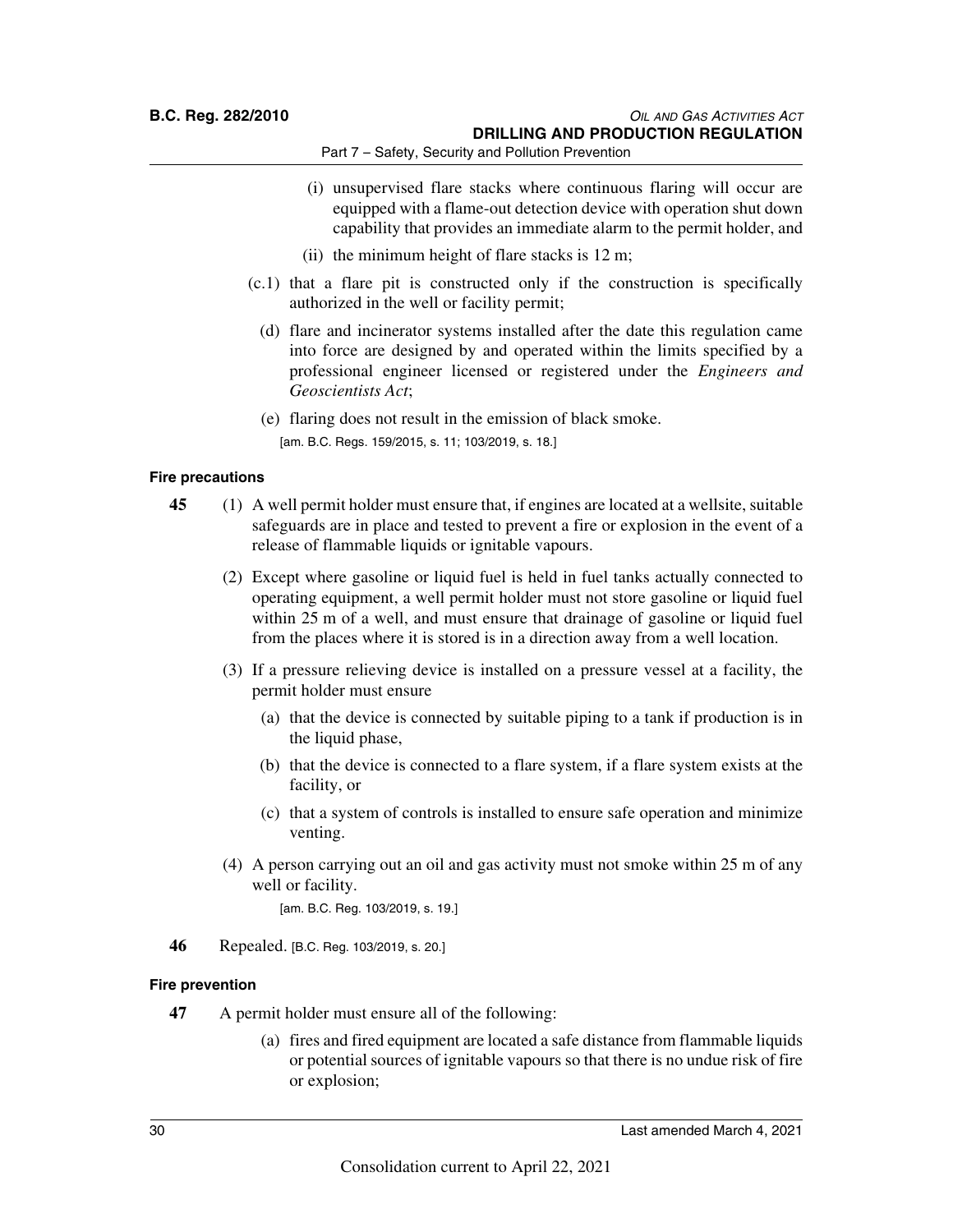### *OIL AND GAS ACTIVITIES ACT* **B.C. Reg. 282/2010 DRILLING AND PRODUCTION REGULATION**

Part 7 – Safety, Security and Pollution Prevention

- (b) all fires for any purpose are safeguarded by sufficient mechanical or other means so that no hazard to surrounding property is created;
- (c) flares and incinerators are located at least
	- (i) a safe distance from any oil and gas road or resource road,
	- (ii) 80 m from any other public road,
	- (iii) 100 m from any permanent building, installation or works that is not associated with an oil and gas activity, and
	- (iv) 100 m from any place of public concourse;
- (d) all facility piping is arranged and provided with control valves to permit ready shut off of oil or gas in the event of fire at any facility installation;
- (e) a separator is not enclosed within the fire wall, dike or ditch surrounding a storage tank installation, unless the installation is equipped with safety equipment designed to prevent fire, explosions or exposure of personnel to hydrogen sulphide or other toxic or poisonous gases;
- (f) all vessels and equipment from which ignitable vapours may issue are safely vented to the atmosphere;
- (g) explosives of every kind and description are stored only in properly constructed magazines, situated not less than 150 m from any place where any drilling, production or processing operation is being undertaken;
- (h) a sufficient area beneath and around the flare stack is free of combustible materials and vegetation.

[am. B.C. Regs. 241/2012, s. 16; 159/2015, s. 12.]

#### **Position of tanks and production equipment**

- **48** A permit holder must ensure that any petroleum storage tanks and production equipment for a well or facility for which the permit holder is responsible are located at least
	- (a) a safe distance from any oil and gas road or resource road,
	- (b) 80 m from any other public road,
	- (c) 100 m from any permanent building, installation or works that is not associated with an oil and gas activity, and
	- (d) 100 m from any place of public concourse. [en. B.C. Reg. 159/2015, s. 13.]

### **Emergency shutdown devices**

- **49** (1) A permit holder must not bypass or disable safety equipment at a well that is producing, injecting or disposing of fluids, or at a facility, unless
	- (a) the purpose of the bypass or disablement is to carry out maintenance or commissioning of the well or facility,
	- (b) the well or facility is continuously monitored,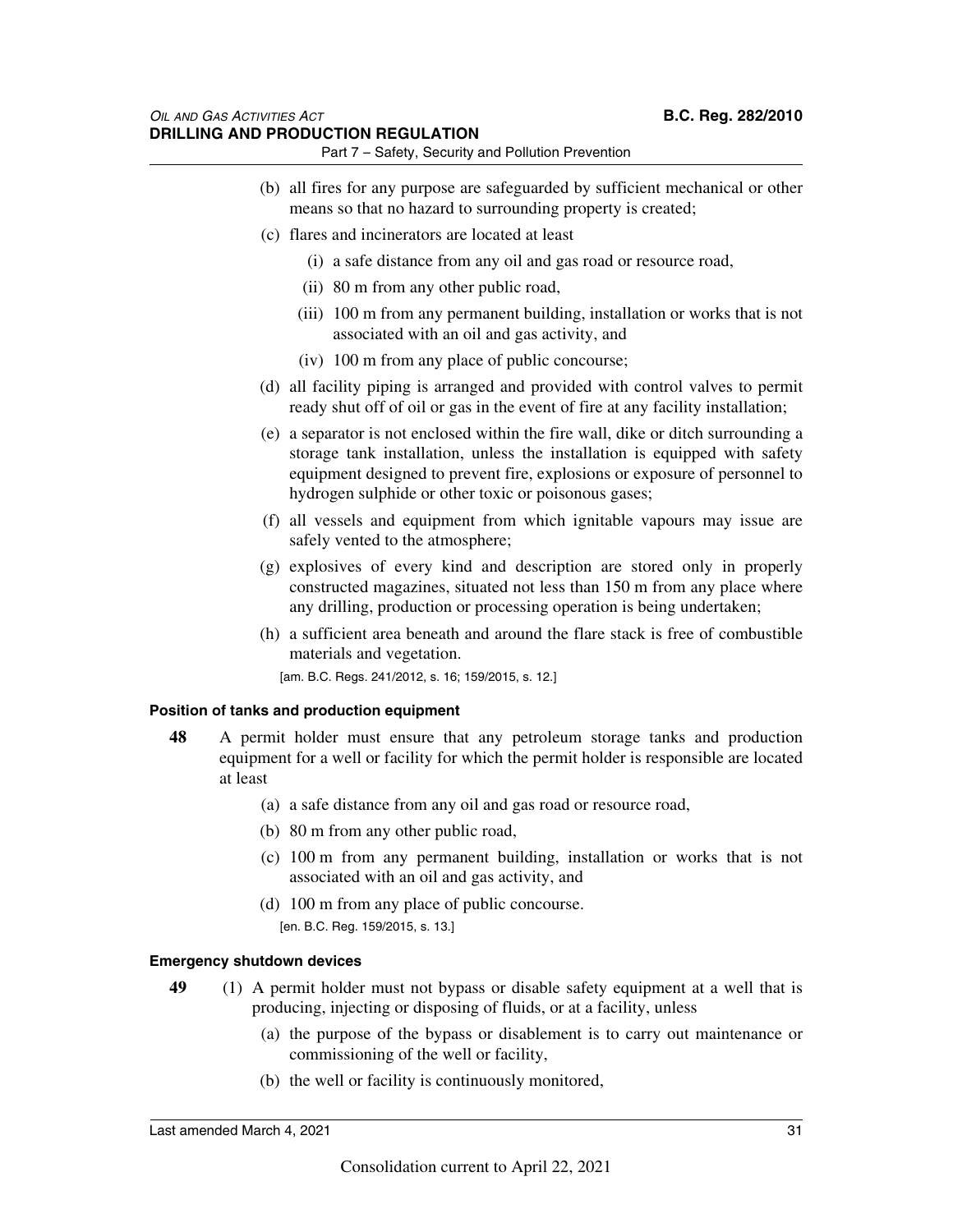- (c) the permit holder has established and documented work procedures sufficient to ensure that the operation can be conducted safely, and
- (d) the operation is conducted in accordance with the procedures referred to in paragraph (c).
- (2) Subject to subsection (1), a permit holder must lock or car seal any valve or device that can bypass or disable safety equipment at a well that is producing, injecting or disposing of fluids, or at a facility.

[am. B.C. Regs. 241/2012, s. 17; 159/2015, s. 14; 146/2017, App. 1, s. 20; 103/2019, s. 21.]

### **Prevention of losses**

- **50** (1) A permit holder must take every reasonable precaution to prevent loss or waste of oil, gas or water in drilling, producing and processing operations, and, in storing, piping or distributing, oil or gas must not be used wastefully or allowed to leak or escape from natural reservoirs, wells, tanks, containers or pipes.
	- (2) A facility permit holder must ensure that each storage tank or group of tanks at the permit holder's facility has secondary containment in accordance with the current edition of National Fire Protection Association Code 30: Flammable and Combustible Liquids Code, and that any dike or fire wall is maintained in good condition and the area encompassed by it is kept free from grass, weeds or other combustible material.
	- (3) A well permit holder must take every reasonable precaution to protect wells, whether connected to flow lines or not, against damage or interference from unauthorized persons or activities.

### **Storage and disposal of wastes**

- **51** (1) A well permit holder must ensure that formation water, oil, drilling fluid, completion fluid, waste, chemical substances or refuse from a well, tank or other facility do not do any of the following:
	- (a) create a hazard to public health or safety;
	- (b) run into or contaminate any water supply well, usable aquifer or water body or remain in a place from which it might contaminate any water supply well, usable aquifer or water body;
	- (c) run over, pollute or damage any land or public road;
	- (d) pass into or, on ice, over any water body that is frequented by fish or wildlife or that flows into any such water body.
	- (2) A well permit holder who deposits into an earthen pit drilling fluids that may be harmful to domestic livestock or big game must maintain the pit so as to prevent, in a manner satisfactory to an official, domestic livestock or big game from ingesting the fluids.
	- (3) A well permit holder who uses an earthen pit to store liquid waste from a well drilling operation must ensure that the pit is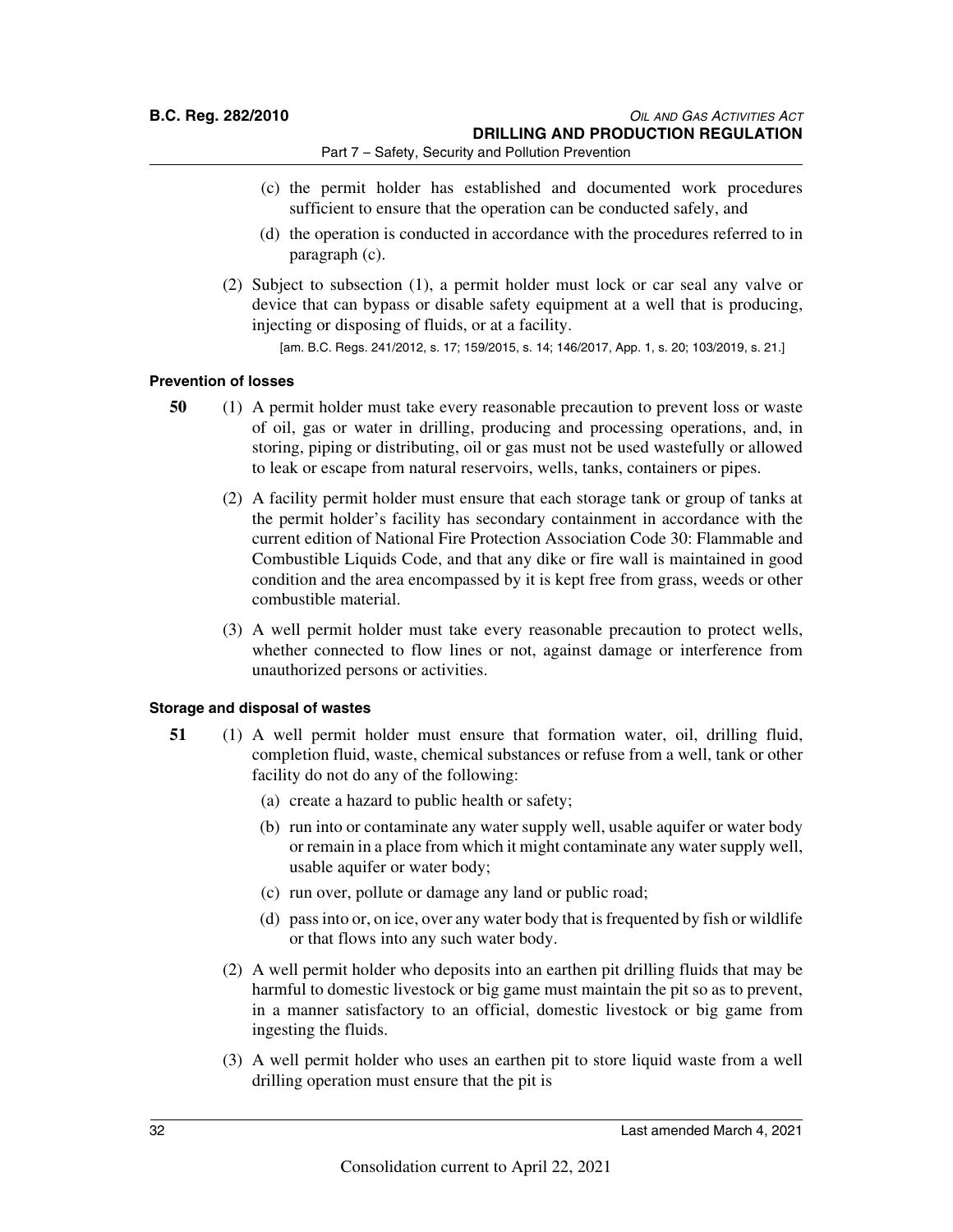- (a) not located within 100 m of the natural boundary of a water body,
- (b) not located within 200 m of a water supply well,
- (c) constructed of clay or other suitable impermeable material with the bottom of the pit above ground water level,
- (d) located or ditched so that it will not collect natural run-off water,
- (e) filled to not more than one metre below the point of overflow at any given time, and
- (f) completely emptied and any excavation filled without unreasonable delay.
- (4) Within 90 days of completing a drilling waste disposal, a well permit holder must submit to the commission a report of the drilling waste disposal.
- (5) A well permit holder who uses an earthen pit to store water-based fluids that have a concentration of total dissolved solids greater than 4 000 ppm must
	- (a) obtain a facility permit that authorizes the earthen pit, and
	- (b) ensure that the earthen pit is designed by and installed under the supervision of a professional engineer licensed or registered under the *Engineers and Geoscientists Act*.
- (6) A well permit holder who uses an above ground structure with a liner as the primary means of containment to store water-based fluids with a concentration of total dissolved solids greater than 4 000 ppm must ensure that
	- (a) the fluids have been generated from or are being stored for the purpose of hydraulic fracturing operations,
	- (b) the structure is not located within 100 m of the natural boundary of a water body unless the structure is on a permitted well location,
	- (c) the capacity of each structure is not greater than 6 600  $m<sup>3</sup>$ ,
	- (d) before the structure is used, a qualified professional verifies that contained fluids will not migrate beyond the lease boundary in the event of a complete containment failure,
	- (e) the commission is satisfied that the retaining walls of the structure are capable of withstanding the hydraulic pressure of the contents at full capacity,
	- (f) the installation of the liner system is completed to the satisfaction of the commission,
	- (g) the ground surface has been prepared to the satisfaction of the commission,
	- (h) the structure is filled to not more than 50 cm below the point of overflow at any given time,
	- (i) the structure is equipped with measures to prevent waterfowl from coming in contact with the fluids,
	- (j) when the structure contains fluid, it is inspected daily for leaks and a record of inspection is maintained until the site is decommissioned,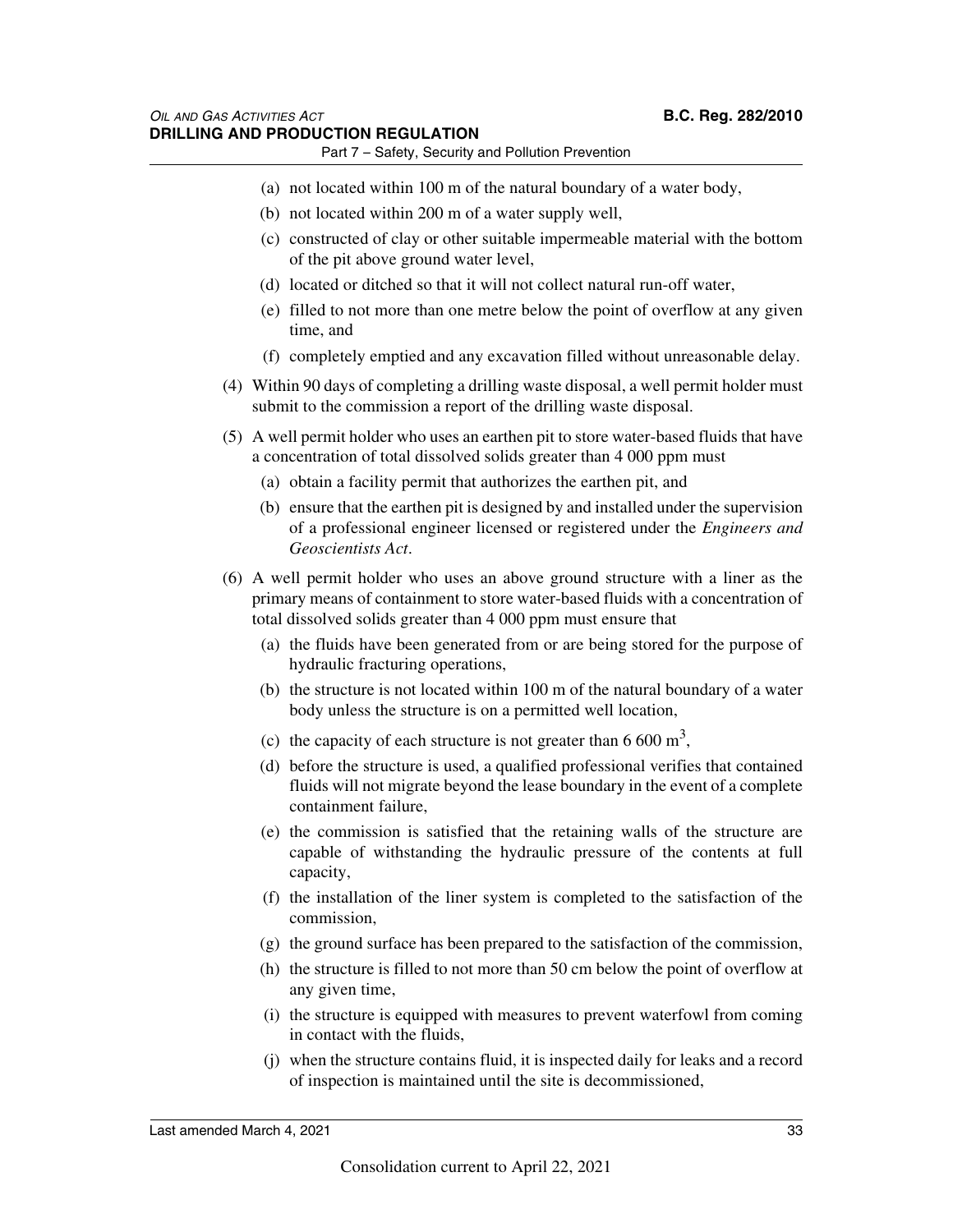**B.C. Reg. 282/2010** *OIL AND GAS ACTIVITIES ACT* **DRILLING AND PRODUCTION REGULATION**

Part 7 – Safety, Security and Pollution Prevention

- (k) any sign of leakage is reported to the commission within 24 hours of discovery, and
- (l) the structure is decommissioned and removed from the site within one year from the date of first use unless there exists an engineered, lined or otherwise impermeable secondary containment system designed and maintained to be capable of holding a minimum of 110% of the fluid in the structure.

[am. B.C. Regs. 159/2015, s. 15; 146/2017, App. 1, s. 21; 103/2019, s. 22.]

### **Seals**

- **52** (1) An official may seal or cause to be sealed any or all valves or meters installed at a well or on any pipeline, tank or other receptacle used for the storage or transportation of oil or other fluid produced or withdrawn from the well, and may remove or authorize the removal of such seals.
	- (2) An official must notify the permit holder, orally or in writing, of the affixing of a seal under subsection (1) and of the reasons for taking that action.
	- (3) If notice under subsection (2) is given orally, an official, within 48 hours, must provide in writing the notice referred to in subsection (2).
	- (4) A permit holder must not remove or tamper with any seal affixed under subsection  $(1)$ .
	- (5) Despite subsection (4), a permit holder may remove a seal affixed under subsection (1)
		- (a) in case of emergency, in which case the person must notify the commission of the removal without delay, or
		- (b) if the permit holder has not received notice as required under subsections (2) and (3).

### **Division 2 – Natural Gas Emissions**

### **Definition**

**52.01** In this Division, **"natural gas"** does not include propane. [en. B.C. Reg. 286/2018, s. 5 (b).]

### **Hydrocarbon gas conservation equipment**

- **52.02** (1) A facility permit holder who operates a facility that uses hydrocarbon gas conservation equipment must ensure that
	- (a) the equipment is operated continuously, except during a turnaround for the facility or while being maintained, cleaned, inspected or repaired,
	- (b) the equipment recovers at least 95% of the natural gas routed through the equipment, and
	- (c) the natural gas recovered by the equipment is used for a purpose other than to dispose of that gas as waste.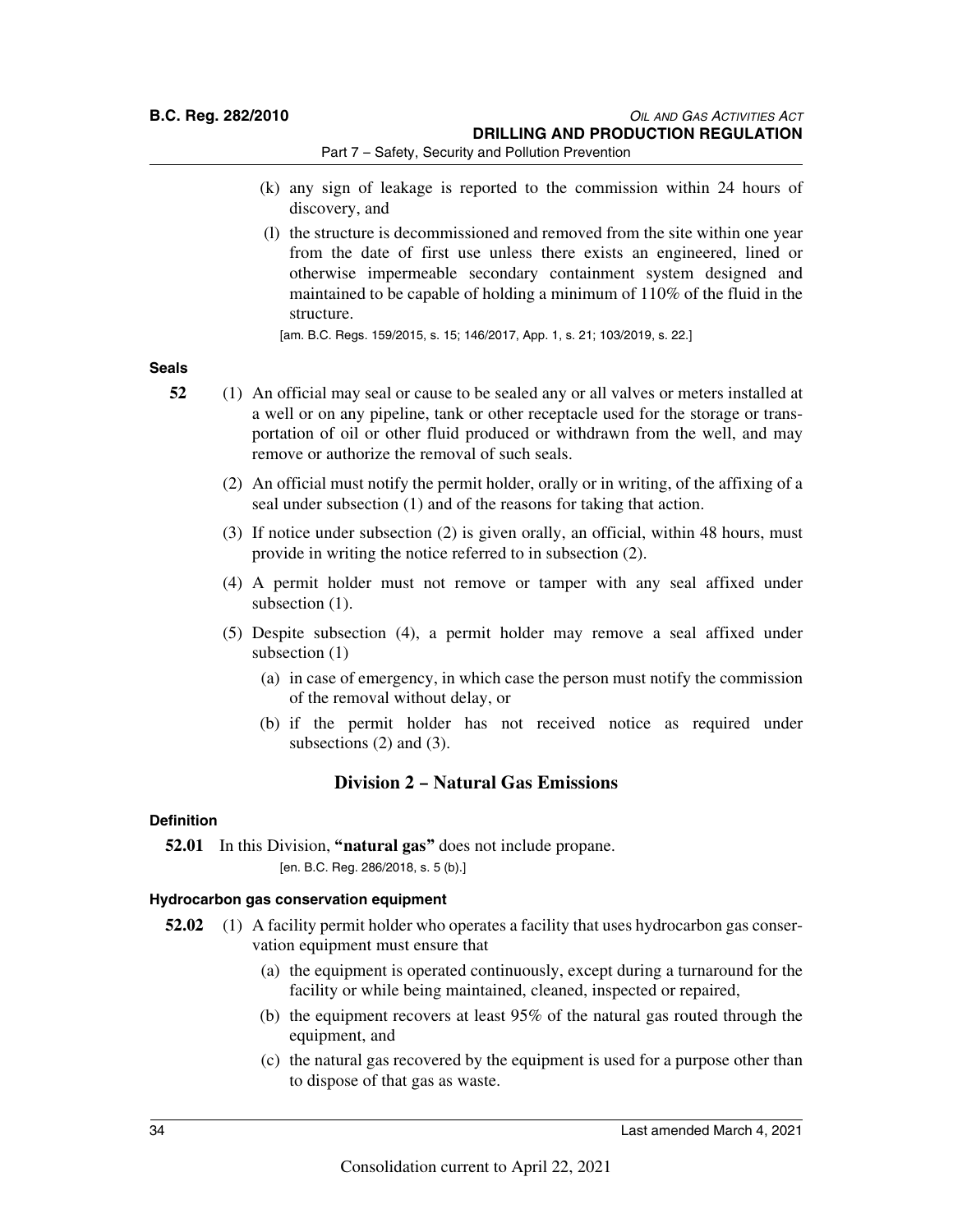- (2) A facility permit holder who operates a facility that uses hydrocarbon gas conservation equipment must maintain a record of the following for each piece of hydrocarbon gas conservation equipment:
	- (a) the periods of time when the equipment is in operation;
	- (b) the periods of time when the equipment is not in operation;
	- (c) the following information for each calendar month:
		- (i) the volume of natural gas routed though the equipment;
		- (ii) the volume of natural gas recovered by the equipment.
		- [en. B.C. Reg. 286/2018, s. 5 (b).]

### **Tanks**

- **52.03** (1) A facility permit holder who operates a facility that began operations on or after January 1, 2022 must ensure that the emissions of natural gas from tanks at the facility are less than  $1250 \text{ m}^3$  per month in total.
	- (2) Beginning on January 1, 2023, a facility permit holder who operates a facility that began operations before January 1, 2022 must ensure that the emissions of natural gas from tanks at the facility are less  $9000 \text{ m}^3$  per month in total.
	- (3) Subject to subsection (4), a facility permit holder who operates a facility that includes an uncontrolled storage tank must maintain a record of the volume of natural gas emitted from the tank in each calendar month.
	- (4) Subsection (3) does not apply until January 1, 2023 in relation to a facility that began operations before January 1, 2022. [en. B.C. Reg. 286/2018, s. 5 (b).]

### **Compressors**

- **52.04** (1) In this section:
	- **"high-output"** means
		- (a) rated at 75 kW or more, or
		- (b) operated for 450 hours or more per year;
	- **"provincial fleet"**, in relation to a facility permit holder, means all of the type B compressors used at facilities operated by the permit holder, whether or not under the same permit;
	- **"type A compressor"** means
		- (a) a reciprocating compressor that has 4 or more throws, and
		- (b) a high-output compressor, other than a type B compressor;
	- **"type B compressor"** means a high-output reciprocating compressor that
		- (a) was installed before January 1, 2021, or
		- (b) has fewer than 4 throws.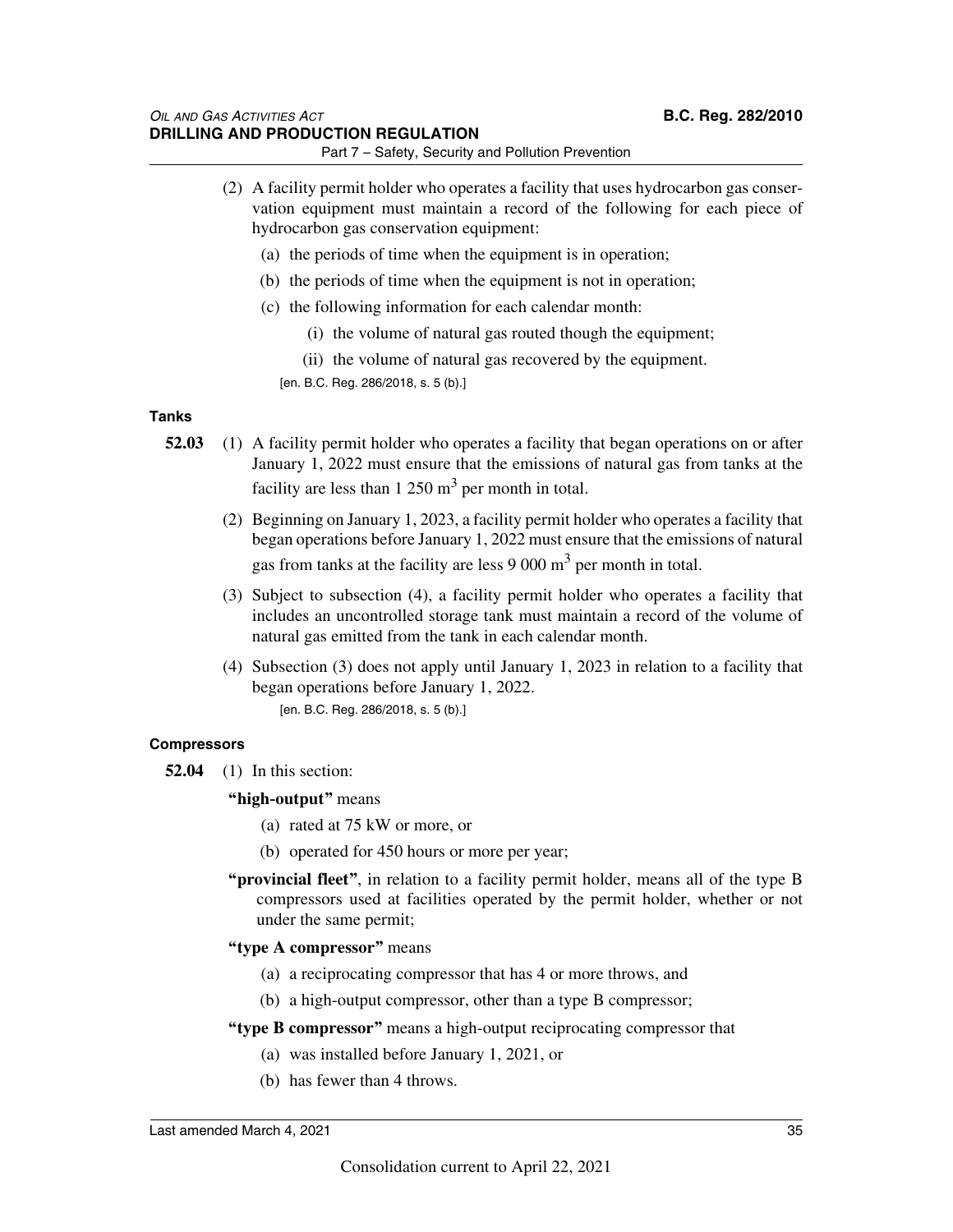- (2) Subject to subsections (3) to (5), a facility permit holder who operates a facility that uses a type A compressor must ensure that the emissions of natural gas from the compressor are
	- (a) routed to hydrocarbon gas conservation equipment, or
	- (b) flared in accordance with sections 42 to 44.
- (3) Subsection (2) does not apply until January 1, 2022 in relation to a centrifugal compressor that was installed before January 1, 2021.
- (4) Subsection (2) does not apply in relation to a centrifugal compressor that was installed before January 1, 2021 if the emissions of natural gas from the compressor
	- (a) are routed to a vent, and
	- (b) do not exceed  $0.17 \text{ m}^3$  per minute.
- (5) Subsection (2) does not apply in relation to a centrifugal compressor that was installed on or after January 1, 2021 if the emissions of natural gas from the compressor
	- (a) are routed to a vent, and
	- (b) do not exceed  $0.057 \text{ m}^3$  per minute.
- (6) A facility permit holder who operates a facility that uses a type B compressor must ensure
	- (a) that the emissions of natural gas from the compressor do not exceed  $5 \text{ m}^3$ per hour per throw on that compressor, and
	- (b) beginning on January 1, 2022, that the emissions of natural gas from the permit holder's provincial fleet do not exceed  $0.83 \text{ m}^3$  per hour per throw on the compressors in the fleet that are in operation.
- (7) Beginning on January 1, 2022, a facility permit holder who operates a facility that uses a type A compressor or a type B compressor must maintain a record of the following:
	- (a) whether the compressor is centrifugal or reciprocating;
	- (b) if applicable, the number of throws the compressor has;
	- (c) for each calendar year, the volume of natural gas emitted from the compressor during a period of 15 minutes that is representative of the normal operating conditions of the compressor.
		- [en. B.C. Reg. 286/2018, s. 5 (b).]

#### **Pneumatic devices**

- **52.05** (1) In this section:
	- **"large compressor station"** means a compressor station at which the total power of all compressors is 3 MW or greater;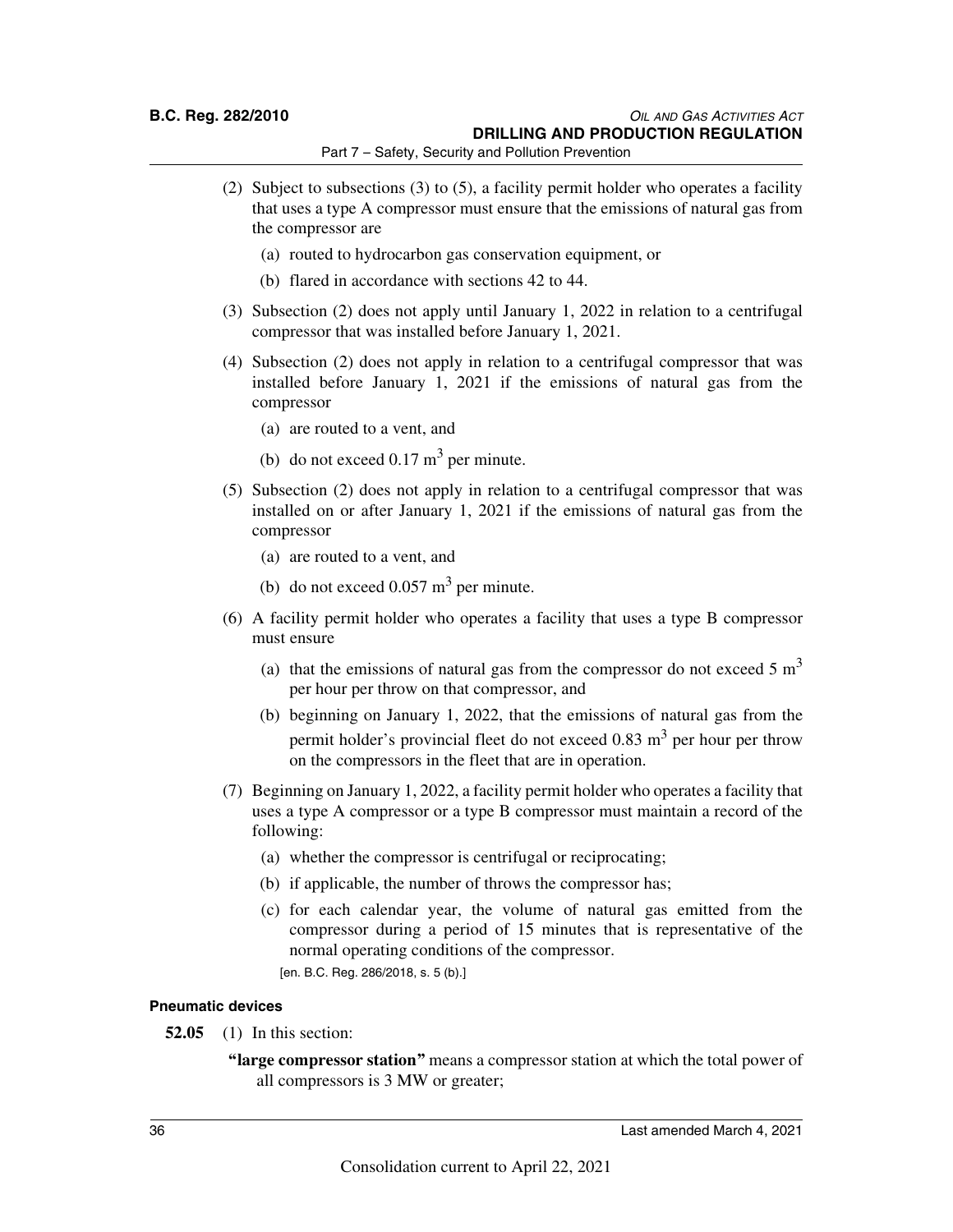- **"pneumatic device"** does not include a pneumatic pump or a pneumatic compressor starter.
- (2) A facility permit holder who operates a facility that began operations on or after January 1, 2021 must not use at the facility a pneumatic device that emits natural gas.
- (3) Beginning on January 1, 2022, a facility permit holder who operates a gas processing plant, or a large compressor station, that began operations before January 1, 2021 must not use at the facility a pneumatic device that emits natural gas.
- (4) Beginning on January 1, 2022, a facility permit holder who operates a facility that began operations before January 1, 2021, other than a gas processing plant or a large compressor station, must not use at the facility a pneumatic device that emits natural gas unless
	- (a) the emissions of natural gas from the device do not exceed  $0.17 \text{ m}^3$  per hour, or
	- (b) all of the following requirements are met:
		- (i) the facility permit holder has a signed statement, from a professional engineer licensed or registered under the *Engineers and Geoscientists Act*, that
			- (A) the device cannot be operated so as to meet the requirement in paragraph (a) without compromising the safe operation of the facility, and
			- (B) it is not practical to replace the device with a device that can be operated so as to meet those requirements;
		- (ii) the emissions of natural gas from the device are minimized to the extent consistent with efficient operation of the device and safe operation of the facility, and
		- (iii) the device is marked with a weatherproof and readily visible tag.
- (5) Subject to subsection (6), a facility permit holder who operates a facility that uses a pneumatic device that emits natural gas must maintain a record of the following:
	- (a) a description of the device;
	- (b) the purposes and operational settings of the device;
	- (c) whether the device is being used under subsection (4) (b);
	- (d) the volume of natural gas emitted from the device in each calendar month.
- (6) Subsection (5) does not apply until January 1, 2022 in relation to a facility that began operations before January 1, 2021.
	- [en. B.C. Reg. 286/2018, s. 5 (b).]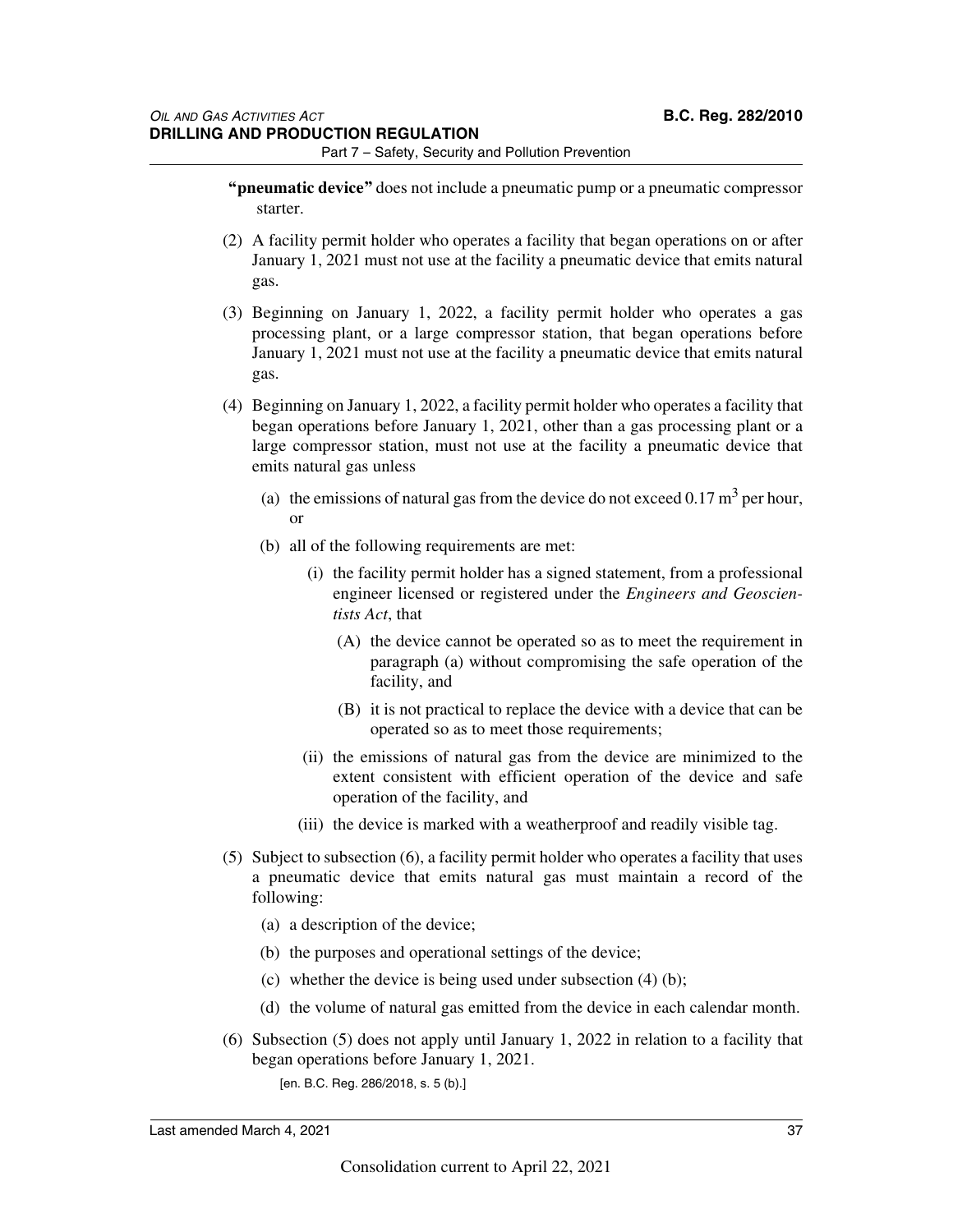#### **Pneumatic pumps**

- **52.06** (1) A facility permit holder who operates a facility must not use at the facility a pneumatic pump that emits natural gas unless the pump
	- (a) was installed before January 1, 2021, or
	- (b) is operated 750 hours or less per year.
	- (2) Beginning on January 1, 2021, a facility permit holder who operates a facility that uses a pneumatic pump that emits natural gas must maintain a record that contains
		- (a) a description of the pump and the type of fluid pumped, and
		- (b) the following information for each calendar month:
			- (i) the number of hours the pump is operated;
			- (ii) the volume of natural gas emitted from the pump.
			- [en. B.C. Reg. 286/2018, s. 5 (b).]

### **Pneumatic compressor starters**

- **52.07** (1) Beginning on January 1, 2022, a facility permit holder who operates a facility that uses a pneumatic compressor starter must ensure that the emissions of natural gas from the compressor starter are
	- (a) routed to hydrocarbon gas conservation equipment, if the facility includes hydrocarbon gas conservation equipment to which the emissions can be routed, or
	- (b) flared in accordance with sections 42 to 44, if the facility includes a flaring system to which the compressor starter can be connected.
	- (2) Beginning on January 1, 2022, a permit holder who operates a facility that uses a pneumatic compressor starter that cannot be routed or flared as set out in subsection (1) must maintain a record that contains
		- (a) a description of the compressor starter, and
		- (b) the following information for each calendar month:
			- (i) the volume of natural gas used in start attempts;
			- (ii) the number of hours the compressor starter is operated;
			- (iii) the volume of natural gas emitted from the compressor.
			- [en. B.C. Reg. 286/2018, s. 5 (b).]

### **Glycol dehydrators**

- **52.08** (1) Subject to subsection (2), a facility permit holder who operates a facility that uses a glycol dehydrator that was installed on or after January 1, 2022 must ensure that the emissions of natural gas from the dehydrator are less than 25 tonnes per year.
	- (2) Beginning on January 1, 2023, a facility permit holder who operates a facility that uses a glycol dehydrator that was installed before January 1, 2022 must ensure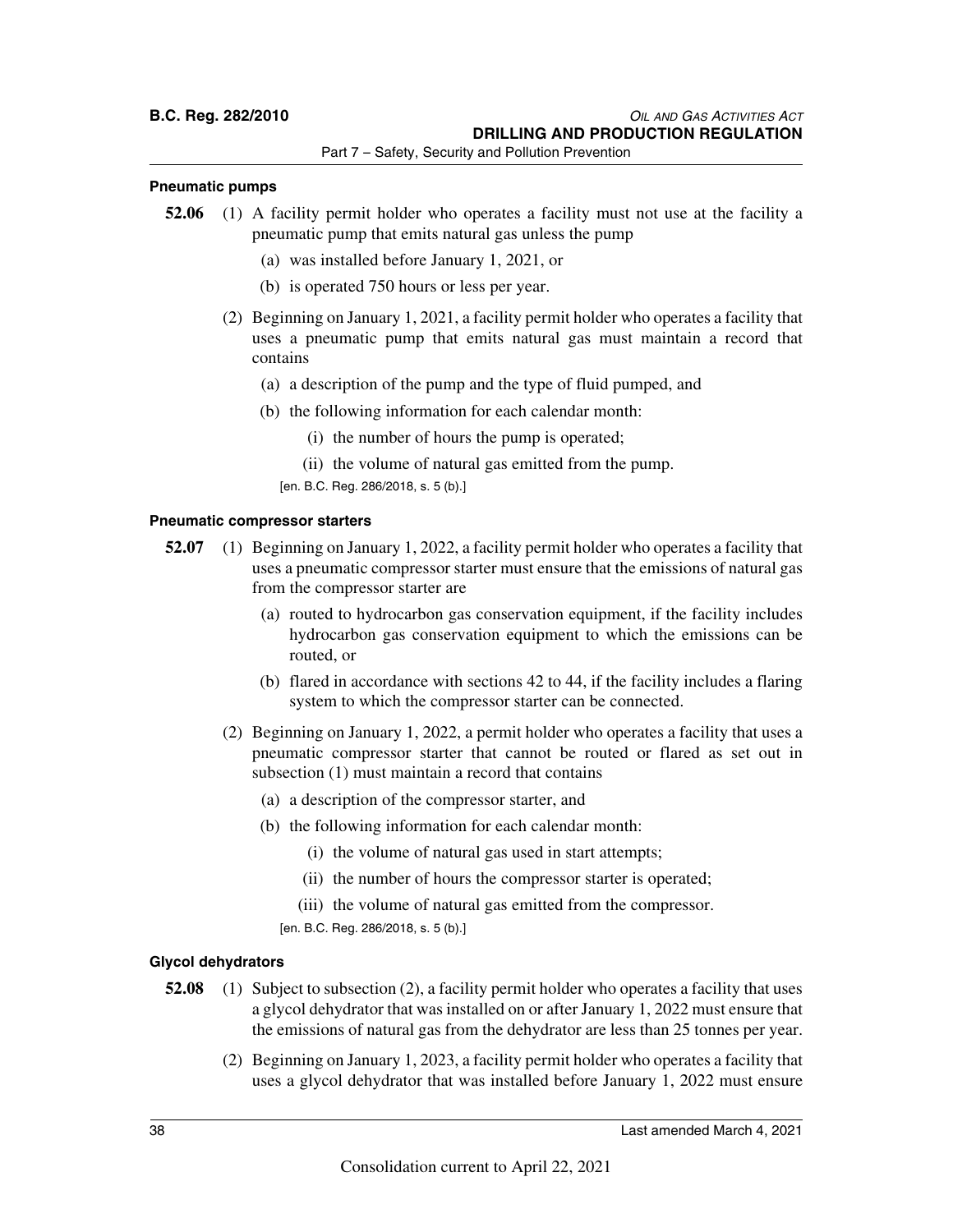that the emissions of natural gas from the dehydrator are less than 50 tonnes per year.

- (3) A facility permit holder who operates a facility that uses a glycol dehydrator must
	- (a) maintain a record of the volume of natural gas emitted from the dehydrator in each calendar year, and
	- (b) submit the record to the commission by July 1 of the calendar year after the calendar year to which the record relates. [en. B.C. Reg. 286/2018, s. 5 (b).]

**Pipes and hatches**

**52.09** A facility permit holder who operates a facility must ensure that pipes and hatches at the facility are closed whenever an operation does not require them to be open. [en. B.C. Reg. 286/2018, s. 5 (b).]

### **Sampling and pressure relief systems**

**52.10** A facility permit holder who operates a facility must ensure that sampling and pressure relief systems at the facility are installed and operated so that emissions of natural gas are minimized.

[en. B.C. Reg. 286/2018, s. 5 (b).]

### **Well surface casings**

**52.11** Beginning on July 1, 2021, a well permit holder who operates a well must ensure that the emissions of natural gas from the surface casing vent flow do not exceed 100  $m<sup>3</sup>$ per day.

[en. B.C. Reg. 286/2018, s. 5 (b).]

### **Measurement equipment**

- **52.12** A permit holder who operates a facility or well must ensure that the equipment and methods used to measure emissions at the facility or well are sufficient to measure
	- (a) the actual volumes and rates of emissions referred to in this Division, other than in section  $52.04$  (7) (c), and
	- (b) the volume of emissions referred to in section 52.04 (7) (c) to within  $10\%$ of the actual volume.

[en. B.C. Reg. 286/2018, s. 5 (b).]

### **PART 8 – PRODUCTION OPERATIONS**

### **Division 1 – Measurements**

### **Measurements**

**53** A permit holder must ensure all of the following: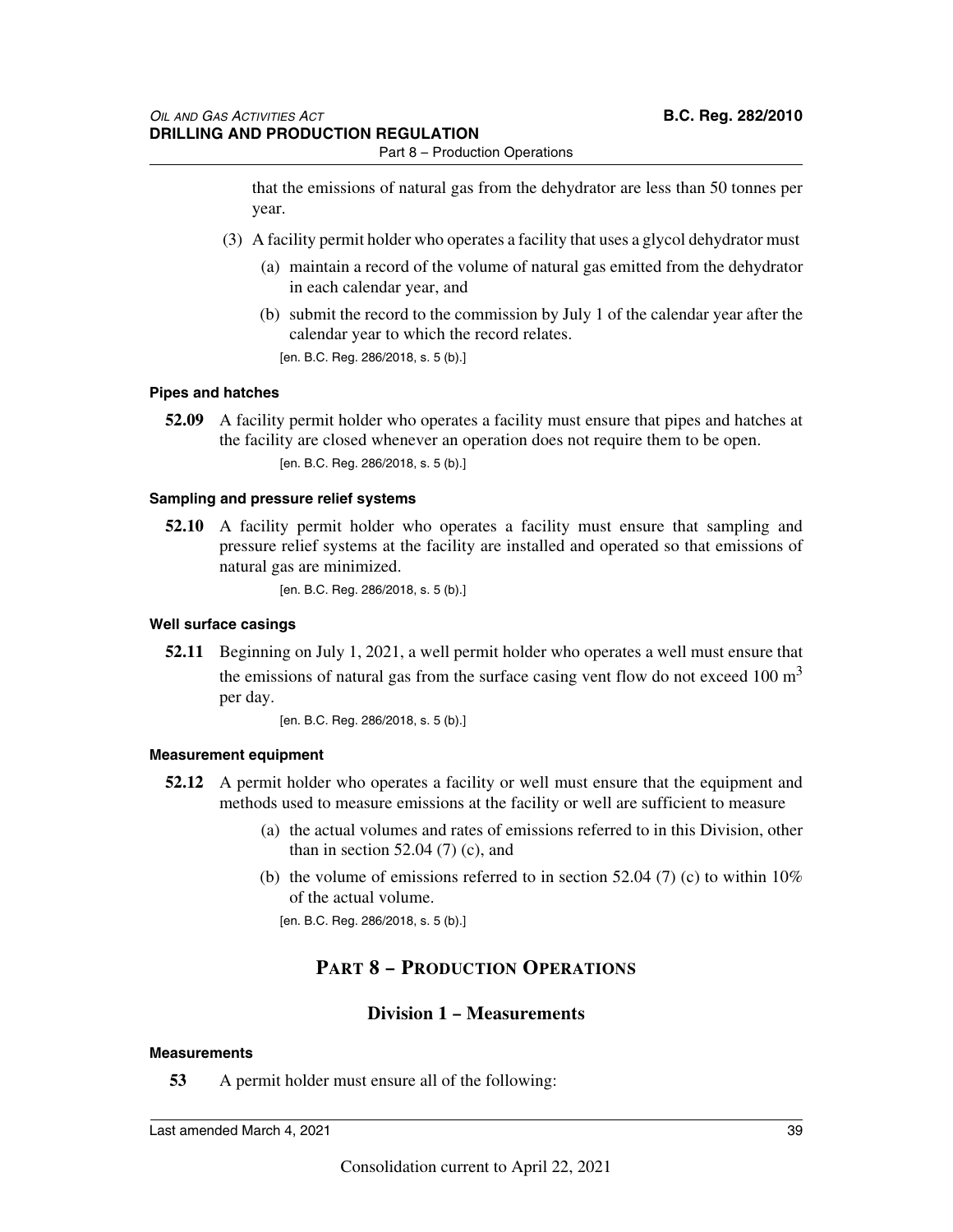- (a) that the measurement equipment for each well, facility or gathering system for which the permit holder is responsible are sufficient to determine the actual production of each product from
	- (i) each zone in a well,
	- (ii) each product stream used for reporting purposes at a facility, and
	- (iii) any fluid injection or pressure measurement required by this Part;
- (b) that the equipment and methods associated with the measurement of fluids are adequate for
	- (i) the management of wells, pipelines, facilities and reservoirs,
	- (ii) the quantification of waste discharges,
	- (iii) production accounting purposes, and
	- (iv) the assessment of royalties under the Petroleum and Natural Gas Royalty and Freehold Production Tax Regulation;
- (c) if quantities of natural gas, petroleum, natural gas liquids or natural gas byproducts are not metered due to the failure of a meter, chart recorder or quantity device, that an engineering estimate of all un-metered production from the well or facility is included in the quantity computation for the reporting period for the meter, chart recorder or other quantity device;
- (d) if a quantity error is apparent or discovered, that the quantity error and the source of the quantity error are rectified immediately and a report of the corrected quantity for the period during which the quantity was incorrect is submitted by the next reporting cycle;
- (e) if natural gas, petroleum, natural gas liquids, natural gas byproducts or water are produced from or injected into a well or facility, that
	- (i) the meter is maintained in good operating condition, and
	- (ii) the meter is suitably safeguarded from weather and from interference by unauthorized persons;
- (f) if natural gas, petroleum, natural gas liquids, natural gas byproducts or water are produced from or injected into a well or facility and there is a bypass around a meter, that valves are installed that, when closed, will effectively stop all flow through the bypass;
- (g) if natural gas, petroleum, natural gas liquids, natural gas byproducts or water are produced from or injected into a well or facility and a bypass around a meter is opened or if, for any other reason, the full production stream does not reach the meter, that a suitable entry is made on the meter chart or on the recordkeeping notations in the electronic flow measurement (EFM) system.

[am. B.C. Regs. 159/2015, s. 16; 146/2017, App. 1, s. 22.]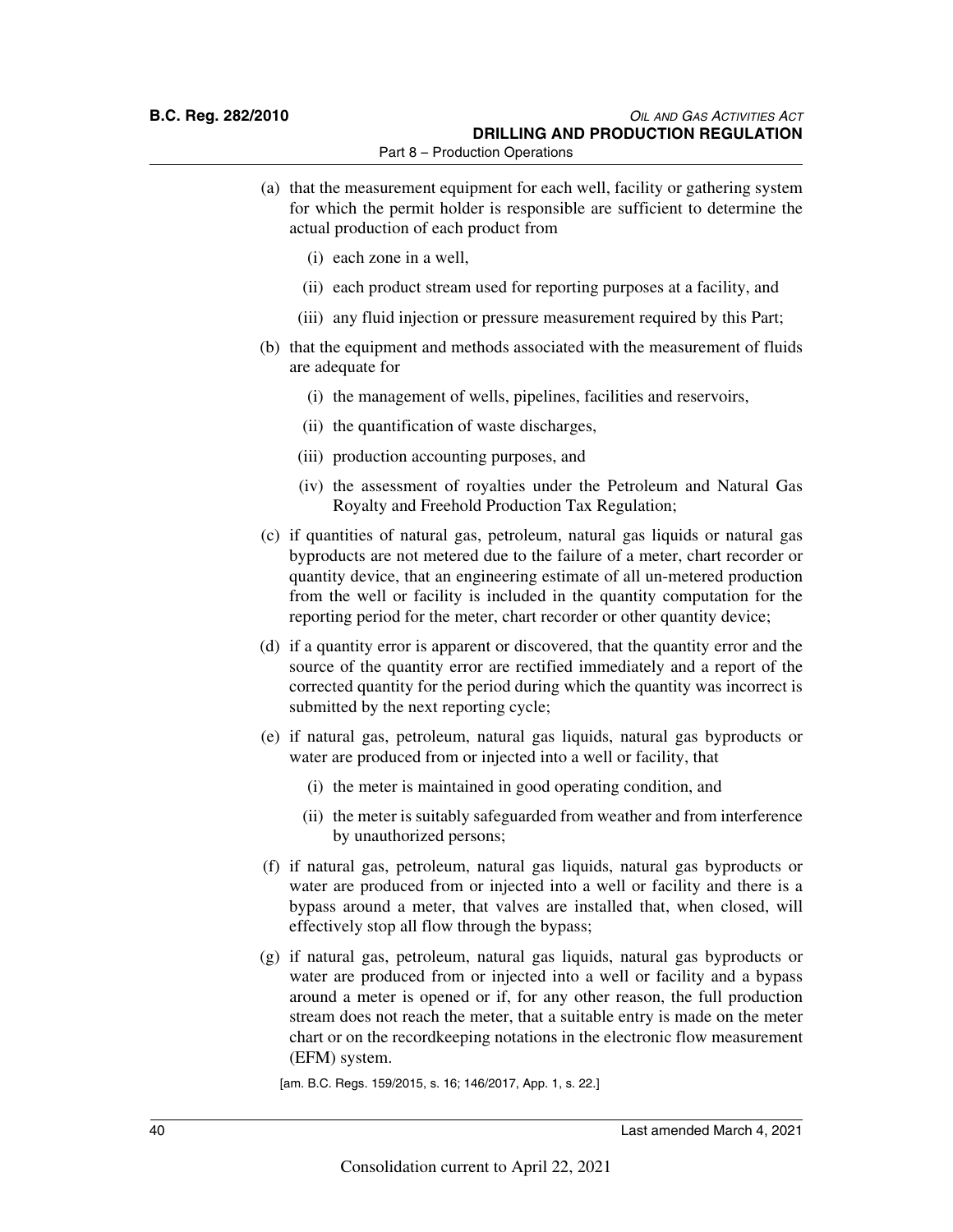### **Division 2 – Oil**

### **Daily oil allowable**

- **54** (1) In this section, **"well depth"** means the true vertical depth, in metres, of the lowest producing perforation or open hole section in a zone.
	- (1.1) This section does not apply to production from wells in unconventional zones listed in Schedule 2.
		- (2) The UDOA for an oil well, expressed in  $m<sup>3</sup>/day$  and rounded to one decimal place, is
			- (a) 10.0, if the well depth is less than 1 000 metres,
			- (b) the well depth of the well divided by 100, if the well depth is equal to or greater than 1 000 metres,
			- (c) as specified in the well permit, or
			- (d) as specified by an official.
		- (3) For oil wells that are part of a special project under section 75 of the Act and have been assigned a project UDOA, the project UDOA may be applied to the entire project area as though it were a single well.
		- (4) The gas-oil ratio adjustment factor for the purposes of subsection (6) is the factor calculated in accordance with the following formula, rounded to the second decimal place:

$$
\mathrm{F_{GOR}}{\rm{=}}\;\frac{\rm{177.3}}{{\rm{GOR}} + \rm{0.0257}\times \rm{S}}
$$

where

 $F_{\text{GOR}}$  = the gas-oil ratio adjustment factor;

GOR = net calculated gas-oil ratio  $(m^3/m^3)$ ;

 $S = average separator pressure (kPa)$ .

- (5) A calculation under subsection (4) must be made in accordance with the following:
	- (a) the data used to make the calculation must be obtained from the last calendar month during which the oil well produced;
	- (b) for a gas reinjection project, the net calculated gas-oil ratio must be calculated using the net produced gas;
	- (c) the average separator pressure is
		- (i) for a single well, the average separator pressure for the month,
		- (ii) if stage separation is used, the average separator pressure of the lowest pressure stage for the month,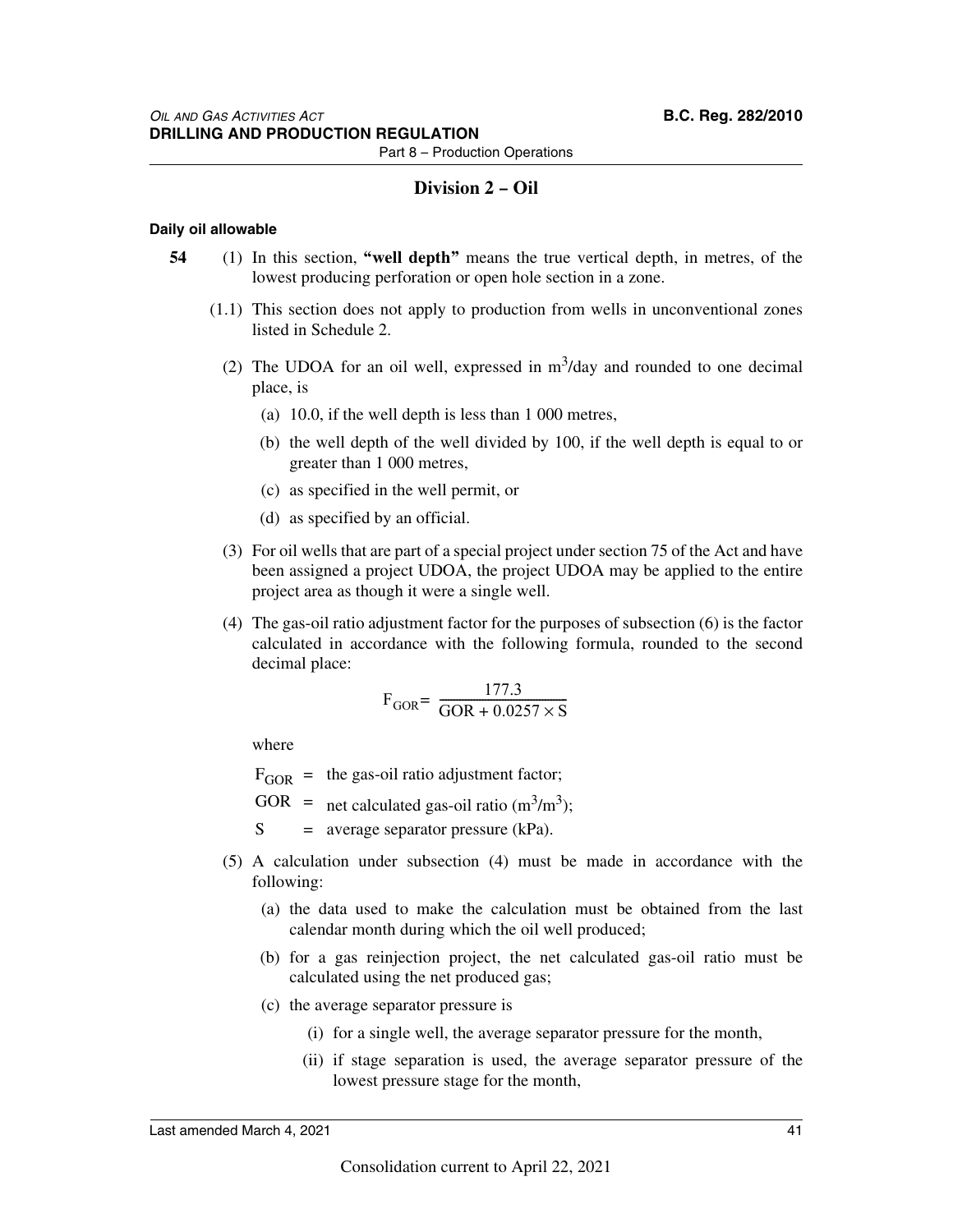- (iii) if a project UDOA has been designated for a group of wells, the average separator pressure for the month for the group of wells, weighted by the volume of oil produced, and
- (iv) 400 kPa if no separator pressure is reported.
- (6) The DOA of an oil well or a group of oil wells that have been designated a project UDOA under section 75 of the Act is:

$$
DOA = UDOA \times F_{GOR} \times F_{OTP}
$$

where

 $DOA =$  the daily oil allowable in m<sup>3</sup>/day;

UDOA = the unadjusted daily oil allowable in  $m^3$ /day;

- $F_{GOR}$  = the gas-oil ratio adjustment factor calculated in accordance with subsection (3);
- $F_{\text{OTP}}$  = the off-target penalty factor determined under section 6 (4).

[am. B.C. Regs. 241/2012, s. 18; 146/2017, App. 1, s. 23.]

### **Restriction of oil production**

- **55** (1) Subject to section 49.1 (1) (c) of the Act and subsection (2) of this section, the permit holder of
	- (a) an oil well, or
	- (b) a group of oil wells that have been designated a project UDOA under section 75 of the Act

must ensure that oil production from the well or group of wells in any one day does not exceed the daily production limit.

(2) Subsection (1) does not apply to wells completed in unconventional zones listed in Schedule 2.

[am. B.C. Reg. 146/2017, App. 1, s. 24.]

### **Test period allowable**

**56** (1) During the test period for an oil well, the test period allowable is

$$
TPA = 90 \times UDOA + 500
$$

where

- TPA  $=$  the volume of oil that may be produced during the test period (m<sup>3</sup>);
- UDOA = the unadjusted daily oil allowable in  $m^3$ /day.
- (2) Subsection (1) does not apply to a well subject to
	- (a) a designation under section 75 of the Act, or
	- (b) a well completed in an unconventional zone listed in Schedule 2. [am. B.C. Reg. 146/2017, App. 1, s. 25.]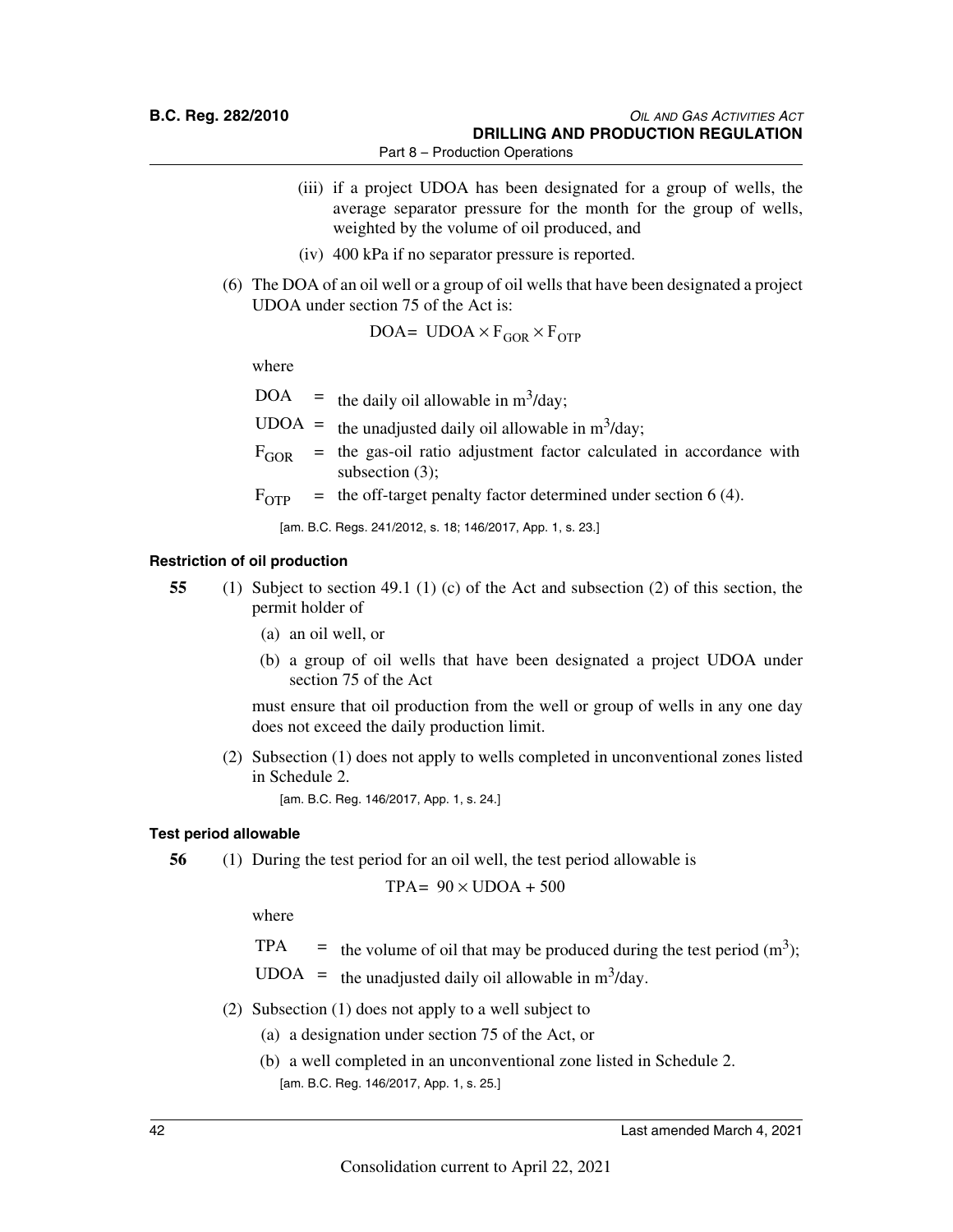### **Report required**

- **56.1** A permit holder must submit to the commission, within 60 days of initial oil production, a detailed report of
	- (a) any oil well flow test for which temporary flow testing equipment is used to measure pressures and rates of each fluid, and
	- (b) any cleanup flow that results in oil coming to the surface. [en. B.C. Reg. 146/2017, App. 1, s. 26; am. B.C. Reg. 103/2019, s. 23.]

### **Measurement of total oil production**

- **57** (1) If, during calibration of a meter, a permit holder finds that a consistent meter factor is unattainable, the permit holder must take corrective action without delay.
	- (2) A permit holder must maintain a record of the calibration of the oil meter installation.

### **Production test of oil wells**

- **58** (1) A permit holder must conduct at least 2 production quantity tests per month on each oil well whose production quantity is delivered to a proration battery.
	- (2) A production quantity test referred to in subsection (1) must
		- (a) measure the quantities of petroleum, water and natural gas produced,
		- (b) be at least 22 hours in duration,
		- (c) be adequately spaced throughout the month, and
		- (d) allow sufficient purge time before the test to ensure that liquids from a previous quantity test are replaced by the fluids from the new well to be tested.
	- (3) A permit holder must keep records of production quantity tests conducted, and the records must include the following, as applicable:
		- (a) quantity test date;
		- (b) duration of the quantity test in hours;
		- (c) opening and closing meter readings;
		- (d) meter factor;
		- (e) percent of basic sediment and water;
		- (f) quantities of petroleum, water and natural gas produced during the quantity test;
		- (g) average separator pressure over the time duration of the quantity test;
		- (h) net gas oil ratio;
		- (i) petroleum density.
	- (4) To calculate the monthly estimated oil well quantity production that is to be reported for each oil well producing to a proration battery, a permit holder must use the test-to-test method of calculation.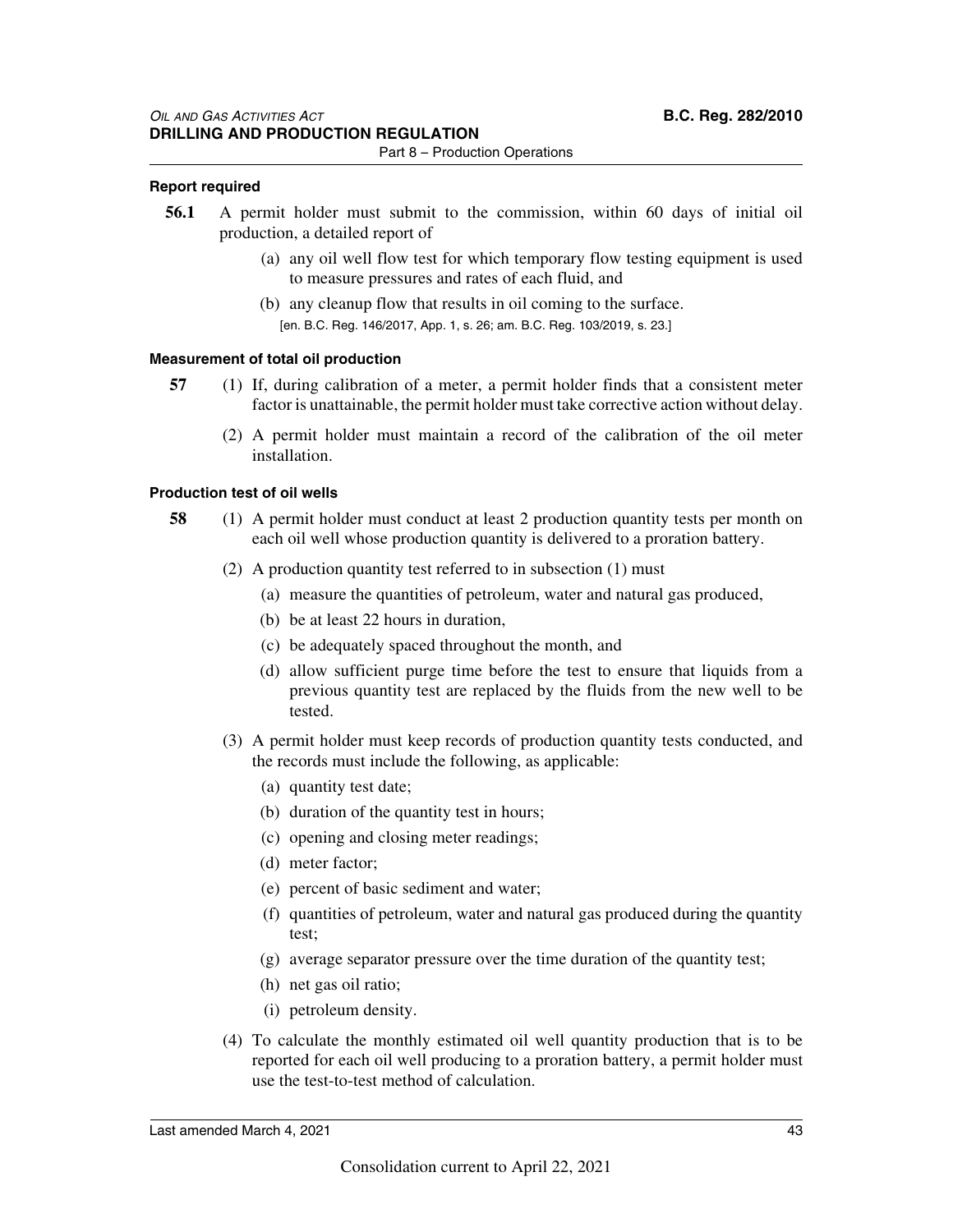### **Calculation of oil production**

- **59** (1) A well permit holder must determine the overproduction or underproduction of each of the permit holder's wells at the end of every month.
	- (2) A permit holder must ensure that
		- (a) the production target at the end of the month and the overproduction or underproduction at the beginning of the month for each producing oil well or group of oil wells for which the permit holder is responsible is calculated each month, and
		- (b) a production allowable report is submitted to the commission in time to be received on or before the 16th day of the month.
	- (3) Subsections (1) and (2) do not apply to production from unconventional zones listed in Schedule 2.

[am. B.C. Reg. 146/2017, App. 1, s. 27.]

### **Underproduction of oil**

- **60** (1) A permit holder may make up underproduction at any time within a production period at a rate not exceeding the daily production limit.
	- (2) A permit holder may not carry forward underproduction to the following production period.
	- (3) Subsections (1) and (2) do not apply to production from wells in unconventional zones listed in Schedule 2.

[am. B.C. Reg. 146/2017, App. 1, s. 28.]

### **Overproduction of oil**

- **61** (1) If overproduction at the beginning of any month exceeds the monthly oil allowable, adjusted for any penalties, for that month, the permit holder must shut in the oil well on or before the 16th day of the month, and must keep it shut in until the overproduction is completely retired.
	- (2) If overproduction at the end of a production period is greater than 25% of the monthly oil allowable for October, adjusted for any penalties, the permit holder must carry the overproduction forward and must shut in the well on or before November 16 and must keep it shut in until the overproduction is completely retired.
	- (3) If a permit holder shuts in a well in accordance with this section, the commission must be notified in writing of the date on which the well is shut in, and the number of days calculated for the shut in period based on the daily oil allowable.
	- (4) Subsections (1) to (3) do not apply to production from wells in unconventional zones listed in Schedule 2.

[am. B.C. Reg. 146/2017, App. 1, s. 29.]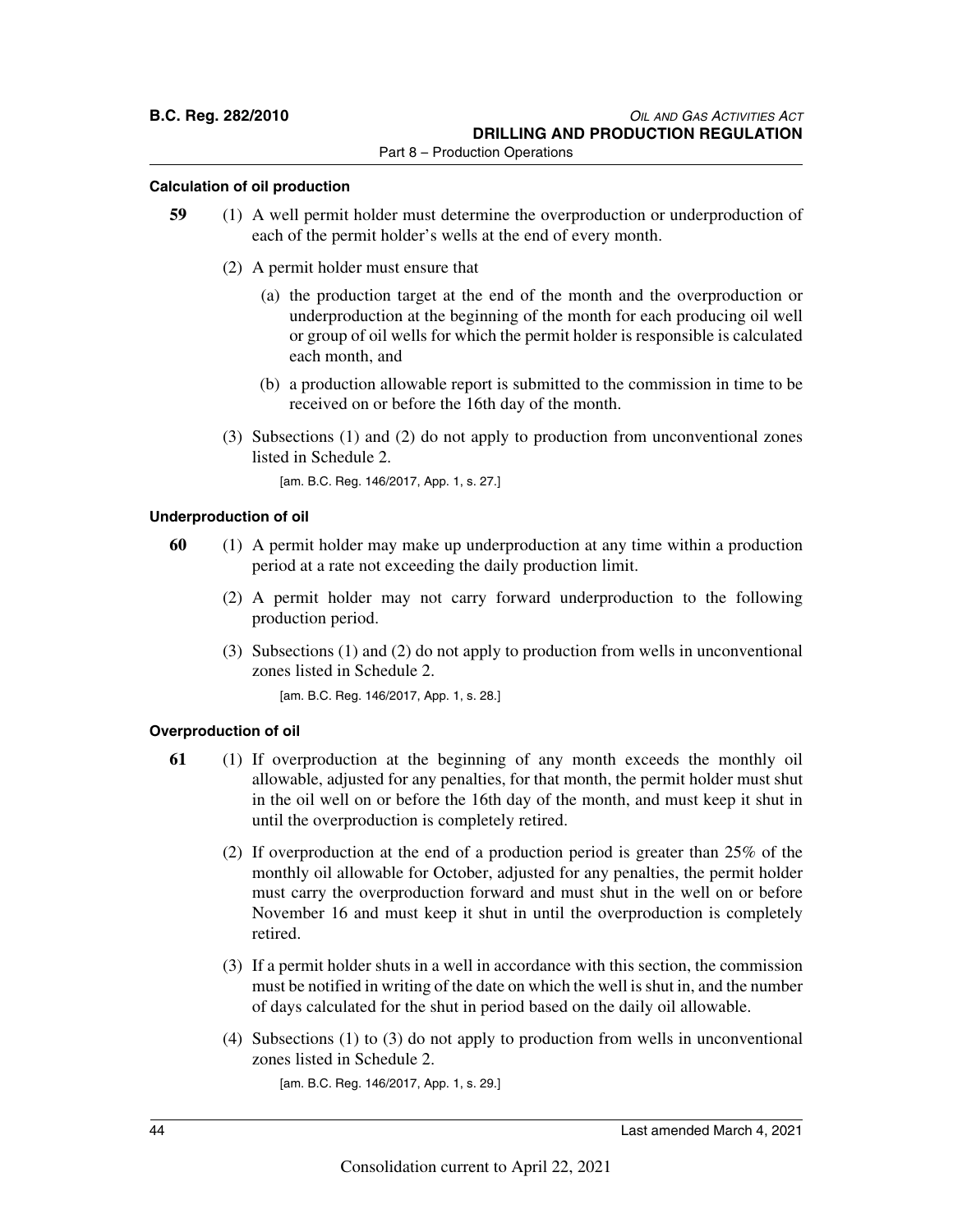### **Analysis of oil and hydrocarbon liquid production**

- **62** (1) Subject to subsection (3), a well permit holder must take representative oil and hydrocarbon liquid samples from each producing formation from a well within 30 days of the initial production date.
	- (2) A well permit holder must submit to the commission a report of the component analyses and physical properties of the oil and hydrocarbon liquids within 60 days of
		- (a) the sampling referred to in subsection (1), and
		- (b) any other oil sampling and analysis performed on the well.
	- (3) This section applies to hydrocarbon liquids only if the hydrocarbon liquids are produced from
		- (a) a zone listed in Schedule 2 and have a specific gravity greater than 0.8063, or
		- (b) a zone not listed in Schedule 2 and have a specific gravity greater than 0.7796.
			- [en. B.C. Reg. 103/2019, s. 24.]

### **Division 3 – Gas**

### **Gas well tests**

- **63** (1) Subject to subsection (3), before 6 months have elapsed after a permit holder has first placed a gas well on production, the permit holder must flow test the well and determine the absolute open flow potential if
	- (a) the well is producing from a pool with suspected water drive, or
	- (b) the well is classified as an exploratory outpost well or exploratory wildcat well.
	- (2) A permit holder must submit to the commission, within 60 days of the date on which the operation concluded, a detailed report of
		- (a) any gas well flow test for which temporary flow testing equipment is used to measure pressures and rates of each fluid,
		- (b) any cleanup flow that results in burnable gas to the surface, and
		- (c) any underbalanced drilling that results in burnable gas to the surface.
	- (3) Subsection (1) does not apply with respect to a well completed in an unconventional zone listed in Schedule 2.

[am. B.C. Regs. 241/2012, s. 19; 146/2017, App. 1, s. 31.]

### **Metering and measurement of gas**

**64** (1) A measurement of a volume of gas required by the Act or this regulation must be computed as the number of cubic metres it would occupy at standard conditions of 101.325 kPa and 15°C.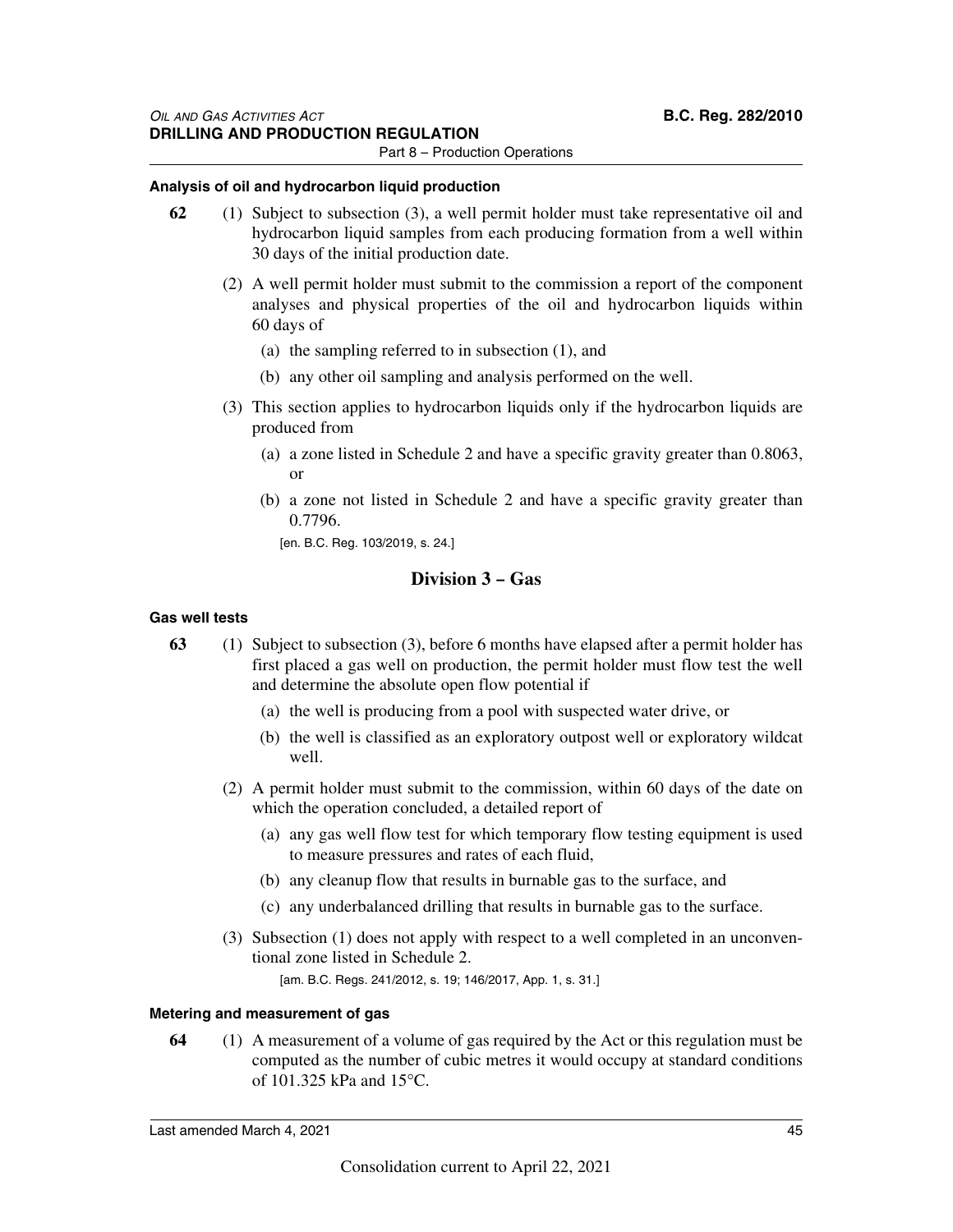(2) A well permit holder must make provision to allow for proving taps to be used in conjunction with wet meter testing of gas wells.

### **Restriction of gas production**

- **65** (1) In this section, **"retrograde condensate"** means any hydrocarbon fluid which exhibits an increased liquid volume fraction at pressures below the dew point, yet will also begin to significantly revapourize on some further reduction of pressure.
	- (2) A permit holder may not produce from any of the following types of gas wells unless a DGA for the well has been established by the permit holder's permit or by a designation made under section 75 of the Act:
		- (a) a producing well under a special project for concurrent production designated under section 75 of the Act;
		- (b) a producing well from a retrograde condensate reservoir;
		- (c) a producing well from a pool with suspected water drive;
		- (d) a gas well to which an off-target penalty factor applies as set out in section 7 (3) of this regulation.
	- (3) For gas wells that are part of a special project designated under section 75 of the Act and that have been assigned a project DGA, the DGA may be applied to the entire project area as though it were a single well.
	- (4) Subject to section 49.1 (1) (c) of the Act, if a DGA has been established for a well by permit or a designation under section 75 of the Act, the well permit holder must ensure that natural gas production from the well
		- (a) does not in any one day exceed the daily production limit, and
		- (b) does not exceed the daily gas allowable multiplied by the number of days in the production period, or multiplied by the number of days from the date of initial production to the end of the production period.
	- (5) A permit holder must not produce from a gas well that is in a gas cap.

[am. B.C. Reg. 159/2015, s. 17.]

### **Overproduction of gas**

- **66** (1) A permit holder must determine the accumulated overproduction for the period November 1 to October 31 for each gas well or group of wells and, during the subsequent 3 months, the permit holder must ensure that the production rate is adjusted so that all accumulated overproduction is retired by January 31.
	- (2) A permit holder must submit to the commission a report of any accumulated overproduction for the period November 1 to October 31, and the submission must be made in time for it to be received on or before December 16 for each gas well or special project under section 75 of the Act.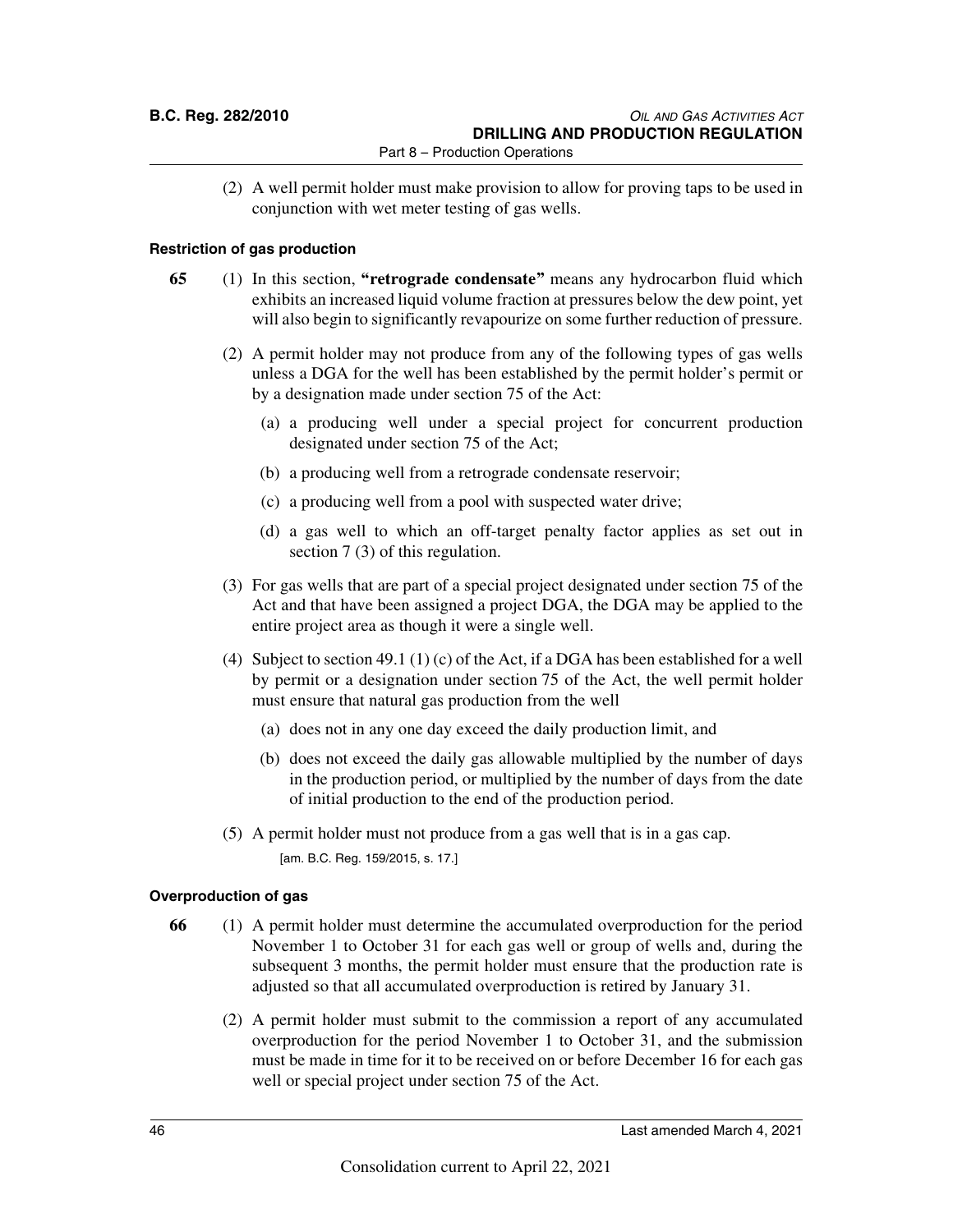### **Analysis of natural gas and hydrocarbon liquid production**

- **67** (1) Subject to subsection (3), a well permit holder must take representative natural gas and hydrocarbon liquid samples from each producing formation from a well within 30 days of the initial production date.
	- (2) A well permit holder must submit to the commission a report of the component analyses and physical properties of the natural gas and hydrocarbon liquids within 60 days of
		- (a) the sampling referred to in subsection (1), and
		- (b) any other natural gas sampling and analysis performed on the well.
	- (3) This section applies to hydrocarbon liquids only if produced from
		- (a) a zone listed in Schedule 2 and have a specific gravity of 0.8063 or less, or
		- (b) a zone not listed in Schedule 2 and have a specific gravity of 0.7796 or less. [en. B.C. Reg. 103/2019, s. 25.]

### **Division 4 – Water**

### **Measurement of water production**

- **68** (1) A measurement of a quantity of water required by the Act or this regulation must be computed as the number of cubic metres it would occupy at standard conditions of 15°C.
	- (2) A permit holder must meter the quantity and rate of water produced from the permit holder's water source well.

### **Water produced at oil wells**

- **69** (1) If the water production from a permit holder's oil well is 100  $\text{m}^3$ /1 000  $\text{m}^3$  or more of the total liquid production and no test treater facilities are available, the permit holder must ensure that the water content of the oil is determined by
	- (a) continuous proportional sampling of the produced liquids and accurate analysis of the sample, or
	- (b) a product analyzer.
	- (2) If the water production from a permit holder's oil well is less than  $100 \text{ m}^3/1000 \text{ m}^3$  of the total liquid production and no test treater facilities are available, the permit holder must ensure that the water content of the oil is determined by centrifuging 2 samples taken at reasonable intervals during each test and averaging the results or by methods described in subsection (1).
	- (3) If the total water production at a permit holder's oil well or battery exceeds 50  $m<sup>3</sup>$ per month and the water content exceeds  $5 \text{ m}^3/1000 \text{ m}^3$  of the total liquid production, the permit holder must ensure that the water is separated from the oil and accurately gauged or metered at the well, the battery or a central treating facility.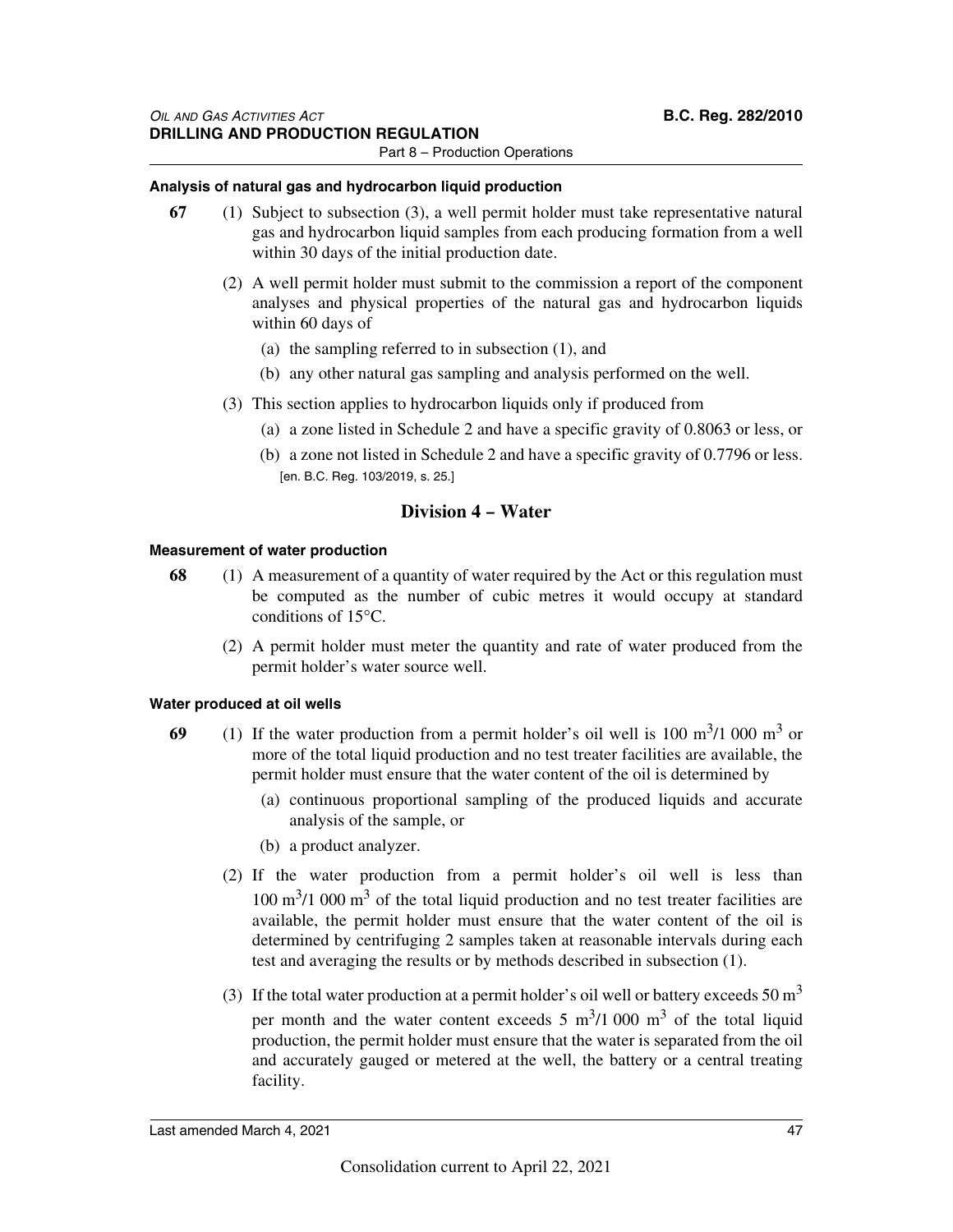- (4) If the total water production from a permit holder's multi-well battery is less than 50  $\text{m}^3$  per month, the permit holder must ensure that water production is determined by totalling the calculated water production for each well based on its individual test rate.
- (5) If the total water production from a permit holder's oil well not grouped with others in a battery is less than 50  $m<sup>3</sup>$  per month, the permit holder must ensure that the water production is determined by centrifuging 3-spot or proportional samples taken at well spaced intervals during the month and averaging the results or by the method described in subsection (1).
- (6) A permit holder must quantify sediment and water production in accordance with chapter 10.4, "Determination of Water and/or Sediment in Crude Oil by the Centrifuge Method", in the American Petroleum Institute's Manual of Petroleum Measurement Standards, as amended from time to time.

### **Water produced at gas wells**

**70** A permit holder must ensure that water production that is separated at a gas well or central facility is metered to determine production or disposition quantities.

### **Water analysis**

- **71** (1) If a zone in a well has produced sufficient water to allow sampling, the well permit holder of the well must collect a water sample from the zone and have it analyzed for mineral and ion content.
	- (2) Within 60 days of the sampling referred to in subsection (1), the well permit holder must submit to the commission a report of the analysis.
	- (3) Within 60 days of performing any other well water analysis, the well permit holder must submit to the commission a report of the analysis. [am. B.C. Reg. 146/2017, App. 1, s. 33.]

### **Operation of a water source well**

- **72** (1) Repealed. [B.C. Reg. 146/2017, App. 1, s. 34.]
	- (2) A well permit holder must report the quantity of water production from a water source well to the commission no later than 20 days after the end of the month in which the production occurred.

[am. B.C. Regs. 146/2017, App. 1, s. 34; 174/2018, s. 5.]

### **Division 5 – Pressure Measurement**

### **Reservoir pressure measurements**

**73** (1) Subject to subsection (5), a well permit holder must ensure that the static bottom hole pressure of each completed zone of each of the permit holder's oil, gas, disposal or injection wells, and for any water source well accessing deep ground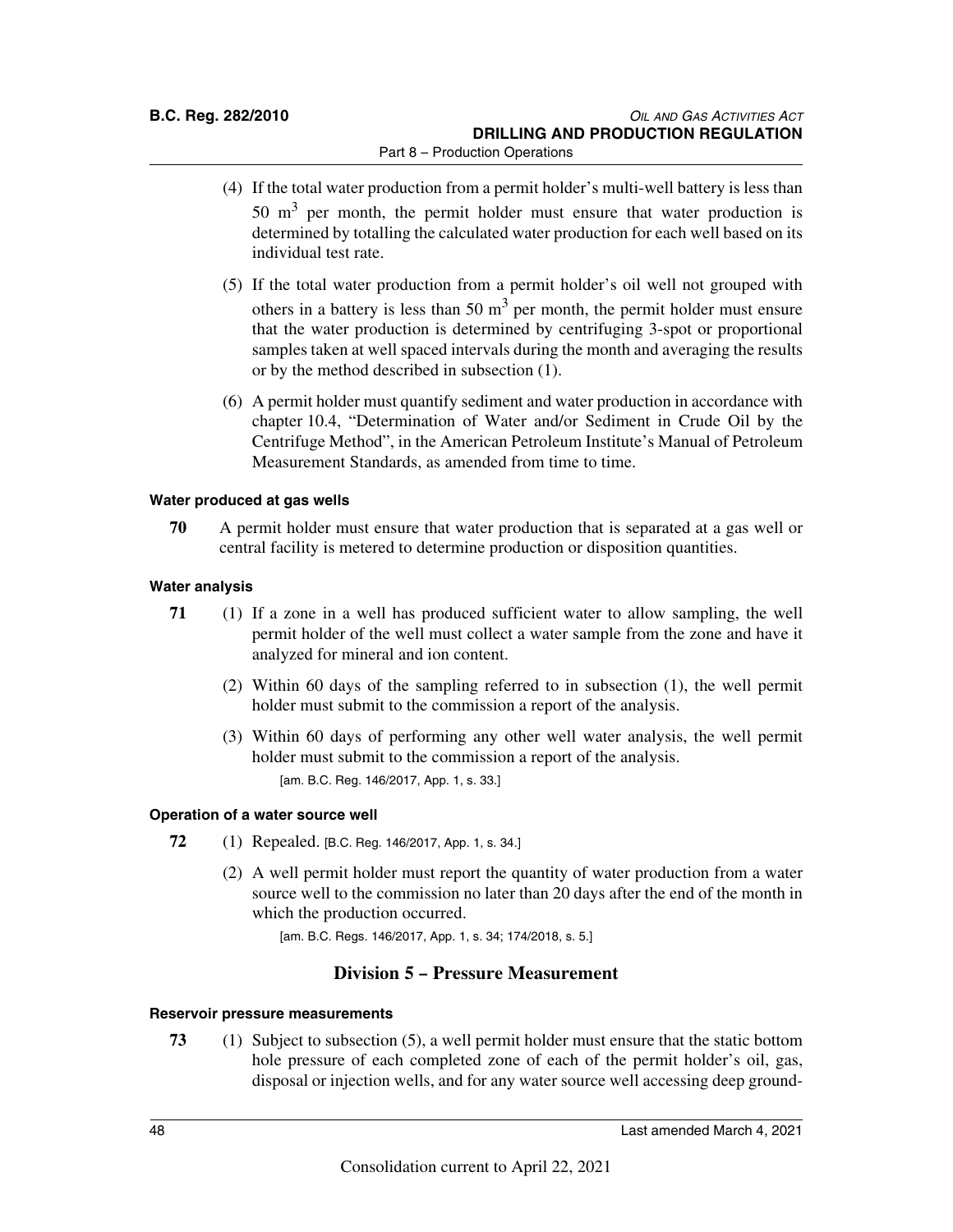water, is measured before initial oil, gas or water production, disposal or injection.

- (2) Subject to subsection (6), a well permit holder must ensure that the static bottom hole pressure of each of the permit holder's producing pools, observation wells and water source wells accessing deep groundwater is measured once every calendar year.
- (3) A well permit holder must report the following measurements to the commission within 60 days of the date the measurements were taken:
	- (a) all static bottom hole pressures and temperatures and the duration of the resulting shut-in period;
	- (b) all other pressures measured using downhole recorders.
- (4) A well permit holder must ensure that, when static bottom hole pressures and temperatures are measured, the surveyed wells remain shut-in until the reservoir pressure has been attained in the well bore or until sufficient data are available to permit the calculation of the reservoir pressure and, in the latter case, details of the reservoir pressure calculations are included in the report required under subsection (3).
- (5) Subsection (1) does not apply with respect to a well completed in an unconventional zone listed in Schedule 2 if the commission has released, under section 17 of the Oil and Gas Activities Act General Regulation, well reports and well data that include a static bottom hole pressure measurement from the same unconventional zone within a 4 km radius measured from the wellhead of the well.
- (6) Subsection (2) does not apply with respect to a well completed in an unconventional zone listed in Schedule 2.

[am. B.C. Regs. 241/2012, s. 20; 146/2017, App. 1, s. 35; 103/2019, s. 26.]

### **Division 6 – Injection and Disposal**

### **Measurement of fluids injected**

**74** A well permit holder must ensure that the quantity and rate of water, gas, air or any other fluid injected through a well to an underground formation is metered and that the injection pressure at the wellhead is measured.

[am. B.C. Reg. 159/2015, s. 19.]

### **Reporting of injection and disposal**

- **75** (1) If a well permit holder injects or disposes of water, gas, air or any other fluid into an underground formation, the well permit holder must submit to the commission a monthly injection or disposal statement indicating all of the following:
	- (a) the quantity of fluid injected or disposed of;
	- (b) the maximum wellhead injection or disposal pressure;
	- (c) the total monthly operating hours.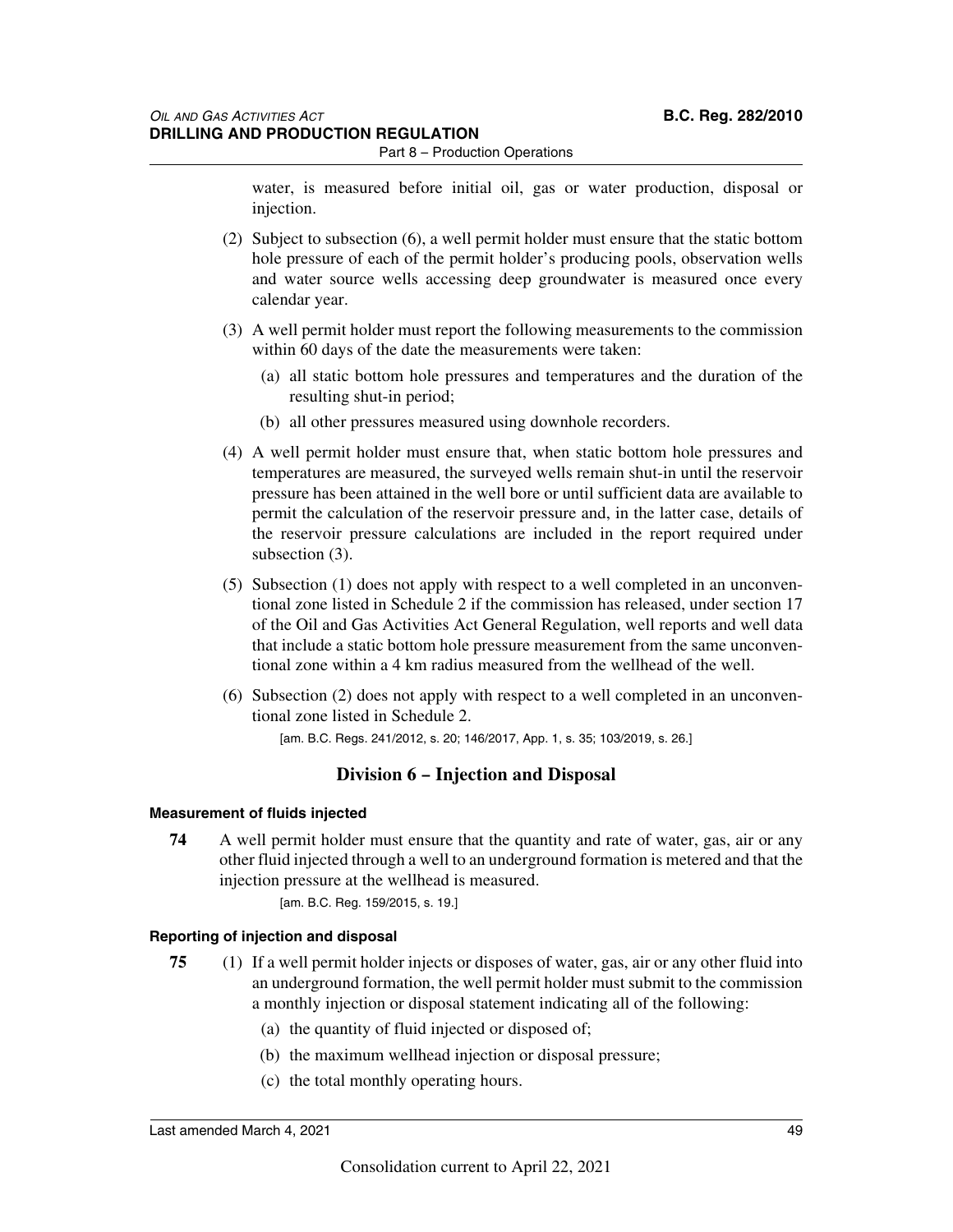- (2) A well permit holder must submit the statement required under subsection (1) no later than 20 days after the end of the month in which the activity occurred.
- (3) In addition to the statement required under subsection (1), a well permit holder of an acid gas disposal well must submit to the commission a composition analysis of all disposed fluids, identifying the well location and disposal formation.
- (4) A well permit holder must submit the analysis required under subsection (3) no later than 6 months after the last analysis was submitted.

[en. B.C. Reg. 103/2019, s. 27.]

### **Division 7 – Facilities**

### **Notification**

- **76** A facility permit holder must notify the commission
	- (a) at least 2 days before beginning construction of a facility or beginning permitted modifications to a facility,
	- (b) at least 2 days before conducting a pressure test on process piping at a facility,
	- (c) at least one day before beginning production operations at a facility, and
	- (d) at least one day before putting new or modified equipment in service at a facility.

### **Signs for facilities**

- **77** (1) A facility permit holder must ensure that a permanently legible and conspicuous sign is displayed and maintained at each facility, and the sign must show all of the following:
	- (a) the name of the permit holder;
	- (b) current emergency notification information, including a telephone number;
	- (c) the legal description of the site;
	- (d) if the facility handles flammable gas, a flammable gas symbol from Schedule 1;
	- (e) if the facility handles gas containing 100 ppm or greater of hydrogen sulphide, a poisonous gas symbol from Schedule 1;
	- (f) after March 1, 2011, if the facility handles gas containing 10 ppm or greater of hydrogen sulphide, a poisonous gas symbol from Schedule 1.
	- (2) A permit holder must not post warning symbols where no hazard exists. [am. B.C. Regs. 241/2012, s. 21; 146/2017, App. 1, s. 36.]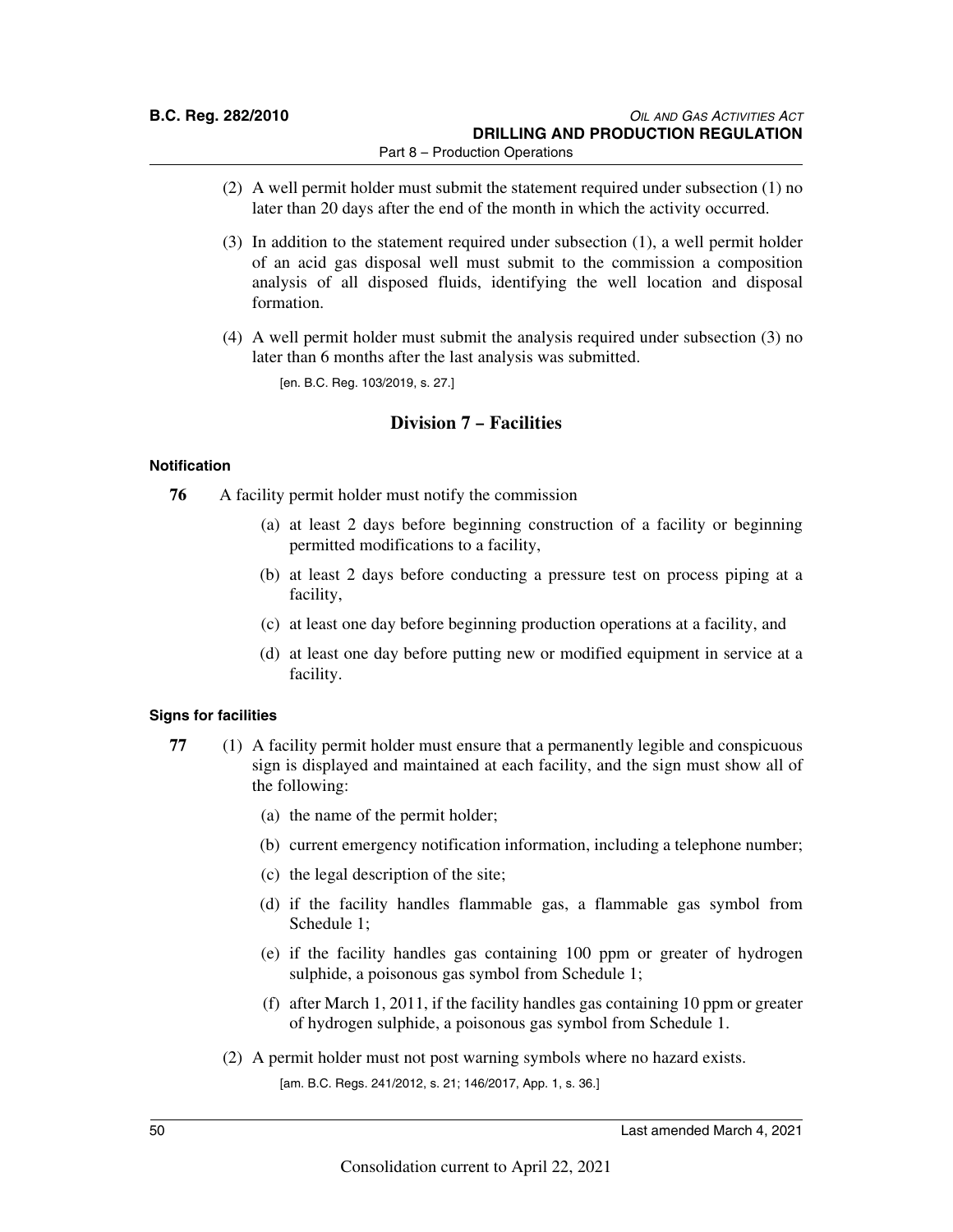### **Production facilities**

- **78** (1) A facility permit holder must maintain up-to-date and detailed flow diagrams, metering schematics and gathering schematics for all wells, groups of wells, facilities and gathering systems.
	- (1.1) A facility permit holder must ensure that all tools and equipment used in facility operations are installed and operated in accordance with the manufacturer's specifications or sound engineering practices.
		- (2) Repealed. [B.C. Reg. 48/2021, App. 2, s. 3 (a).]
		- (3) A facility permit holder must design and construct every portion of the piping system of the facility in accordance with either
			- (a) ASME Standard B31.3, or
			- (b) CSA Standard Z662.
	- (3.1) A facility permit holder referred to in subsection (3) must operate and maintain in accordance with the standard referred to in subsection  $(3)$  (b) any portions of the piping facility designed and constructed in accordance with that standard.
		- (4) A facility permit holder must submit to the commission all record drawings including piping and instrumentation diagrams, metering schematics and plot plans, signed and sealed by a professional engineer licensed or registered under the *Engineers and Geoscientists Act*, within 3 months of beginning production or completing permitted modifications, as applicable.
		- (5) The permit holder for a facility to which subsection (3) applies must indicate on the record drawings referred to in subsection (4) and on the piping of the facility the points at which the design and construction of the facility changes from one standard to the other, as applicable.
		- (6) A facility permit holder must ensure both of the following:
			- (a) the facility is maintained in a condition that minimizes hazards, including hazards associated with pits, holes, equipment and storage of materials;
			- (b) the facility site is clean and free of garbage, debris and derelict equipment. [am. B.C. Regs. 241/2012, s. 22; 159/2015, s. 21; 146/2017, App. 1, s. 37; 103/2019, s. 29; 48/2021, App. 2, s. 3.]

### **Integrity management program**

**78.1** A facility permit holder must prepare and maintain an integrity management program and carry out operations in accordance with the integrity management program throughout the life cycle of the facility.

[en. B.C. Reg. 146/2017, App. 2, s. 1.]

### **Obligations on cancellation or cessation of operations**

**79** (1) The removal of the facility from the facility site is prescribed with respect to a facility permit for the purposes of section 40 (e) of the Act.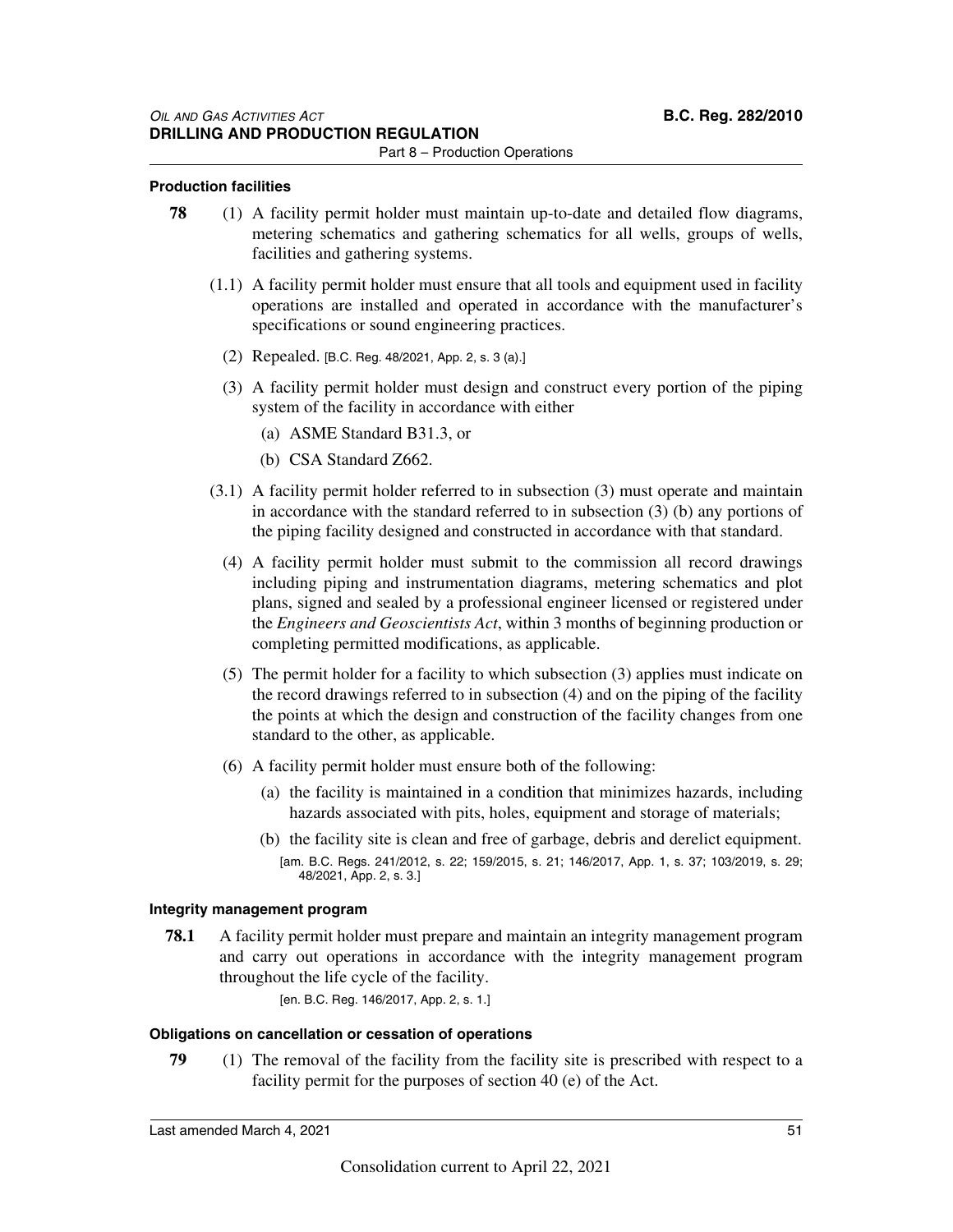- (2) If a facility permit holder suspends operations at the facility, the facility permit holder must
	- (a) ensure that the suspension is carried out safely, and
	- (b) immediately notify the commission if the suspension continues for more than 12 consecutive months.
- (3) A facility permit holder who has suspended operations at the facility must notify the commission at least 5 days before reactivating the facility. [am. B.C. Regs. 241/2012, s. 23; 146/2017, App. 2, s. 2; 48/2021, App. 2, s. 4.]

### **Division 8 – Storage Reservoirs**

### **Storage reservoirs**

- **80** (1) A well permit holder of a well that is part of a special project for storage reservoirs designated under section 75 of the Act must construct and operate the well in accordance with CSA Standard Z341.
	- (2) A facility permit holder of a facility that is part of a special project for storage reservoirs designated under section 75 of the Act must construct and operate the facility in accordance with CSA Standard Z341.
	- (3) A well permit holder of a well that is part of a special project for carbon dioxide storage designated under section 75 of the Act must construct and operate the well in accordance with CSA Standard Z741. [am. B.C. Reg. 159/2015, s. 22.]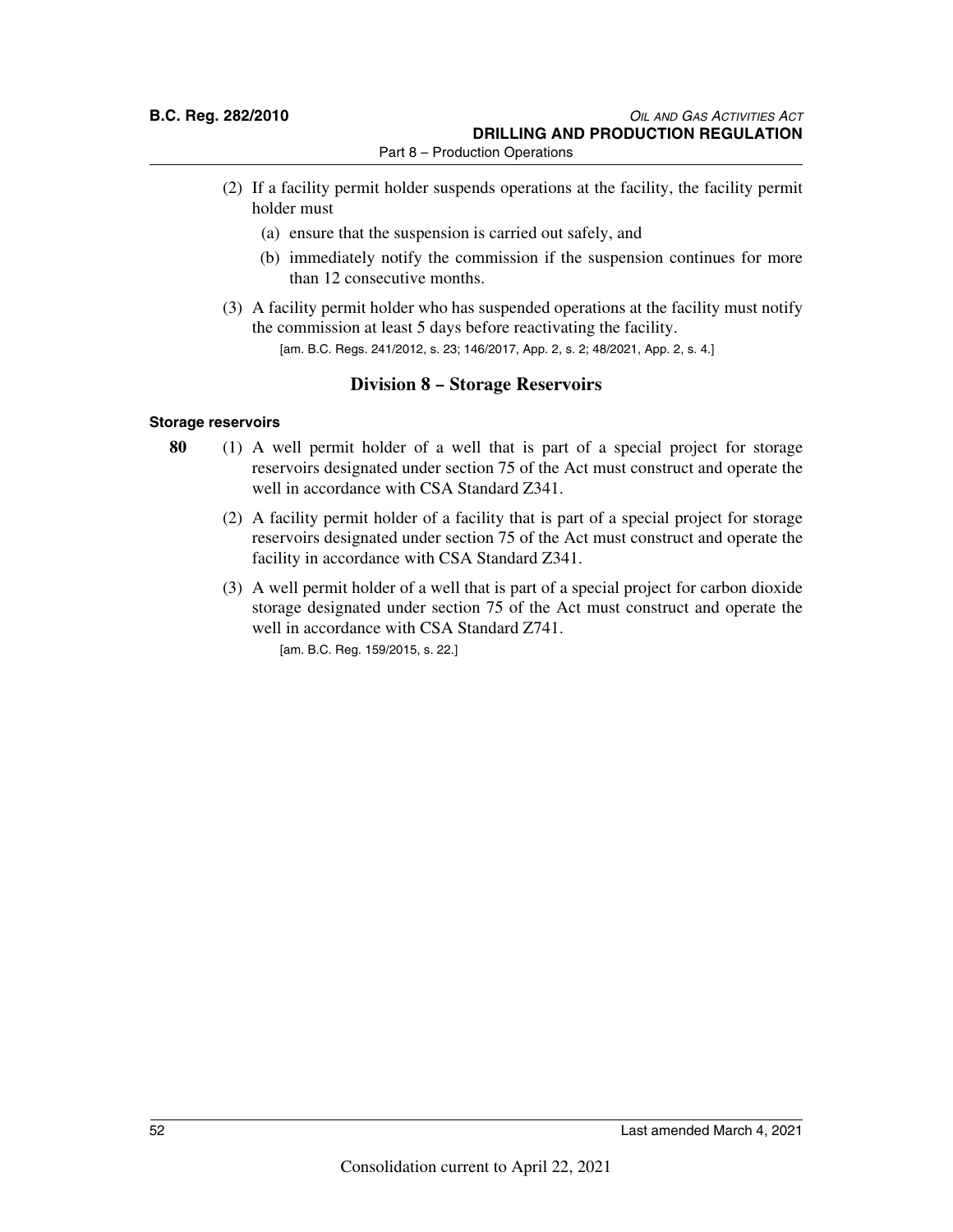Schedule 1

**SCHEDULE 1** [en. B.C. Reg. 48/2021, App. 2, s. 5.] *[Sections 15 and 77]*

# **WARNING SIGNS**